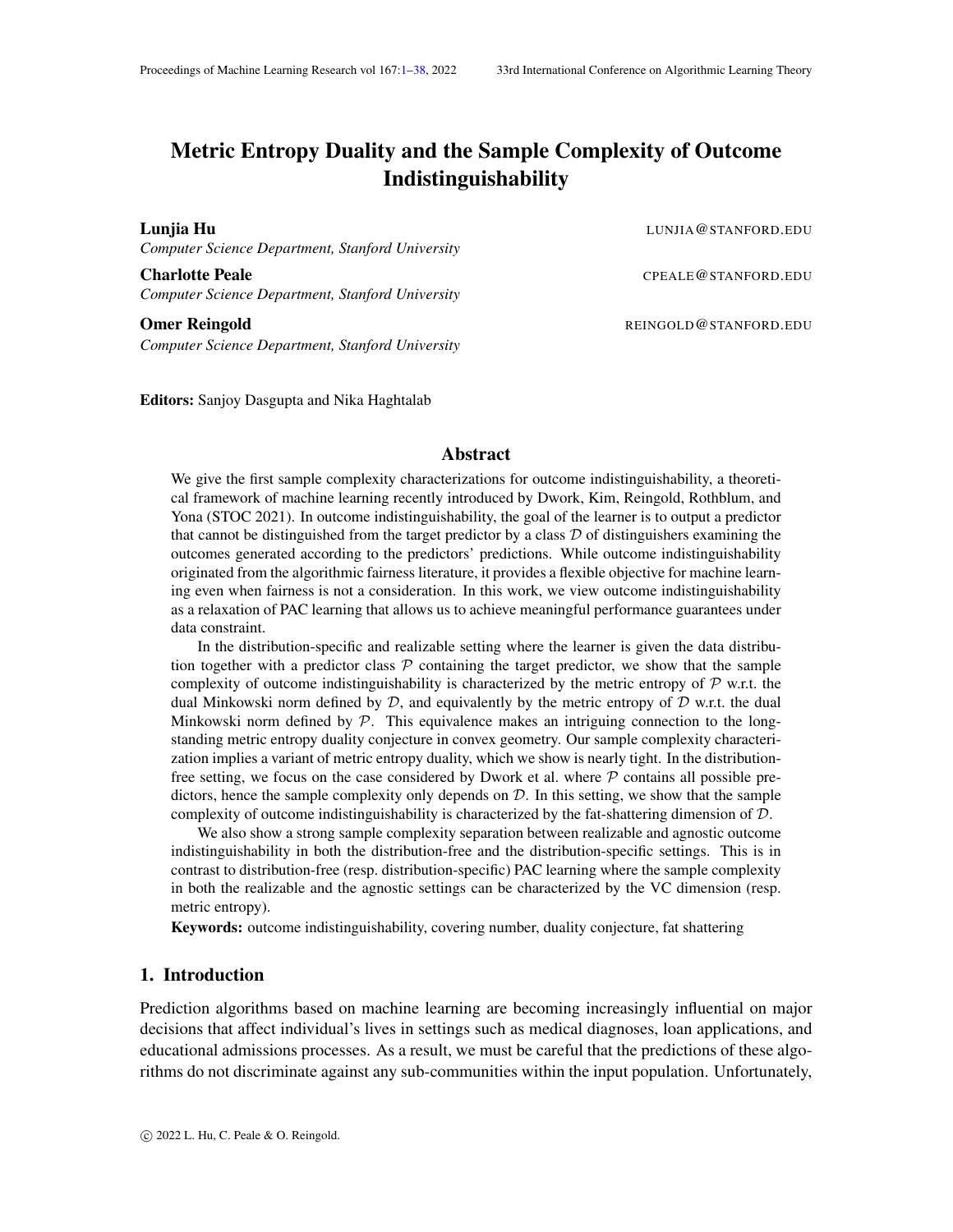standard measures of prediction accuracy don't necessarily guarantee the absence of such discrimination. Consider a binary classifier that is used to predict an individual's probability of repaying a loan. A natural way to measure the success of our classifier would be to use classification error–the fraction of instances from some representative test set that it classifies incorrectly. Ideally, we'd hope that a classifier with 5% error incorrectly classifies any particular individual in our population only  $5\%$  of the time. However, if some low-income minority group makes up  $10\%$  of the population and has a low probability (say 40%) of repaying a loan on average, a classifier that chooses to focus on getting 99% accuracy on the majority group and applies a blanket policy of classifying every individual in the minority group as unlikely to pay back the loan can still receive this 5% classification error guarantee despite incorrectly classifying minority individuals 40% of the time. If factored into loan application decisions, such a classifier could deny loans to many worthy applicants from the minority group, further cementing and potentially exacerbating the financial disparities present in the population.

This potential for discrimination was the original inspiration behind *Outcome indistinguishability* (OI), a theoretical framework for machine learning recently proposed by [Dwork, Kim, Reingold,](#page-33-0) [Rothblum, and Yona](#page-33-0) [\(2021\)](#page-33-0) that aims to address disparities in the treatment of different groups by replacing the accuracy objective with a more flexible objective that can give stronger guarantees for sub-communities in a population. OI is a framework used when learning predictors, rather than classifiers. In this setting, an analogous measure to the classification error of a learned predictor p is the  $\ell_1$  error considered by e.g. [Bartlett et al.](#page-32-0) [\(1996\)](#page-32-0). Instead of using the  $\ell_1$  error as a quality measure, the main idea of OI is to measure the quality of a learned predictor  $p$  by how easy it is for a predetermined class  $\mathcal D$  of distinguishers to distinguish between the output of  $p$  and the output of the target predictor.

More precisely, the goal of OI is to output a predictor  $p : X \to [0,1]$  assigning probabilities  $p(x) \in [0, 1]$  to individuals  $x \in X$ . Given a distribution  $\mu$  over X, every predictor p defines a distribution  $\mu_p$  for individual-outcome pairs  $(x, o) \in X \times \{0, 1\}$  where the individual x is drawn from  $\mu$ , and the outcome  $o \sim \text{Ber}(p(x))$  is drawn from the Bernoulli distribution with mean  $p(x)$ . The input to the OI learner consists of examples  $(x_1, o_1), \ldots, (x_n, o_n)$  drawn i.i.d. from  $\mu_{p^*}$  for an unknown target predictor  $p^*$ . The outputted predictor is audited by a set of distinguishers  $\mathcal{D}$ . Here, a distinguisher takes an individual-outcome pair  $(x, o) \in X \times \{0, 1\}$  as input, and either accepts or rejects the input.<sup>[1](#page-1-0)</sup> The distinguishing advantage of a distinguisher d on two predictors  $p_1$  and  $p_2$  is defined as the absolute difference between the acceptance probabilities of d on  $(x, o)$ drawn from  $\mu_{p_1}$  and  $\mu_{p_2}$ . The quality of the learned predictor p is then measured by the maximum distinguishing advantage (MDA) on p and  $p^*$  over all distinguishers  $d \in \mathcal{D}$ . In the loan repayment setting described above, adding a distinguisher that only compares the rate of positive classification on the minority group could identify and prevent this disparity for a small enough allowable MDA threshold.

It can be shown that the MDA never exceeds the  $\ell_1$  error  $\mathbb{E}_{x \sim \mu} |p(x) - p^*(x)|$ , and when  $\mathcal{D}$ contains all possible distinguishers, the MDA and the  $\ell_1$  error are known to be equal (see Lemma [7\)](#page-12-0). However, by leveraging our ability to select only the distinguishers we care about in OI, we can

<span id="page-1-0"></span><sup>1.</sup> [Dwork et al.](#page-33-0) [\(2021\)](#page-33-0) also considered more advanced distinguishers with access to additional information about the predictors such as the predictions themselves or the predictor code, but the simplest distinguishers we describe here can already express non-trivial objectives. Also, while we describe outcome indistinguishability in the binary outcome setting, it is possible to generalize the notion to an arbitrary number of possible outcomes by considering predictors that output a description of a more general distribution.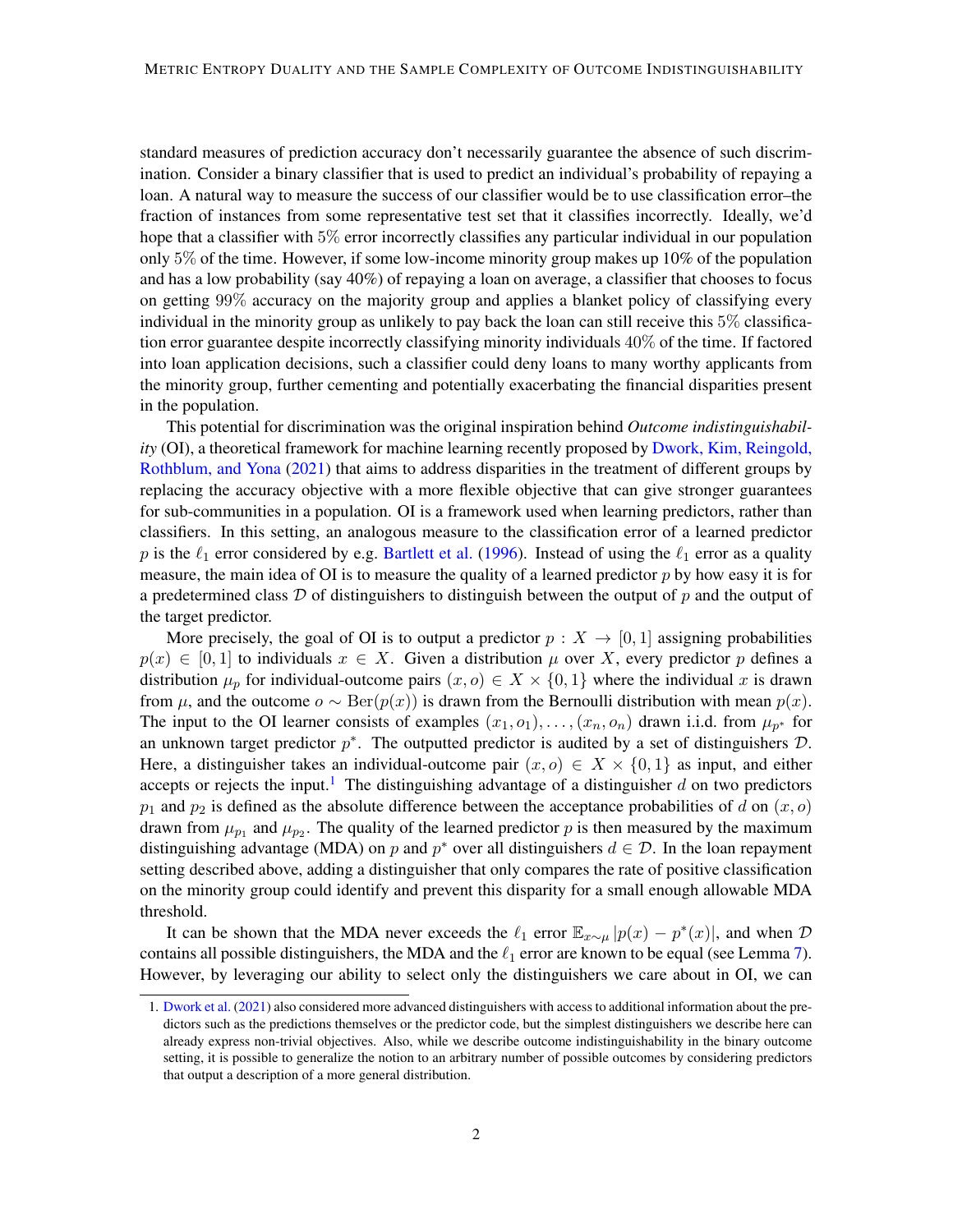tune the MDA to be a more suitable quality measure compared to  $\ell_1$  error even in settings outside of fairness. As an example, suppose we would like to learn a binary image classifier that can be used in self-driving cars to determine whether the road contains an obstruction. Ideally we would like to learn a model that gives classification error very close to zero because it means that we can expect the car to fail to detect an obstruction extremely rarely. However, what if we have insufficient data to learn a classifier with extremely low error, and must settle for larger error on the order of 1% or more? This is where we need to observe that not all errors are born equal. Failing to recognize leaves on the road is dramatically different from failing to identify a parking vehicle. Unfortunately, a 1% error may be completely concentrated on important obstructions (that may occur less than  $1\%$ ) of the time). An overall error rate that would guarantee minuscule errors in important cases may very well be impossible and concentrating on the errors we care about may be mandated.

This example demonstrates that classification error alone may not be enough to tell us whether this is a model we would trust on the roads. In particular, the ability to refine our measure of performance to focus on the particular types of mistakes that we care about most would give us a better understanding of performance and might potentially allow us to get good targeted accuracy guarantees even with insufficient data to achieve high accuracy against *all* types of errors. If we believe that distinguishing between instances where a large obstruction is or is not present requires a smaller number of circuit gates than distinguishing between instances that may contain more minor obstructions such as a small tree branch or plastic bag, choosing  $D$  to contain all distinguishers with small circuit sizes would filter out serious errors such as missing a pedestrian crossing the street even when we cannot achieve any meaningful overall accuracy due to limited data. Moreover, if  $D$ contains a distinguisher that accepts  $(x, o)$  if and only if x contains a large obstruction and o equals 1, a predictor that significantly underestimates the true prediction  $p^*(x)$  when x contains a serious obstruction would have a high MDA. In general, when the distinguisher class  $D$  is properly chosen, a predictor with  $\ell_1$  error and MDA both being about 0.1 can be less preferable than a predictor with  $\ell_1$  error being 0.2 but MDA being only 0.01.

### <span id="page-2-0"></span>1.1. Sample Complexity Characterizations

Traditionally, outcome indistinguishability and related notions such as multicalibration [\(Hebert-](#page-33-1) ´ [Johnson, Kim, Reingold, and Rothblum,](#page-33-1) [2018\)](#page-33-1) have been viewed as providing stronger guarantees than  $\ell_1$  error alone by allowing a predictor's performance to be fine-tuned at the group level rather than just looking at the entire population. However, our obstruction-identification example from the previous section demonstrates how OI can also be viewed as a useful *relaxation* of the standard  $\ell_1$ performance benchmark. By focusing on the important errors specified by the distinguisher class, outcome indistinguishability may allow us to achieve good performance with relatively small sample size. It is natural to ask: how much improvement in the sample size do we get from OI? This is the main focus of this paper—understanding the sample complexity of outcome indistinguishability.

It is one of the major objectives of learning theory to understand the sample complexity of various learning tasks and many influential characterizations of sample complexity have been discovered. The most notable example is the VC dimension for PAC learning [\(Vapnik and Chervonenkis,](#page-34-0) [1971;](#page-34-0) [Blumer, Ehrenfeucht, Haussler, and Warmuth,](#page-32-1) [1989;](#page-32-1) [Linial, Mansour, and Rivest,](#page-33-2) [1991\)](#page-33-2). In PAC learning [\(Valiant,](#page-34-1) [1984b,](#page-34-1)[a\)](#page-34-2), the learner receives examples  $(x_1, h^*(x_1)), \ldots, (x_n, h^*(x_n))$ where  $x_1, \ldots, x_n$  are drawn i.i.d. from a distribution  $\mu$  over X, and aims to output a binary classifier (a.k.a. concept or hypothesis)  $h: X \to \{0, 1\}$  that is "close" to the target classifier  $h^*: X \to \{0, 1\}$ .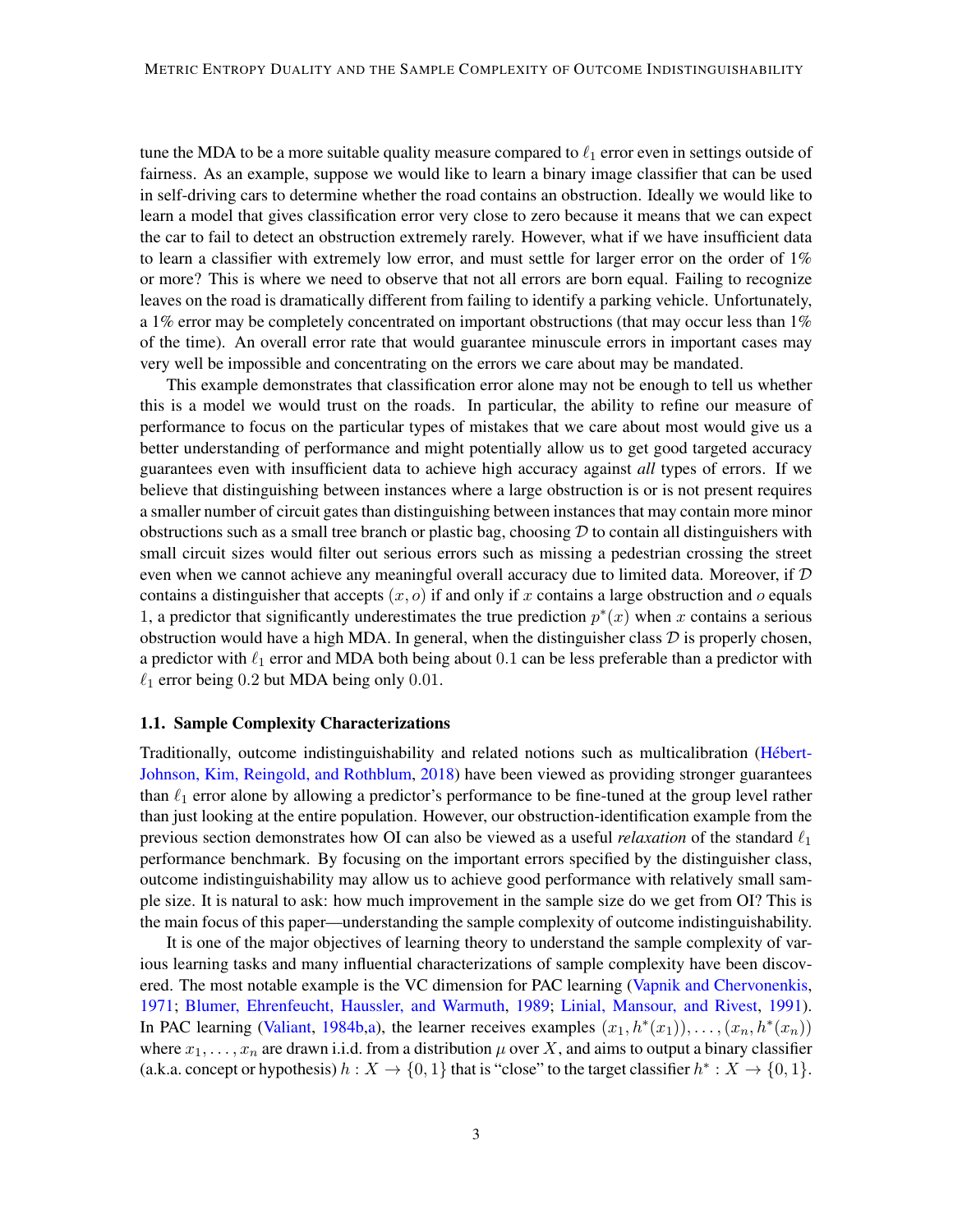Here, the performance of h is measured by the classification error  $Pr_{x\sim \mu}[h(x) \neq h^*(x)]$ . In the realizable setting, the target classifier  $h^*$  is assumed to be from a given class  $H$ , whereas in the agnostic setting, there is no assumption on  $h^*$  but the performance of h is measured relative to the best classifier in the class  $H$ . The main result of VC theory states that the sample complexity of PAC learning in both the realizable and the agnostic settings are characterized by the *VC dimension* [\(Vapnik and Chervonenkis,](#page-34-0) [1971\)](#page-34-0) of the class  $H$ , which has a simple combinatorial definition. The success of VC theory raises the possibility that the sample complexity of other learning tasks may also have natural characterizations. Below we discuss two such learning tasks that are most relevant to our work: predictor learning and distribution-specific learning.

The extension of PAC learning to predictor learning dates back to [\(Kearns and Schapire,](#page-33-3) [1994\)](#page-33-3), in which predictors were termed probabilistic concepts. In predictor learning, binary classifiers are replaced by predictors whose predictions take values in  $[0, 1]$ . [Kearns and Schapire](#page-33-3) [\(1994\)](#page-33-3) introduced the notion of *fat-shattering dimension* (see Section [2.4](#page-13-0) for a precise definition) as a generalization of VC dimension to predictor classes and showed a lower bound on the sample complexity of learning a predictor class by its fat-shattering dimension. [Alon, Ben-David, Cesa-Bianchi, and](#page-32-2) [Haussler](#page-32-2) [\(1997\)](#page-32-2) and [Bartlett, Long, and Williamson](#page-32-0) [\(1996\)](#page-32-0) complemented the result with corresponding upper bounds and concluded that a predictor class is learnable from finitely many examples if and only if it has finite fat-shattering dimension. Quantitatively, these papers showed that the sample complexity of learning a predictor in a class  $P$  within  $\ell_1$  error  $\varepsilon$  is characterized by

$$
(1/\varepsilon)^{O(1)} \mathsf{fat}_{\mathcal{P}}(\varepsilon^{\Theta(1)}),
$$

assuming we want the success probability to be at least a constant, say  $9/10$ . Moreover, [Bartlett](#page-32-0) [et al.](#page-32-0) [\(1996\)](#page-32-0) extended the characterization to the agnostic setting, where the objective is the mean absolute error between the learned prediction and the actual outcome. Later, the sample complexity bounds and the related uniform convergence results from [Alon et al.](#page-32-2) [\(1997\)](#page-32-2) and [Bartlett et al.](#page-32-0) [\(1996\)](#page-32-0) were improved by [Bartlett and Long](#page-32-3) [\(1995\)](#page-32-3), [Bartlett and Long](#page-32-4) [\(1998\)](#page-32-4), and [Li, Long, and Srinivasan](#page-33-4) [\(2001\)](#page-33-4).

Another natural extension of PAC learning is distribution-specific learning. In both PAC learning and predictor learning discussed above, performance of the learner is evaluated based on the worst-case distribution  $\mu$ . These settings are referred to as *distribution-free* due to their lack of dependence on a particular input distribution. Since the distribution is usually not the worst-case in practice, *distribution-specific* learning focuses on the performance of the learner on a given distribution  $\mu$ . In this setting, the sample complexity of learning a binary classifier in class  $\mathcal H$  to achieve a classification error below  $\varepsilon$  is characterized by

<span id="page-3-0"></span>
$$
(1/\varepsilon)^{O(1)} \log N_{\mu}(\mathcal{H}, \Theta(\varepsilon)) \tag{1}
$$

using the *metric entropy*, i.e., the logarithm of the covering number  $N_{\mu}$  of H w.r.t. the classification error (as a metric), which indeed depends on the specific distribution  $\mu$  [\(Benedek and Itai,](#page-32-5) [1991\)](#page-32-5).

To compare OI with these previous clasification-error/ $\ell_1$ -error-based notions of learning in terms of sample complexity, we need a characterization of the sample complexity of OI using similar quantities such as the fat-shattering dimension or the metric entropy. While it is tempting to hope that we might directly apply such notions, OI introduces additional subtlety in that we must consider how the expressiveness of the predictor class  $P$  *and* the class of distinguishers  $D$  interact to fully understand the sample complexity requirements. This is in contrast to standard settings where characterizing the expressiveness of the concept class via VC dimension or related notions is sufficient.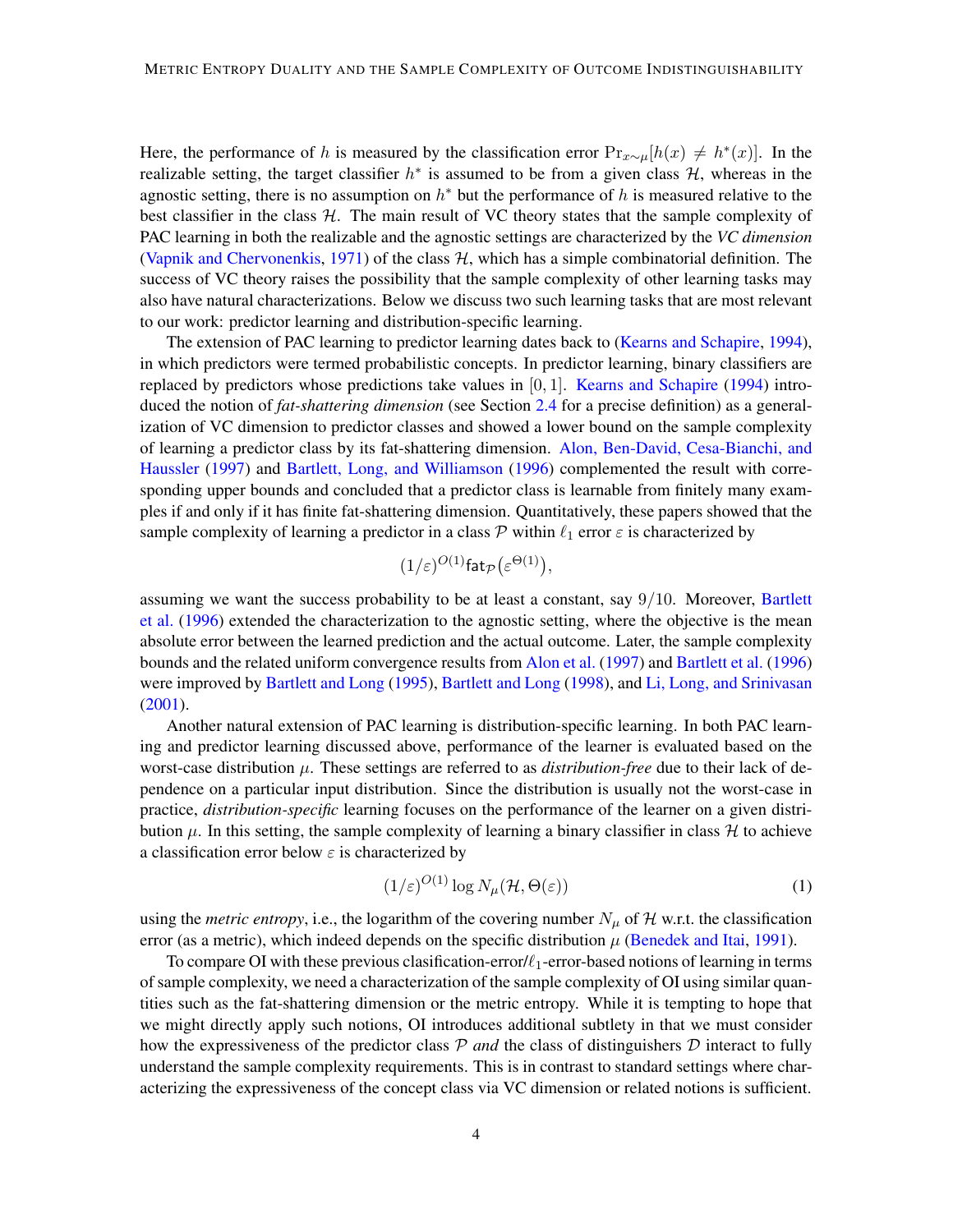We show a simple example where it is indeed important to consider the interplay between  $\mathcal P$ and  $D$  rather than just considering their contributions independently: Partition the set of inputs X into two equal-sized sets,  $X_1$  and  $X_2$ . We consider a class of predictors that are maximally expressive on  $X_2$  and constant on  $X_1$ : Let  $\mathcal{P} = \{p : X \to [0,1] | p(x) = 0, \forall x \in X_1 \}$ . Similarly, we can define a distinguisher class that are maximally inquisitive on one set and ignores the other set but depending on which set is ignored we will get dramatically different complexity: Define two potential distinguisher classes:  $\mathcal{D}_1 = \{d : X \times \{0,1\} \rightarrow \{\text{ACCEPT}, \text{REIECT}\}\; | d(x, b) =$ REJECT,  $\forall x \in X_1, b \in \{0,1\}$ ,  $\mathcal{D}_2 = \{d : X \times \{0,1\} \to \{\text{ACCEPT}, \text{REJECT}\} | d(x, b) =$ REJECT,  $\forall x \in X_2, b \in \{0,1\}\}\$ .  $\mathcal{D}_1$  and  $\mathcal{D}_2$  are symmetric and thus identical in any independent measure of complexity. Nevertheless, it is easy to see that while achieving  $\varepsilon$ -OI on P with respect to  $\mathcal{D}_1$  is equivalent to learning a predictor from  $\mathcal P$  with  $\varepsilon \ell_1$  error on the set  $X_2$ , learning an  $\varepsilon$ -OI predictor from P with respect to  $\mathcal{D}_2$  is trivial as P is constant on all individuals that  $\mathcal{D}_2$  can distinguish between, and therefore any  $p \in \mathcal{P}$  will satisfy perfect OI with respect to  $\mathcal{D}_2$ . This example demonstrates the need for a more subtle variation of existing complexity notions in order to tightly characterize the sample complexity of OI.

Prior to our work, [Dwork et al.](#page-33-0) [\(2021\)](#page-33-0) showed that  $O(\varepsilon^{-4} \log(|\mathcal{D}|/\varepsilon\delta))$  examples are sufficient for achieving an advantage below  $\varepsilon$  over a distinguisher class D with probability at least  $1 - \delta$ in the distribution-free setting. In this work, we refine the  $log |\mathcal{D}|$  dependence on  $\mathcal D$  to its fatshattering dimension with a matching lower bound (Section [5\)](#page-20-0). In addition, we characterize the sample complexity of OI in the distribution-specific setting with greater generality for every given predictor class  $P$ , placing OI in the same setting as the classification-error/ $\ell_1$ -error-based notions of learning with improved sample complexity due to a well-tuned objective based on the distinguisher class  $\mathcal{D}$ . The interplay between the distinguisher class  $\mathcal{D}$  and the predictor class  $\mathcal{P}$  connects our sample complexity characterizations to the intriguing metric entropy duality conjecture in convex geometry, which we discuss more in Section [1.2](#page-4-0) below.

### <span id="page-4-0"></span>1.2. Covering for Distinguishers and Metric Entropy Duality

Before we describe our sample complexity characterizations for OI, we would like to discuss the ideas behind the metric-entropy-based sample complexity characterization [\(1\)](#page-3-0) for distributionspecific learning by [Benedek and Itai](#page-32-5) [\(1991\)](#page-32-5). Our characterizations for distribution-specific OI are based on similar ideas, but in a more subtle and arguably surprising way, making an intriguing connection to the *metric entropy duality conjecture*, a long-standing conjecture in convex geometry.

The idea behind the sample complexity upper bound in  $(1)$  is to reduce the size of the classifier class H by taking an  $\varepsilon$ -covering of it. Consider the space of all binary classifiers endowed with the "classification error metric"  $\eta(h_1, h_2) = \Pr_{x \sim \mu}[h_1(x) \neq h_2(x)]$ . If two classifiers  $h_1$  and  $h_2$ are close w.r.t. this metric, choosing  $h_1$  and  $h_2$  would result in roughly equal classification errors w.r.t. the target predictor. This gives a natural procedure for simplifying the classifier class and consequently controlling the sample complexity: we can replace H by an  $\varepsilon$ -covering H' of it with only minor loss in its expressivity. Here, an  $\varepsilon$ -covering is a subset  $\mathcal{H}' \subseteq \mathcal{H}$  such that every  $h \in \mathcal{H}$ can find a close companion  $h' \in \mathcal{H}'$  such that  $\eta(h, h') \leq \varepsilon$ . As the size of  $\mathcal{H}'$  can be bounded by the covering number  $N_{\mu}(\mathcal{H}, \varepsilon)$ , we can use a relatively small amount of examples to accurately estimate the classification error of every classifier in  $\mathcal{H}'$ . This naturally leads to the empirical risk minimization (ERM) algorithm used in [\(Benedek and Itai,](#page-32-5) [1991\)](#page-32-5).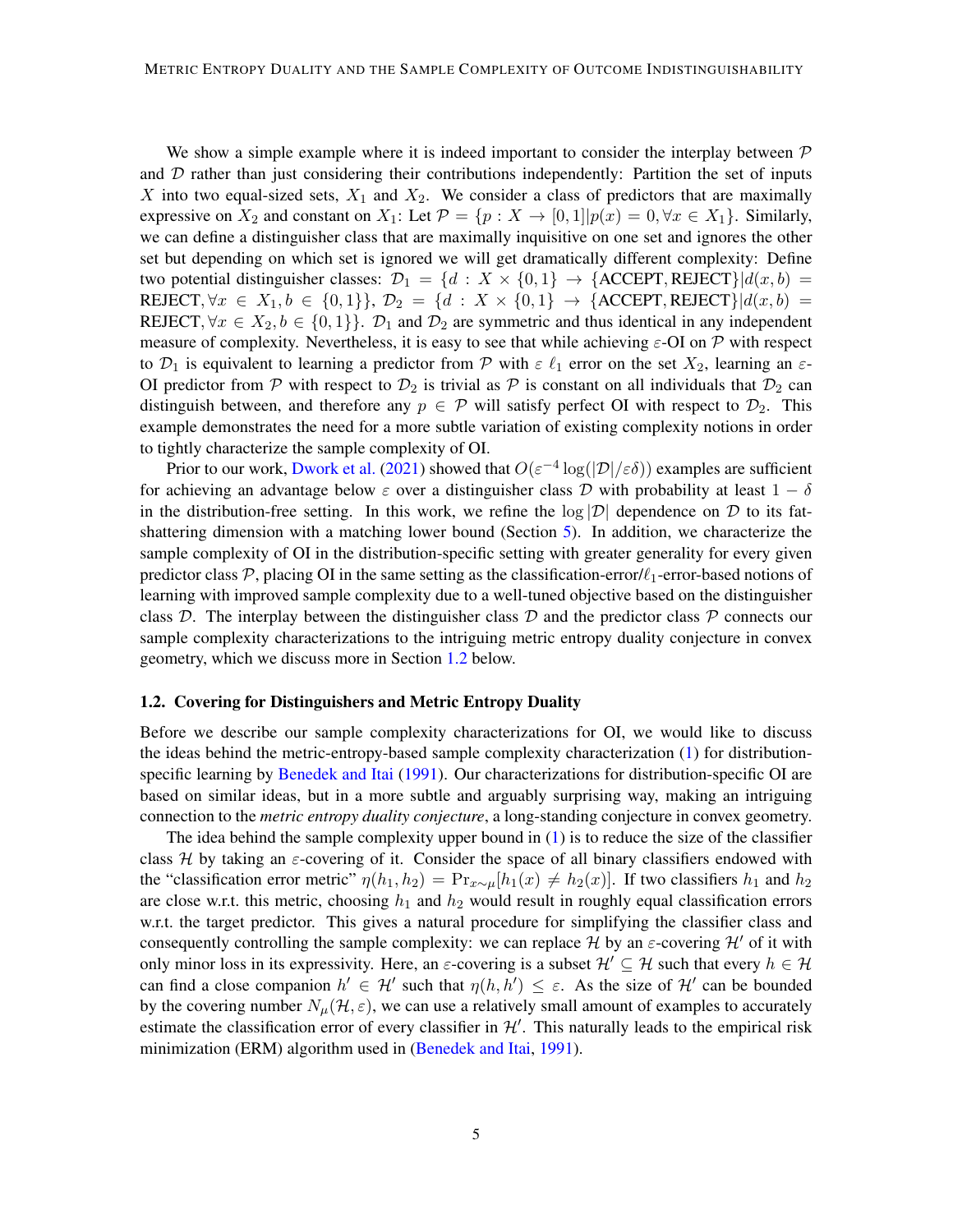To extend the ERM algorithm to outcome indistinguishability, a natural idea is to define the metric  $\eta(p_1, p_2)$  between two predictors  $p_1$  and  $p_2$  to be the maximum distinguishing advantage for  $p_1$  and  $p_2$  w.r.t. the distinguisher class D, and compute an  $\varepsilon$ -covering  $\mathcal{P}'$  of the predictor class P. However, this direct extension (Algorithm [1\)](#page-15-0) of the ERM algorithm to OI does not give us the right sample complexity upper bound (we show this formally in Appendix [A,](#page-34-3) especially in Lemma [33\)](#page-35-0). This failure is partly because the acceptance probabilities of the distinguishers in  $D$  are not all preserved on a small sample. Indeed, learning a predictor p with MDA below  $\varepsilon$  w.r.t. to the target predictor  $p^*$  necessarily requires estimating the acceptance probability of every distinguisher in  $\mathcal D$ on  $p^*$  within error  $\varepsilon$  (the estimates are simply the acceptance probabilities on  $p$ ).

To meet the need of estimating the acceptance probabilities of the distinguishers in  $D$ , we use a new algorithm (Algorithm [2\)](#page-15-1) where we compute a covering of  $D$  w.r.t. a metric defined by the predictor class  $P$ , i.e., we flip the roles of  $P$  and  $D$  in the covering. Using this new algorithm, we get a sample complexity upper bound as a function of the metric entropy  $\log N_{\mu,\mathcal{P}}(\mathcal{D},\varepsilon)$  of D w.r.t. P, but the sample complexity lower bound we get by extending the arguments from [\(Benedek and](#page-32-5) [Itai,](#page-32-5) [1991\)](#page-32-5) is still a function of the metric entropy  $\log N_{\mu,\mathcal{D}}(\mathcal{P},\varepsilon)$  of  $\mathcal P$  w.r.t.  $\mathcal D$ . How do we make the upper and lower bounds match?

Our idea is to first transform distinguishers into the same inner product space as the predictors, and then interpret D and P as two abstract vector sets  $\mathcal{F}_1$  and  $\mathcal{F}_2$  in the same inner product space that can exchange roles freely. Specifically, combining our upper and lower bounds, we know that the lower bound based on  $\log N_{\mu,\mathcal{D}}(\mathcal{P},\varepsilon)$  never exceeds the upper bound based on  $\log N_{\mu,\mathcal{P}}(\mathcal{D},\varepsilon)$ . If we set  $\mathcal{F}_1 = \mathcal{P}$  and  $\mathcal{F}_2 = \mathcal{D}$ , a more precise version of what we get is

<span id="page-5-0"></span>
$$
\log N_{\mu,\mathcal{F}_2}(\mathcal{F}_1,\varepsilon) \le O\Big(\varepsilon^{-2}\Big(1 + \log N_{\mu,\mathcal{F}_2}(\mathcal{F}_1,\Omega(\varepsilon))\Big)\Big). \tag{2}
$$

If  $\mathcal{F}_1$  and  $\mathcal{F}_2$  are two arbitrary abstract sets of vectors, we can inversely set  $\mathcal{F}_1 = \mathcal{D}$  and  $\mathcal{F}_2 = \mathcal{P}$  in the inequality above and get

$$
\log N_{\mu,\mathcal{P}}(\mathcal{D},\varepsilon) \le O\Big(\varepsilon^{-2}\Big(1 + \log N_{\mu,\mathcal{D}}(\mathcal{P},\Omega(\varepsilon))\Big)\Big).
$$

This inequality is exactly what we need to flip back the roles of  $\mathcal P$  and  $\mathcal D$  and make our upper bound match our lower bound.

The key inequality [\(2\)](#page-5-0) that helps match our upper and lower bounds comes from combining the bounds themselves. Moreover, this inequality makes an intriguing connection to the long-standing *metric entropy duality conjecture* in convex geometry, which conjectures that [\(2\)](#page-5-0) holds without the  $\varepsilon^{-2}$  factor, but with the additional assumption that  $\mathcal{F}_1$  and  $\mathcal{F}_2$  are convex and symmetric around the origin. Without this additional assumption, we show that the quadratic dependence on  $1/\epsilon$  in [\(2\)](#page-5-0) is nearly tight (Lemma [14\)](#page-19-0).

The metric entropy duality conjecture (formally stated in Conjecture [12\)](#page-17-0) was first proposed by [Pietsch](#page-34-4) [\(1972\)](#page-34-4). While the conjecture remains open, many weaker versions of it have been proved (e.g. [Bourgain, Pajor, Szarek, and Tomczak-Jaegermann,](#page-33-5) [1989\)](#page-33-5). Most notably, the conjecture was proved by [Artstein, Milman, and Szarek](#page-32-6) [\(2004b\)](#page-32-6) in the special case where one of the two convex sets is an ellipsoid. This result was further strengthened by [Artstein, Milman, Szarek, and Tomczak-](#page-32-7)[Jaegermann](#page-32-7) [\(2004a\)](#page-32-7). [Milman](#page-33-6) [\(2007\)](#page-33-6) proved a weaker form of the conjecture with the constant factors replaced by dimension dependent quantities.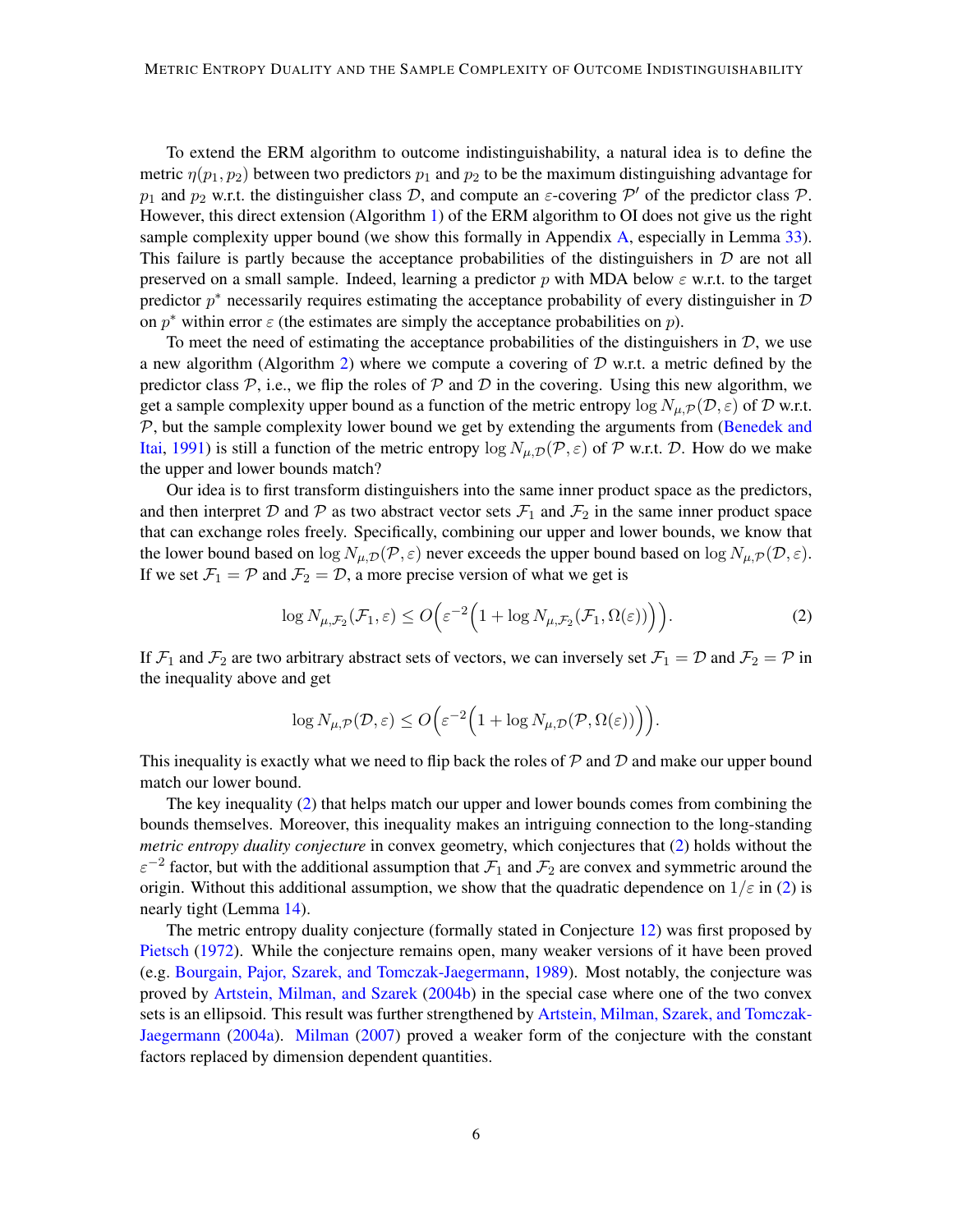#### 1.3. Our Contributions

Outcome indistinguishability was originally proposed as a strong fairness and accuracy criterion, potentially requiring large sample sizes to achieve. In this work, we view OI differently as a meaningful notion when we have insufficient data for  $\ell_1$ -error-based learning. For this reason, we focus on no-access OI, the simplest form of OI introduced by [Dwork et al.](#page-33-0) [\(2021\)](#page-33-0). For no-access OI, we show that (randomized) distinguishers can be converted to vectors in the same inner product space as the predictors (Section [2.1.2\)](#page-10-0), connecting the MDA objective to the *multiaccuracy* objective used by [Kim et al.](#page-33-7) [\(2019\)](#page-33-7). This allows us to understand predictor classes  $P$  and distinguisher classes D using geometric notions such as the dual Minkowski norms  $\|\cdot\|_{\mu,\mathcal{P}}, \|\cdot\|_{\mu,\mathcal{D}}$  and the covering numbers  $N_{\mu,\mathcal{P}}(\cdot,\cdot), N_{\mu,\mathcal{D}}(\cdot,\cdot)$  defined by these norms (see Section [2.2\)](#page-11-0).

In the distribution-specific setting, we consider realizable OI where the target predictor lies in an arbitrary given predictor class  $P$ . Setting the failure probability bound  $\delta$  in Theorem [13](#page-18-0) to be a constant, say 1/10, for every predictor class  $\mathcal{P}$ , every distinguisher class  $\mathcal{D}$ , every data distribution  $\mu$ and every MDA bound  $\varepsilon$ , we characterize the sample complexity of distribution-specific realizable OI both as

<span id="page-6-0"></span>
$$
(1/\varepsilon)^{O(1)} \log N_{\mu,\mathcal{D}}(\mathcal{P}, \Theta(\varepsilon))
$$
\n(3)

and as

<span id="page-6-1"></span>
$$
(1/\varepsilon)^{O(1)} \log N_{\mu,\mathcal{P}}(\mathcal{D}, \Theta(\varepsilon)).\tag{4}
$$

Our sample complexity characterizations [\(3\)](#page-6-0) and [\(4\)](#page-6-1) highlight an intriguing connection between learning theory and the metric entropy duality conjecture (Conjecture [12\)](#page-17-0) first proposed by [Pietsch](#page-34-4) [\(1972\)](#page-34-4), which conjectures that

$$
\log N_{\mu,\mathcal{F}_1}(\mathcal{F}_2,\varepsilon) \le O(\log N_{\mu,\mathcal{F}_2}(\mathcal{F}_1,\Omega(\varepsilon)))
$$

whenever two function classes  $\mathcal{F}_1$  and  $\mathcal{F}_2$  are convex and symmetric around the origin. Our sample complexity characterizations imply a variant version of metric entropy duality (Theorem [11\)](#page-17-1) where  $\mathcal{F}_1$  and  $\mathcal{F}_2$  are not required to be convex and symmetric, which we show is nearly tight (Lemma [14\)](#page-19-0).

In the distribution-free setting, we focus on the case where  $P$  contains all possible predictors, which is the setting considered by [Dwork et al.](#page-33-0) [\(2021\)](#page-33-0). Setting  $\delta = 1/10$  in Theorem [15,](#page-20-1) we show that the sample complexity of distribution-free OI in this setting is characterized by

$$
(1/\varepsilon)^{O(1)}\mathsf{fat}_{\mathcal{D}}(\Theta(\varepsilon)).
$$

This characterization extends to *multicalibration* with some modifications (see Remark [21](#page-24-0) and Re-mark [24\)](#page-26-0). Our result refines the  $log |D|$  in the sample complexity upper bounds by [Dwork et al.](#page-33-0)  $(2021)$  (for OI) and by Hébert-Johnson et al.  $(2018)$  (for multicalibration) to the fat-shattering dimension of D with a matching lower bound.

In addition, we show that the sample complexity of OI in the agnostic setting behaves very differently from the realizable setting. This is in contrast to many common learning settings where the sample complexities of realizable and agnostic learning usually behave similarly (a recent independent work by [Hopkins et al.](#page-33-8) [\(2021\)](#page-33-8) gives a unified explanation for this phenomenon). In both the distribution-free and the distribution-specific settings, we show that the sample complexity of agnostic OI can increase when we remove some distinguishers from  $D$ , and it can become arbitrarily large even when the realizable sample complexity is bounded by a constant (Section [6.2\)](#page-28-0). This also suggests that OI can have larger sample complexity compared to  $\ell_1$ -error based learning in the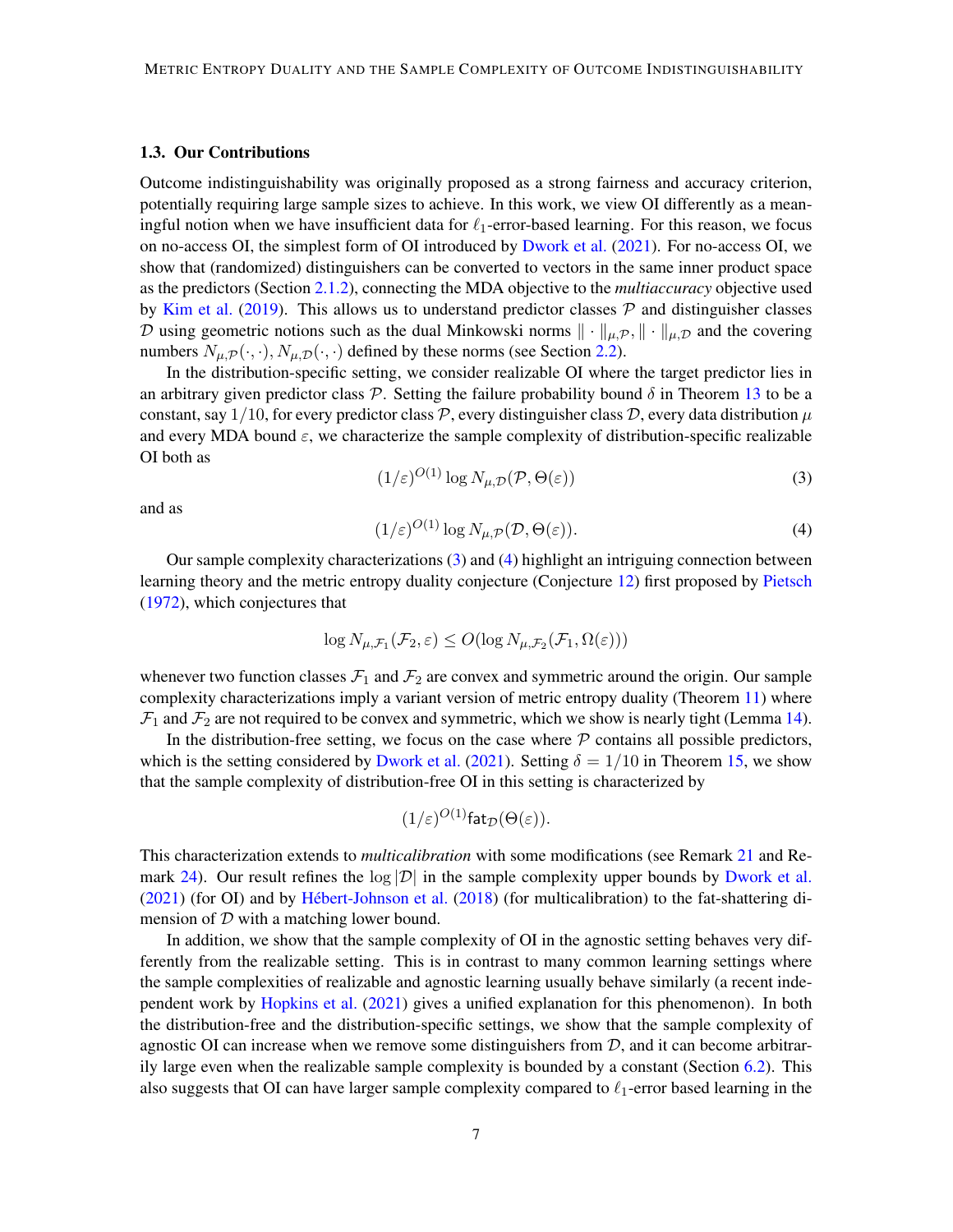agnostic setting. This is because in the agnostic setting, the performance of the learned predictor is measured relative to the best predictor in the class  $P$ , which can have a much better performance when measured using the selected objective of OI than using the  $\ell_1$  error. On the other hand, when the target predictor  $p^*$  belongs to the symmetric convex hull of the predictor class  $\mathcal{P}$ , we show that the sample complexity in the distribution-specific agnostic setting has the same characterizations as in the realizable setting (Lemma [25\)](#page-26-1).

### 1.4. Related Work

The notion of outcome indistinguishability originated from the growing research of algorithmic fairness. Specifically, outcome indistinguishability can be treated as a generalization of multiaccuracy and multicalibration introduced by Hébert-Johnson, Kim, Reingold, and Rothblum [\(2018\)](#page-33-1) and [Kim,](#page-33-7) [Ghorbani, and Zou](#page-33-7) [\(2019\)](#page-33-7), in which the goal is to ensure that the learned predictor is accurate in expectation or calibrated conditioned on every subpopulation in a subpopulation class  $C$ . Roughly speaking, the subpopulation class  $\mathcal C$  in multiaccuracy and multicalibration plays a similar role as the distinguisher class  $D$  in outcome indistinguishability, and this connection has been discussed more extensively in [\(Dwork et al.,](#page-33-0) [2021,](#page-33-0) Section 4). Beyond fairness, multicalibration and OI also provide strong accuracy guarantees (see e.g. [Rothblum and Yona,](#page-34-5) [2021;](#page-34-5) [Blum and Lykouris,](#page-32-8) [2020;](#page-32-8) [Zhao, Kim, Sahoo, Ma, and Ermon,](#page-34-6) [2021;](#page-34-6) [Gopalan, Kalai, Reingold, Sharan, and Wieder,](#page-33-9) [2022;](#page-33-9) [Kim, Kern, Goldwasser, Kreuter, and Reingold,](#page-33-10) [2022;](#page-33-10) [Burhanpurkar, Deng, Dwork, and Zhang,](#page-33-11) [2021\)](#page-33-11). For a general predictor class  $P$  and a subpopulation class  $C$ , [Shabat, Cohen, and Mansour](#page-34-7) [\(2020\)](#page-34-7) showed sample complexity upper bounds of uniform convergence for multicalibration based on the maximum of suitable complexity measures of  $\mathcal C$  and  $\mathcal P$ . They complemented this result with a lower bound which does not grow with  $\mathcal C$  and  $\mathcal P$ . In comparison, we focus on the weaker no-access OI setting where the sample complexity can be much smaller, and we provide matching upper and lower bounds in terms of the dependence on  $D$  and  $P$ .

#### 1.5. Paper Organization

The remainder of this paper is structured as follows. In Section [2,](#page-7-0) we formally define OI and related notions. We give lower and upper bounds for the sample complexity of distribution-specific realizable OI in Section [3,](#page-13-1) and turn these bounds into a characterization in Section [4](#page-17-2) via metric entropy duality. We characterize the sample complexity of distribution-free OI in Section [5.](#page-20-0) Finally, in Section [6](#page-26-2) we show a strong separation between the sample complexities of realizable and agnostic OI in both the distribution-free and distribution-specific settings.

### <span id="page-7-0"></span>2. Preliminaries

We use  $X$  to denote an arbitrary non-empty set of individuals throughout the paper. For simplicity, whenever we say  $\mu$  is a distribution over X, we implicitly assume that every subset of X is measurable w.r.t.  $\mu$  (this holds e.g. when  $\mu$  is a discrete distribution), although all the results in this paper naturally extend to more general distributions under appropriate measurability assumptions. We use  $\Delta_X$  to denote the set of all distributions over X satisfying the implicit assumption. For two sets A and B, we use  $B^A$  to denote the class of all functions  $f : A \to B$ . Given  $r \in [0,1]$ , we use  $\text{Ber}(r)$  to denote the Bernoulli distribution over  $\{0, 1\}$  with mean r. We use log to denote the base-2 logarithm.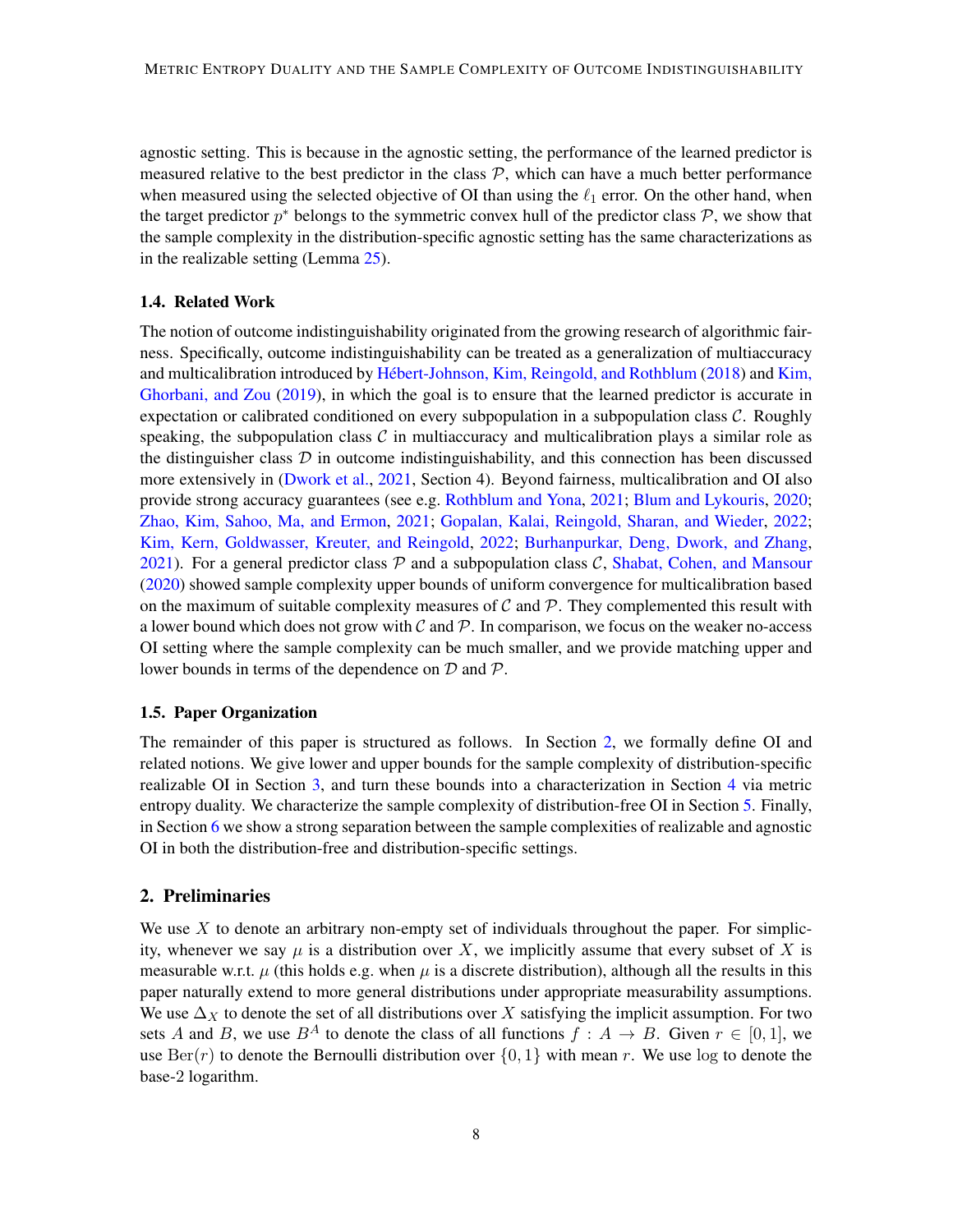### 2.1. Outcome Indistinguishability

*Outcome indistinguishability* is a theoretical framework introduced by [Dwork et al.](#page-33-0) [\(2021\)](#page-33-0) that aims to guarantee that the outcomes produced by some learned predictor  $p : X \to [0, 1]$  are indistinguishable to a predetermined class of distinguishers  $\mathcal D$  from outcomes sampled from the true probabilities for each individual defined by  $p^* : X \to [0,1]$ .

The distinguishing task in outcome indistinguishability consists of drawing an individual  $x \in X$ according to some population distribution  $\mu \in \Delta_X$  and then presenting the distinguisher with an outcome/individual pair  $(x, o)$  where o is either sampled according to the true predictor  $p^*$  from the Bernoulli distribution  $\text{Ber}(p^*(x))$ , or sampled according to the learned predictor p from  $\text{Ber}(p(x))$ . Taking a pair  $(x, o) \in X \times \{0, 1\}$ , a distinguisher d outputs  $d(x, o) =$  ACCEPT or  $d(x, o) =$ REJECT. We allow distinguishers to be randomized.

Given a predictor p and a distribution  $\mu$  over X, we define  $\mu_p$  to be the distribution of pairs  $(x, o) \in X \times \{0, 1\}$  drawn using the process described above such that  $x \sim \mu$  and  $o \sim \text{Ber}(p(x))$ . With this notation in hand, we can now provide a formal definition of outcome indistinguishability:

<span id="page-8-1"></span>Definition 1 (No-Access Outcome Indistinguishability, [Dwork et al.](#page-33-0) [\(2021\)](#page-33-0)) *Let*  $\mu \in \Delta_X$  *be a* distribution over a set of individuals X and  $p^*$  :  $X \to [0,1]$  be some target predictor for the set *of individuals. For a class of distinguishers*  $D$  *and*  $\varepsilon > 0$ , *a predictor*  $p : X \to [0,1]$  *satisfies*  $(D, \varepsilon)$ -outcome indistinguishability (OI) if for every  $d \in \mathcal{D}$ ,

$$
\left| \Pr_{(x,o)\sim\mu_p} \left[ d(x,o) = \text{ACCEPT} \right] - \Pr_{(x,o^*)\sim\mu_{p^*}} \left[ d(x,o^*) = \text{ACCEPT} \right] \right| \le \varepsilon. \tag{5}
$$

We refer to the left-hand-side of [\(5\)](#page-8-0) as the *distinguishing advantage* (or simply *advantage*) of the distinguisher d, denoted  $adv_{\mu,d}(p,p^*)$ . Given a class D of distinguishers, we use  $adv_{\mu,D}(p,p^*)$ to denote the supremum  $\sup_{d \in \mathcal{D}} \text{adv}_{\mu,d}(p, p^*)$ . According to Definition [1,](#page-8-1) a learned predictor p satisfies  $(D, \varepsilon)$ -OI if and only if  $\text{adv}_{\mu, \mathcal{D}}(p, p^*) \leq \varepsilon$ .

There are many different extensions of OI to settings in which the power of distinguishers is extended to allow access to additional information about the learned predictor  $p$  or access to more than one individual/outcome pair. We will be focusing on this most basic case in which the distinguisher only has access to a single pair  $(x, o)$  and has no additional access to the learned predictor p (hence the name *No-Access OI*).

#### 2.1.1. OI ALGORITHMS

<span id="page-8-0"></span> $\mathbf{I}$ 

An OI algorithm (or learner) takes examples  $(x_1, o_1), \ldots, (x_n, o_n)$  drawn i.i.d. from  $\mu_{p^*}$  and outputs a predictor p that satisfies  $(D, \varepsilon)$ -OI with probability at least  $1 - \delta$ :

**Definition 2 (No-Access OI Algorithms)** *Given a target predictor*  $p^* \in [0,1]^X$ *, a class of distinguishers*  $\mathcal{D}$ *, a distribution*  $\mu \in \Delta_X$ *, an advantage bound*  $\varepsilon \geq 0$ *, a failure probability bound*  $\delta \geq 0$ *,* and a nonnegative integer  $n$ , we use  $\mathsf{Ol}_n(p^*,\mathcal{D},\varepsilon,\delta,\mu)$  to denote the set of all (possibly randomized *and inefficient) algorithms* A *with the following properties:*

- *1.* A *takes n examples*  $(x_1, o_1), \ldots, (x_n, o_n) \in X \times \{0, 1\}$  *as input and outputs a predictor*  $p \in [0, 1]^{X}$ ;
- 2. when the input examples are drawn i.i.d. from  $\mu_{p^*}$ , with probability at least  $1 \delta$  the output *predictor p satisfies*  $\text{adv}_{\mu, \mathcal{D}}(p, p^*) \leq \varepsilon$ .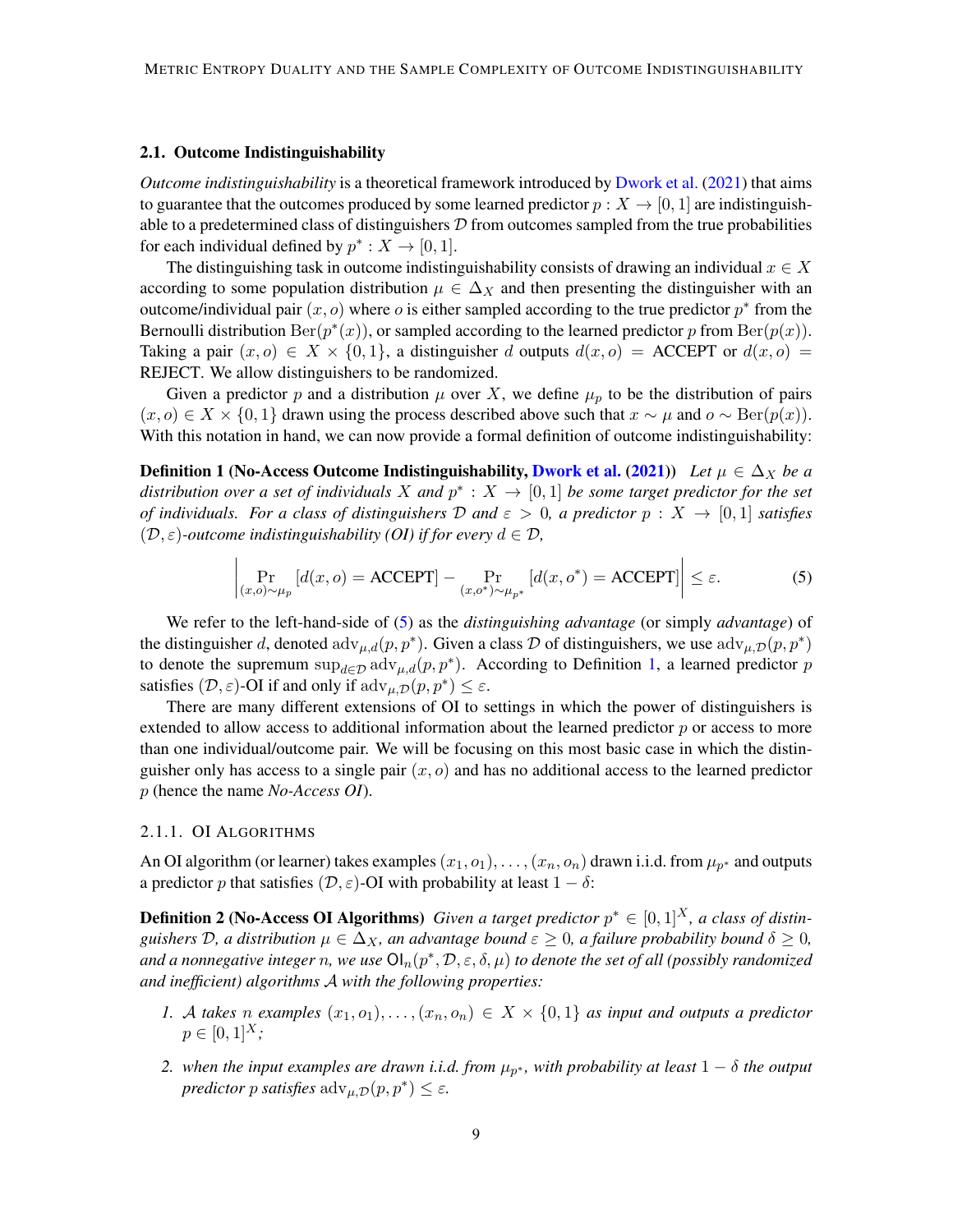When seeking to learn an outcome indistinguishable predictor, there are two different tasks that we can consider. On one hand, in what we call the *realizable* case, we assume that the target predictor  $p^*$  lies in a known predictor class  $P \subseteq [0,1]^X$ , and we seek to achieve low distinguishing advantages over all distinguishers in the class  $\mathcal{D}^2$  $\mathcal{D}^2$ . Alternatively, in the *agnostic* case, we can imagine a situation in which nothing is known about the target predictor  $p^*$ , but the performance of the learned predictor is measured relative to the best predictor in  $P$ . In both the agnostic and realizable settings, we can also specify whether we measure performance on the worst-case distribution  $\mu$  over individuals in X, or on some particular distribution  $\mu$  given to the learner. We call these the *distribution-free* and *distribution-specific* settings, respectively.

Definition 3 (Algorithms in Various Settings) *Given a predictor class* P*, a class of distinguishers* D*, a distribution* µ*, an advantage bound* ε*, a failure probability bound* δ*, and a nonnegative integer* n*, we define the sets of algorithms that solve various OI tasks using* n *examples as follows:*

DS-R<sub>n</sub>(
$$
\mathcal{P}, \mathcal{D}, \varepsilon, \delta, \mu
$$
) =  $\bigcap_{p^* \in \mathcal{P}} \text{Ol}_n(p^*, \mathcal{D}, \varepsilon, \delta, \mu)$ , (distribution-specific realizable OI)  
DS-A<sub>n</sub>( $\mathcal{P}, \mathcal{D}, \varepsilon, \delta, \mu$ ) =  $\bigcap_{p^* \in [0,1]^X} \text{Ol}_n(p^*, \mathcal{D}, \inf_{p \in \mathcal{P}} \text{adv}_{\mu, \mathcal{D}}(p, p^*) + \varepsilon, \delta, \mu)$ , (distribution, possible)

(distribution-specific agnostic OI)

$$
DF-R_n(\mathcal{P}, \mathcal{D}, \varepsilon, \delta) = \bigcap_{\mu' \in \Delta_X} DS-R_n(\mathcal{P}, \mathcal{D}, \varepsilon, \delta, \mu'), \qquad \text{(distribution-free realizable OI)}
$$
  
DF-A<sub>n</sub> $(\mathcal{P}, \mathcal{D}, \varepsilon, \delta) = \bigcap_{\mu' \in \Delta_X} DS-A_n(\mathcal{P}, \mathcal{D}, \varepsilon, \delta, \mu'). \qquad \text{(distribution-free agnostic OI)}$ 

We note that while these learning goals are all defined with respect to some predictor class  $P$ , this class simply constrains the possible values of the target predictor  $p^*$  (or in the agnostic case, constrains the predictors used to measure the performance of the returned predictor). In particular we do not require any of the OI algorithms to be proper, i.e. always output some  $p \in \mathcal{P}$ , despite the fact that some of the algorithms discussed in our proofs happen to satisfy this property.

Definition 4 (Sample complexity) *Given a predictor class* P*, a class of distinguishers* D*, a distribution* µ*, an advantage bound* ε*, a failure probability bound* δ*, we define the sample complexity of various OI tasks as follows:*

$$
SAMP-DS-R(P, D, \varepsilon, \delta, \mu) = \inf \{ n \in \mathbb{Z}_{\geq 0} : DS-R_n(P, D, \varepsilon, \delta, \mu) \neq \emptyset \},
$$
  
\n
$$
SAMP-DS-A(P, D, \varepsilon, \delta, \mu) = \inf \{ n \in \mathbb{Z}_{\geq 0} : DS-A_n(P, D, \varepsilon, \delta, \mu) \neq \emptyset \},
$$
  
\n
$$
SAMP-DF-R(P, D, \varepsilon, \delta) = \inf \{ n \in \mathbb{Z}_{\geq 0} : DF-R_n(P, D, \varepsilon, \delta) \neq \emptyset \},
$$
  
\n
$$
SAMP-DF-A(P, D, \varepsilon, \delta) = \inf \{ n \in \mathbb{Z}_{\geq 0} : DF-A_n(P, D, \varepsilon, \delta) \neq \emptyset \}.
$$

It is clear from the definition that the following monotonicity properties hold: for  $\mathcal{P}' \subseteq \mathcal{P}, \mathcal{D}' \subseteq$  $\mathcal{D}, \varepsilon' \geq \varepsilon, \delta' \geq \delta,$ 

> $\mathsf{SAMP\text{-}DS\text{-}R}(\mathcal{P}', \mathcal{D}', \varepsilon', \delta', \mu) \leq \mathsf{SAMP\text{-}DS\text{-}R}(\mathcal{P}, \mathcal{D}, \varepsilon, \delta, \mu),$  $\mathsf{SAMP}\text{-}\mathsf{DS-A}(\mathcal{P}', \mathcal{D}, \varepsilon', \delta', \mu) \leq \mathsf{SAMP}\text{-}\mathsf{DS-A}(\mathcal{P}, \mathcal{D}, \varepsilon, \delta, \mu),$  $\mathsf{SAMP}\text{-}\mathsf{DF}\text{-}\mathsf{R}(\mathcal{P}', \mathcal{D}', \varepsilon', \delta') \leq \mathsf{SAMP}\text{-}\mathsf{DF}\text{-}\mathsf{R}(\mathcal{P}, \mathcal{D}, \varepsilon, \delta),$

<span id="page-9-0"></span><sup>2.</sup> Throughout the paper, we implicitly assume that all predictor classes and distinguisher classes are non-empty.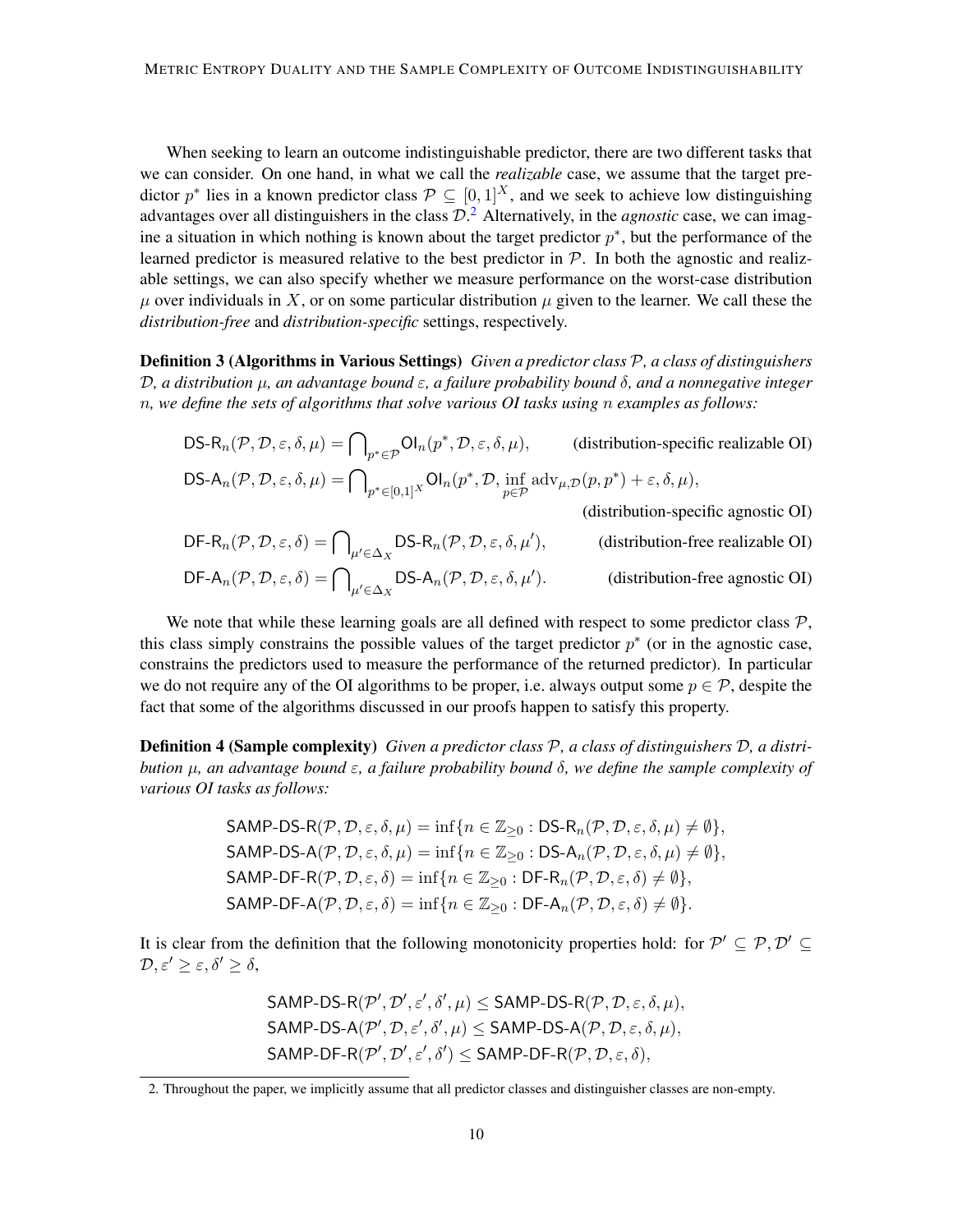$$
SAMP-DF-A(\mathcal{P}', \mathcal{D}, \varepsilon', \delta') \leq SAMP-DF-A(\mathcal{P}, \mathcal{D}, \varepsilon, \delta).
$$
\n
$$
(6)
$$

Note that the sample complexities in the agnostic setting are not guaranteed to be monotone w.r.t.  $D$  (see Section [6.2\)](#page-28-0). It is also clear from definition that

<span id="page-10-3"></span><span id="page-10-2"></span>
$$
SAMP-DS-R(P, D, \varepsilon, \delta, \mu) \leq SAMP-DF-R(P, D, \varepsilon, \delta),
$$
  
\n
$$
SAMP-DS-A(P, D, \varepsilon, \delta, \mu) \leq SAMP-DF-A(P, D, \varepsilon, \delta).
$$
 (7)

#### <span id="page-10-0"></span>2.1.2. NO-ACCESS DISTINGUISHERS AS FUNCTIONS OF INDIVIDUALS

In the standard definition of OI, distinguishers are thought of as randomized algorithms that take as input an individual-outcome pair  $(x, o) \in X \times \{0, 1\}$  and output ACCEPT or REJECT. However, there is a natural way to transform every no-access distinguisher  $d$  into a function  $f_d$  that maps every individual  $x \in X$  to a label  $y \in [-1, 1]$  in such a way that the distinguishing advantage of d can be recovered from  $f_d$ .

In particular, given a randomized distinguisher d, we define  $f_d : X \to [-1,1]$  such that

$$
f_d(x) = \Pr[d(x, 1) = \text{ACCEPT}] - \Pr[d(x, 0) = \text{ACCEPT}] \quad \text{for all } x \in X.
$$

Given the function  $f_d$ , we show that we can always recover the distinguishing advantage of the original distinguisher d:

<span id="page-10-1"></span>**Lemma 5** *For any two predictors*  $p_1, p_2 : X \rightarrow [0, 1]$ *,* 

$$
adv_{\mu,d}(p_1, p_2) = |\mathbb{E}_{x \sim \mu}[f_d(x)(p_1(x) - p_2(x))]|.
$$

**Proof** For any  $x \in X$  and any two possible outcomes  $(o_1, o_2) \in \{(0, 0), (0, 1), (1, 0), (1, 1)\}\)$ , it is easily verifiable that

$$
Pr[d(x, o_1) = ACCEPT] - Pr[d(x, o_2) = ACCEPT] = f_d(x)(o_1 - o_2),
$$

where the probabilities are over the internal randomness of the distinguisher  $d$ . The lemma is proved by the following chain of equations:

$$
adv_{\mu,d}(p_1, p_2)
$$
  
=  $\left| \Pr_{(x,o)\sim\mu_{p_1}} [d(x,o) = \text{ACCEPT}] - \Pr_{(x,o)\sim\mu_{p_2}} [d(x,o) = \text{ACCEPT}] \right|$   
=  $\left| \mathbb{E}_{x\sim\mu,o_1\sim\text{Ber}(p_1(x)),o_2\sim\text{Ber}(p_2(x))} [\Pr[d(x,o_1) = \text{ACCEPT}] - \Pr[d(x,o_2) = \text{ACCEPT}] \right|$   
=  $\left| \mathbb{E}_{x\sim\mu,o_1\sim\text{Ber}(p_1(x)),o_2\sim\text{Ber}(p_2(x))} [f_d(x)(o_1 - o_2)] \right|$   
=  $\left| \mathbb{E}_{x\sim\mu} [f_d(x)(p_1(x) - p_2(x))] \right|$ .

Note that the transformation from a distinguisher d to the function  $f_d \in [-1, 1]^X$  is onto: given any function  $f \in [-1, 1]^X$ , we can construct a distinguisher d such that  $f_d = f$  in the following way: if  $f(x) \geq 0$ , distinguisher d accepts  $(x, 1)$  with probability  $f(x)$ , and accepts  $(x, 0)$  with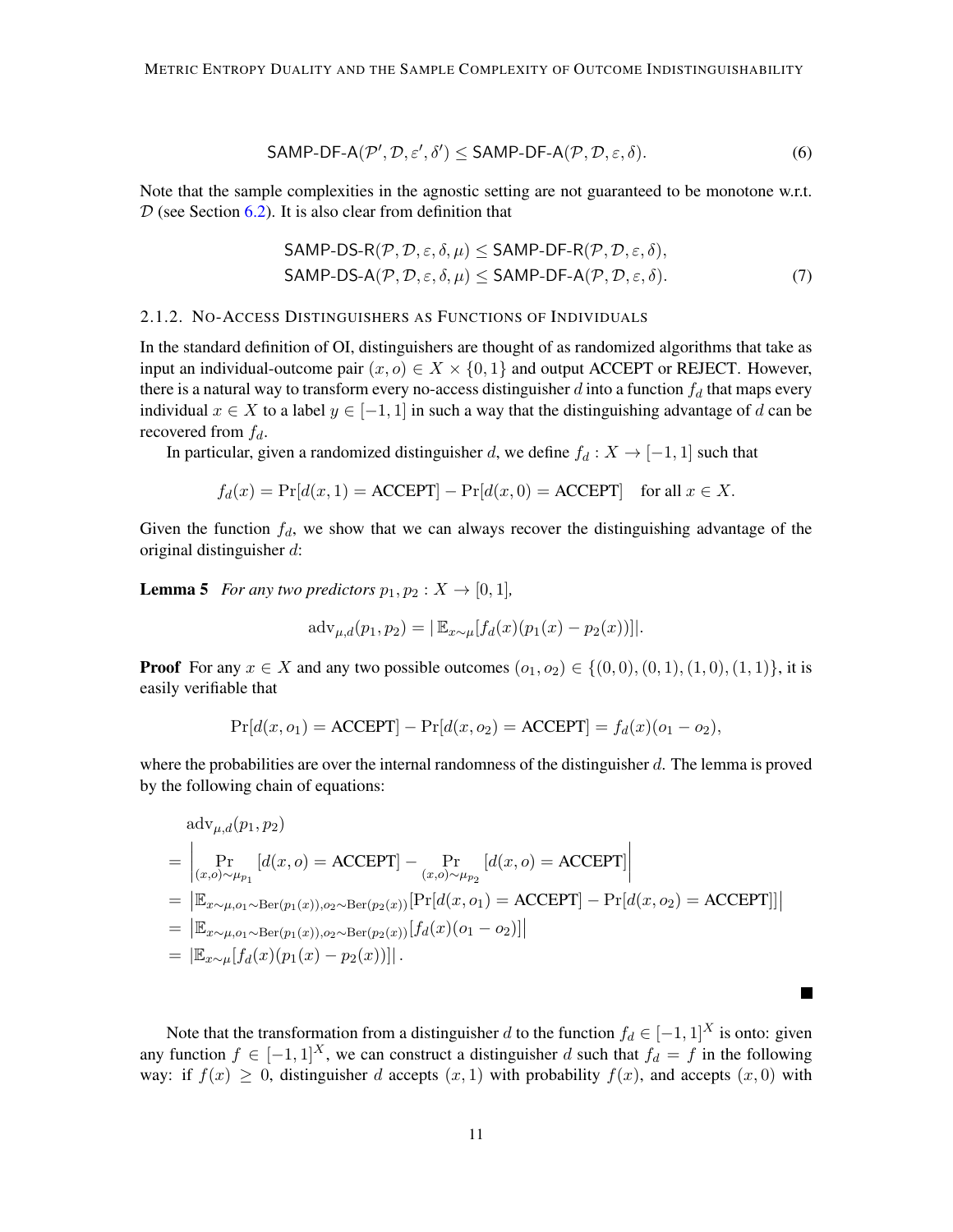probability 0; if  $f(x) < 0$ , distinguisher d accepts  $(x, 0)$  with probability  $-f(x)$ , and accepts  $(x, 1)$ with probability 0.

Lemma [5](#page-10-1) shows that all distinguishers d mapped to the same function  $f_d$  have equal distinguishing advantages. It also shows that no-access OI has the same error objective as *multiaccuracy* considered by [Kim et al.](#page-33-7) [\(2019\)](#page-33-7). From now on, when we refer to a distinguisher  $d$ , it should be interpreted as the function  $f_d \in [-1, 1]^X$ . Similarly, we think of a distinguisher class  $D$  as a non-empty subset of  $[-1, 1]^{X}$ .

### <span id="page-11-0"></span>2.2. Inner Product, Norm, and Covering Number

The set  $\mathbb{R}^X$  of all real-valued functions on X is naturally a linear space: for all  $f_1, f_2 \in \mathbb{R}^X$ , we define  $f_1 + f_2 = g \in \mathbb{R}^X$  where  $g(x) = f_1(x) + f_2(x)$  for all  $x \in X$ , and for  $f \in \mathbb{R}^X$  and  $r \in \mathbb{R}$ , we define  $rf = h \in \mathbb{R}^X$  where  $h(x) = rf(x)$  for all  $x \in X$ .

For any function class  $\mathcal{F} \subseteq \mathbb{R}^X$  and a real number r, we use  $r\mathcal{F}$  to denote  $\{rf : f \in \mathcal{F}\}\$  and use  $-\mathcal{F}$  to denote  $(-1)\mathcal{F}$ . For any two function classes  $\mathcal{F}_1, \mathcal{F}_2 \subseteq \mathbb{R}^X$ , we define

$$
\mathcal{F}_1 + \mathcal{F}_2 = \{ f_1 + f_2 : f_1 \in \mathcal{F}_1, f_2 \in \mathcal{F}_2 \}, \text{and}
$$
  

$$
\mathcal{F}_1 - \mathcal{F}_2 = \{ f_1 - f_2 : f_1 \in \mathcal{F}_1, f_2 \in \mathcal{F}_2 \}.
$$

For any non-empty function class  $\mathcal{F} \subseteq \mathbb{R}^X$ , we say a function  $f \in \mathbb{R}^X$  is in the convex hull of F if there exist  $n \in \mathbb{Z}_{>0}$ ,  $f_1, \ldots, f_n \in \mathcal{F}$  and  $r_1, \ldots, r_n \in \mathbb{R}_{\geq 0}$  such that  $r_1 + \cdots + r_n = 1$ and  $f = r_1 f_1 + \cdots + r_n f_n$ . We use  $\bar{\mathcal{F}}$  to denote the symmetric convex hull of  $\mathcal{F}$  consisting of all functions in the convex hull of  $\mathcal{F} \cup (-\mathcal{F})$ . When  $\mathcal{F}$  is empty, we define  $\bar{\mathcal{F}}$  to be the class consisting of only the all zeros function.

We say a function  $f \in \mathbb{R}^X$  is bounded if there exists  $M > 0$  such that  $|f(x)| \leq M$  for all  $x \in X$ . We say a function class  $\mathcal{F} \subseteq \mathbb{R}^X$  is bounded if there exists  $M > 0$  such that  $|f(x)| \leq M$ for all  $f \in \mathcal{F}$  and  $x \in X$ .

For two bounded functions  $f_1, f_2 \in \mathbb{R}^X$ , we define their inner product w.r.t. distribution  $\mu$  as

$$
\langle f_1, f_2 \rangle_{\mu} = \mathbb{E}_{x \sim \mu}[f_1(x) f_2(x)].
$$

Although we call the above quantity an inner product for simplicity, it may not be positive definite  $(\langle f, f \rangle_{\mu} = 0$  need not imply  $f(x) = 0$  for all  $x \in X$ ). For a non-empty bounded function class  $\mathcal{F}_1 \subseteq \mathbb{R}^X$  and a bounded function  $f \in \mathbb{R}^X$ , we define the dual Minkowski norm of f w.r.t.  $\mathcal{F}_1$  to be

<span id="page-11-1"></span>
$$
||f||_{\mu,\mathcal{F}_1} = \sup_{f_1 \in \mathcal{F}_1} |\langle f, f_1 \rangle_{\mu}|.
$$

If  $\mathcal{F}_1$  is empty, we define  $||f||_{\mu,\mathcal{F}_1} = 0$ . The norm  $||\cdot||_{\mu,\mathcal{F}_1}$  is technically only a semi-norm as it may not be positive definite, but whenever it is positive definite, it is the dual norm of the Minkowski norm induced by (the closure of)  $\bar{F}_1$  for finite X (see e.g. [Nikolov et al.,](#page-34-8) [2013,](#page-34-8) Section 2.1).

For a non-empty bounded function class  $\mathcal{F}_2 \subseteq \mathbb{R}^X$  and  $\varepsilon \ge 0$ , we say a subset  $\mathcal{F}'_2 \subseteq \mathcal{F}_2$  is an  $\varepsilon$ -covering of  $\mathcal{F}_2$  w.r.t. the norm  $\|\cdot\|_{\mu,\mathcal{F}_1}$  if for every  $f_2 \in \mathcal{F}_2$ , there exists  $f'_2 \in \mathcal{F}'_2$  such that  $||f_2 - f_2'||_{\mu, \mathcal{F}_1} \leq \varepsilon$ . We define the covering number  $N_{\mu, \mathcal{F}_1}(\mathcal{F}_2, \varepsilon)$  of  $\mathcal{F}_2$  w.r.t. the norm  $|| \cdot ||_{\mu, \mathcal{F}_1}$  to be the minimum size of such an  $\varepsilon$ -covering of  $\mathcal{F}'_2$ . We refer to the logarithm of the covering number,  $\log N_{\mu,\mathcal{F}_1}(\mathcal{F}_2,\varepsilon)$ , as the metric entropy.

The following basic facts about the covering number are very useful: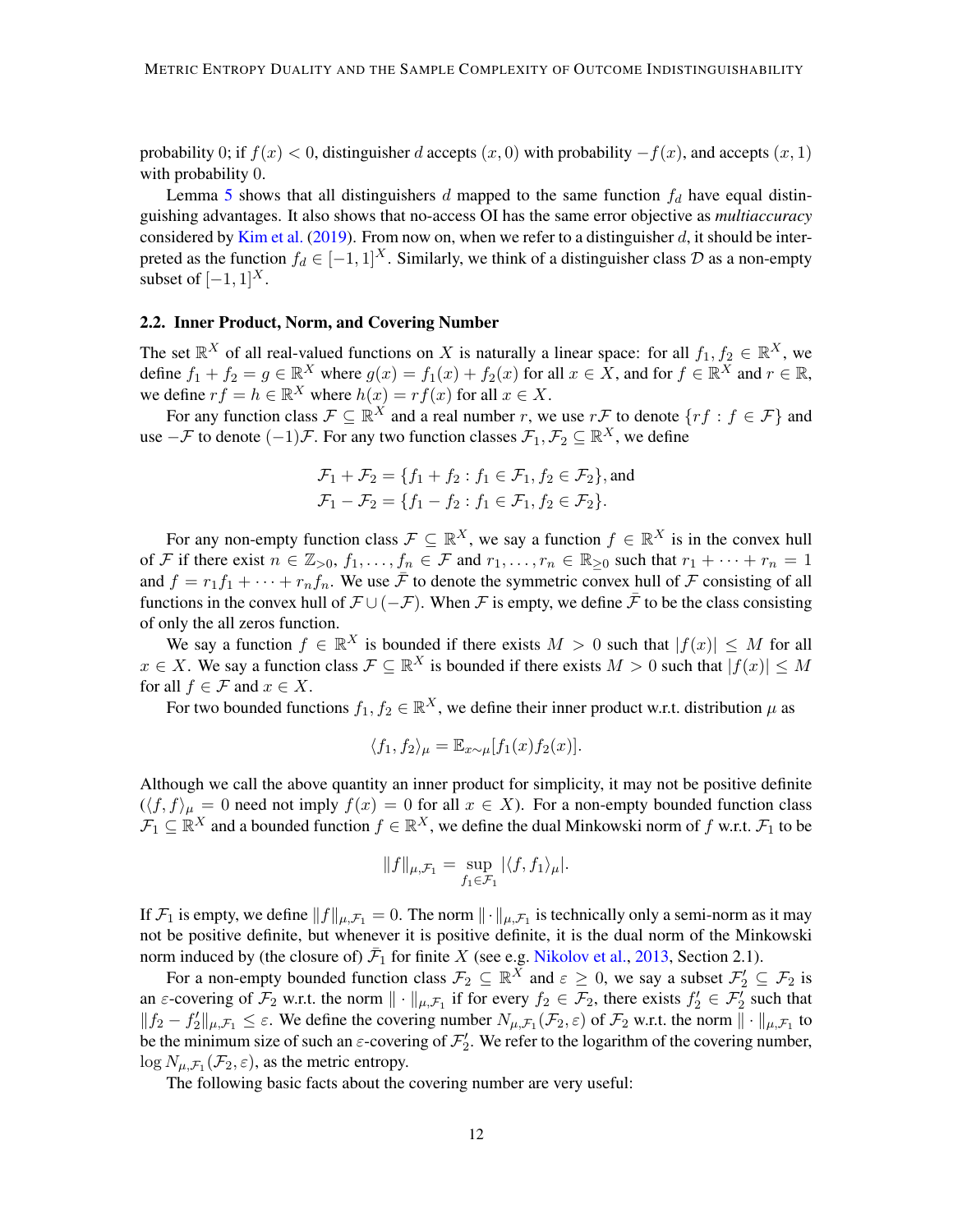<span id="page-12-3"></span>Lemma 6 *We have the following facts:*

- *1. if*  $\hat{\mathcal{F}}_1 \subseteq \mathcal{F}_1 \subseteq \mathbb{R}^X$ , then  $N_{\mu,\hat{\mathcal{F}}_1}(\mathcal{F}_2,\varepsilon) \leq N_{\mu,\mathcal{F}_1}(\mathcal{F}_2,\varepsilon)$ ;
- <span id="page-12-4"></span>2.  $N_{\mu,\mathcal{F}_1}(\mathcal{F}_2,\varepsilon)=N_{\mu,\bar{\mathcal{F}}_1}(\mathcal{F}_2,\varepsilon);$
- <span id="page-12-2"></span>*3. for every bounded function*  $f \in \mathbb{R}^X$ ,  $N_{\mu,\mathcal{F}_1}(\mathcal{F}_2 + \{f\}, \varepsilon) = N_{\mu,\mathcal{F}_1}(\mathcal{F}_2, \varepsilon)$ ;
- <span id="page-12-1"></span>4. *for every*  $a, b \in \mathbb{R}_{>0}$ ,  $N_{\mu,a\mathcal{F}_1}(b\mathcal{F}_2, ab\varepsilon) = N_{\mu,\mathcal{F}_1}(\mathcal{F}_2, \varepsilon)$ .

### 2.3. Distinguishing Advantages as Inner Products and Norms

The inner products and norms provide convenient ways for describing distinguishing advantages. Given a distinguisher  $d \in [-1, 1]^X$  and two predictors  $p_1, p_2 \in [0, 1]^X$ , Lemma [5](#page-10-1) tells us that

> <span id="page-12-0"></span> $\text{adv}_{u,d}(p_1, p_2) = |\langle d, p_1 - p_2 \rangle_{\mu}|,$  and thus  $\text{adv}_{\mu,\mathcal{D}}(p_1, p_2) = ||p_1 - p_2||_{\mu,\mathcal{D}}$  for all distinguisher classes  $\mathcal{D} \subseteq [-1, 1]^X$ .

Using these representations for advantages, we can prove the following lemma relating advantages to the  $\ell_1$  error:

**Lemma 7** *It holds that*  $\text{adv}_{\mu,\mathcal{D}}(p_1, p_2) = ||p_1 - p_2||_{\mu,\mathcal{D}} \leq \mathbb{E}_{x \sim \mu}[[p_1(x) - p_2(x)]]$ *. Moreover, when*  $\{-1,1\}^X \subseteq \mathcal{D}$ , adv<sub> $\mu, \mathcal{D}(p_1, p_2) = \mathbb{E}_{x \sim \mu}[[p_1(x) - p_2(x)]]$ .</sub>

Proof To prove the first statement, we recall that

$$
adv_{\mu,\mathcal{D}}(p_1, p_2) = ||p_1 - p_2||_{\mu,\mathcal{D}} = \sup_{d \in \mathcal{D}} |\mathbb{E}_{x \sim \mu}[(p_1(x) - p_2(x))d(x)]|.
$$

Because  $d(x) \in [-1, 1]$  for all  $d \in \mathcal{D}$  and  $x \in X$ , we are guaranteed that  $|(p_1(x) - p_2(x))d(x)| \le$  $|p_1(x) - p_2(x)|$ , which gives

$$
\sup_{d \in \mathcal{D}} |\mathbb{E}_{x \sim \mu}[(p_1(x) - p_2(x))d(x)]| \leq \sup_{d \in \mathcal{D}} \mathbb{E}_{x \sim \mu}[|(p_1(x) - p_2(x))d(x)|] \leq \mathbb{E}_{x \sim \mu}[|p_1(x) - p_2(x)|],
$$

as desired.

For the second statement, consider the distinguisher d defined such that  $d(x) = 1$  if  $p_1(x) \ge$  $p_2(x)$  and  $d(x) = -1$  otherwise. For all  $x \in X$ , distinguisher d satisfies

$$
(p_1(x) - p_2(x))d(x) = |p_1(x) - p_2(x)|.
$$

Therefore,

$$
adv_{\mu,d}(p_1, p_2) = |\mathbb{E}_{x \sim \mu}[(p_1(x) - p_2(x))d(x)]| = \mathbb{E}_{x \sim \mu}[[p_1(x) - p_2(x)]].
$$

Since  $d \in \{-1, 1\}^X \subseteq \mathcal{D}$ , this proves the second statement.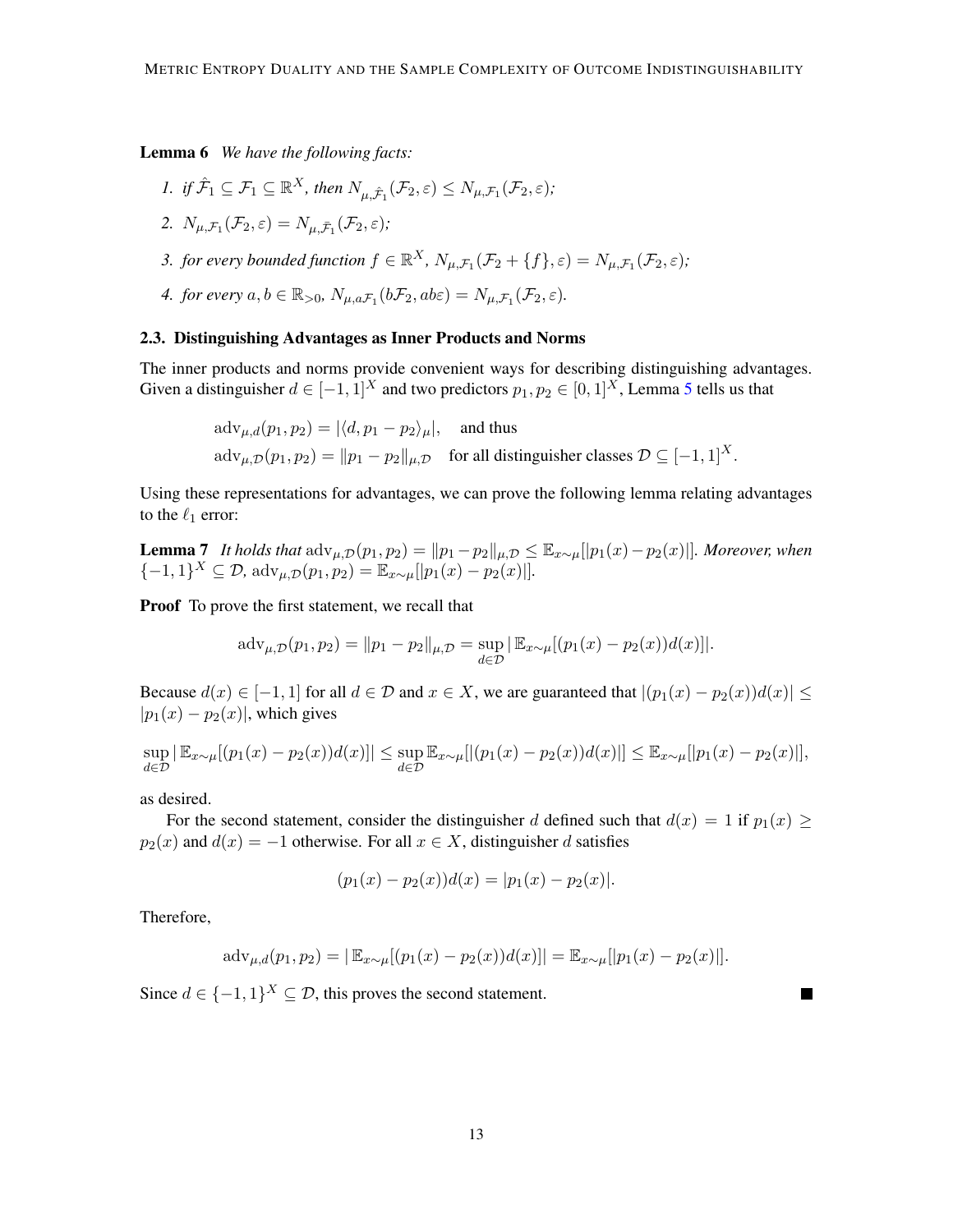### <span id="page-13-0"></span>2.4. Fat-Shattering Dimension

Given a function class  $\mathcal{F} \subseteq \mathbb{R}^X$  and  $\gamma \ge 0$ , we say  $x_1, \dots, x_n \in X$  are  $\gamma$ -fat shattered by  $\mathcal{F}$  w.r.t.  $r_1, \ldots, r_n \in \mathbb{R}$  if for every  $(b_1, \ldots, b_n) \in \{-1, 1\}^n$ , there exists  $f \in \mathcal{F}$  such that

$$
b_i(f(x_i) - r_i) \geq \gamma \quad \text{for all } i \in \{1, \ldots, n\}.
$$

We sometimes omit the mention of  $r_1, \ldots, r_n$  and say  $x_1, \ldots, x_n$  is  $\gamma$ -fat shattered by F if such  $r_1, \ldots, r_n$  exist. The  $\gamma$ -fat-shattering dimension of  $\mathcal F$  introduced first by [Kearns and Schapire](#page-33-3) [\(1994\)](#page-33-3) is defined to be

 $f \text{at}_{\mathcal{F}} (\gamma) = \sup \{ n \in \mathbb{Z}_{\geq 0} : \text{there exist } x_1, \ldots, x_n \in X \text{ that are } \gamma \text{-fat shattered by } \mathcal{F} \}.$ 

### <span id="page-13-1"></span>3. Sample Complexity of Distribution-Specific Realizable OI

In this section, we give lower and upper bounds for the sample complexity of distribution-specific realizable OI for every given predictor class  $P$ , distinguisher class  $D$ , and distribution  $\mu$  over individuals. Our lower bound is based on the metric entropy of P w.r.t. the norm  $\|\cdot\|_{\mu,D}$ , whereas in our upper bound the roles of  $\mathcal P$  and  $\mathcal D$  are flipped. In the next section, we remove this role flip and give a complete characterization of the sample complexity using a version of metric entropy duality implied from combining our lower and upper bounds.

### 3.1. Lower Bound

We prove the following lemma showing that the sample complexity of distribution-specific realizable OI is lower bounded by the metric entropy of the predictor class  $P$  w.r.t. the dual Minkowski norm  $\|\cdot\|_{\mu,\mathcal{D}}$  defined by the distinguisher class D. This lemma generalizes [\(Benedek and Itai,](#page-32-5) [1991,](#page-32-5) Lemma 4.8), which considered the special case where every predictor is a binary classifier, and the distinguisher class D contains all possible distinguishers ( $\mathcal{D} = [-1, 1]^X$ ).

**Lemma 8** *For every predictor class*  $\mathcal{P}$  ⊆ [0, 1]<sup>X</sup>, every distinguisher class  $\mathcal{D}$  ⊆ [-1, 1]<sup>X</sup>, every *distribution*  $\mu \in \Delta_X$ *, every advantage bound*  $\varepsilon > 0$ *, and every failure probability bound*  $\delta \in (0, 1)$ *, the following sample complexity lower bound holds for distribution-specific realizable OI:*

<span id="page-13-4"></span>
$$
\mathsf{SAMP\text{-}DS\text{-}R}(\mathcal{P}, \mathcal{D}, \varepsilon, \delta, \mu) \ge \log((1 - \delta)N_{\mu, \mathcal{D}}(\mathcal{P}, 2\varepsilon)).
$$

**Proof** Define  $M = N_{\mu,D}(\mathcal{P}, 2\varepsilon)$ . Let  $\mathcal{P}'$  be the maximum-size subset of  $\mathcal{P}$  such that

<span id="page-13-2"></span>
$$
||p_1 - p_2||_{\mu, \mathcal{D}} > 2\varepsilon \quad \text{for all distinct } p_1, p_2 \in \mathcal{P}'.
$$
 (8)

It is clear that  $|\mathcal{P}'| \geq M$  because otherwise  $\mathcal{P}'$  is not a  $2\varepsilon$ -covering of  $\mathcal P$  and we can add one more predictor into  $\mathcal{P}'$  without violating [\(8\)](#page-13-2), a contradiction with the maximality of  $|\mathcal{P}'|$ .

Let n be a nonnegative integer such that  $DS-R_n(\mathcal{P}, \mathcal{D}, \varepsilon, \delta, \mu) \neq \emptyset$ . Our goal is to prove

<span id="page-13-3"></span>
$$
n \ge \log((1 - \delta)M). \tag{9}
$$

Let A be an algorithm in DS- $R_n(\mathcal{P}, \mathcal{D}, \varepsilon, \delta, \mu)$ . We draw a predictor  $p^*$  uniformly at random from P', and draw examples  $(x_1, o_1), \ldots, (x_n, o_n)$  i.i.d. from  $\mu_{p^*}$ . We say algorithm A succeeds if it outputs p such that  $||p - p^*||_{\mu, \mathcal{D}} \leq \varepsilon$ . By assumption, when  $(x_1, o_1), \ldots, (x_n, o_n)$  are given as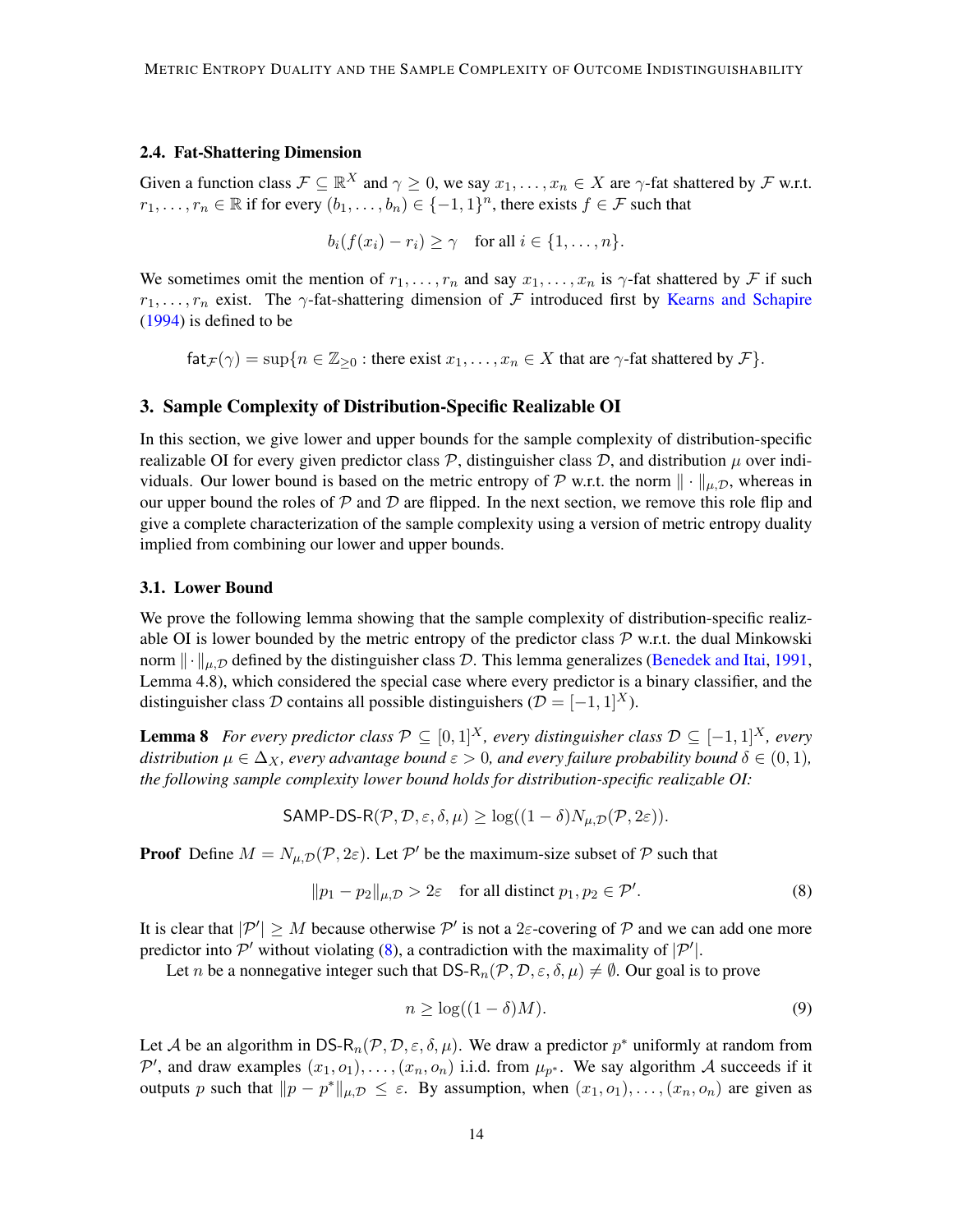input, algorithm A succeeds with probability at least  $1 - \delta$ . Now instead of drawing  $x_1, \ldots, x_n$ i.i.d. from  $\mu$ , we fix them so that the success probability is maximized. In other words, we can find fixed  $x_1, \ldots, x_n \in X$  such that if we run algorithm A on examples  $(x_1, o_1), \ldots, (x_n, o_n)$  where  $o_i \sim \text{Ber}(p^*(x_i))$  and  $p^*$  is chosen uniformly at random from  $\mathcal{P}'$ , the algorithm succeeds with probability at least  $1 - \delta$ . Similarly, we can fix the internal randomness of algorithm A and assume that A is deterministic without decreasing its success probability on  $(x_1, o_1), \ldots, (x_n, o_n)$ . Now algorithm A has at most  $2^n$  possible inputs, and thus has at most  $2^n$  possible outputs. No output can be the success output for two different choices of  $p^*$  from  $\mathcal{P}'$  because of [\(8\)](#page-13-2). Therefore, the success probability of algorithm  $A$  is at most  $2^n/M$ , and thus

$$
2^n/M \ge 1 - \delta.
$$

This implies [\(9\)](#page-13-3), as desired.

### 3.2. Upper Bound

We give an algorithm for distribution-specific realizable OI to prove a sample complexity upper bound for it. Before we describe our algorithm, let us briefly discuss the empirical risk minimization algorithm (Algorithm [1\)](#page-15-0). [Benedek and Itai](#page-32-5) [\(1991,](#page-32-5) Proof of Lemma 4.6) showed that this natural algorithm works in the special case where 1) every predictor in  $P$  is a binary classifier, and 2) the distinguisher class  $D$  contains all possible distinguishers. When both 1) and 2) are satisfied, the algorithm gives a sample complexity upper bound of

<span id="page-14-1"></span>
$$
O((1/\varepsilon)^{O(1)} \log N_{\mu,\mathcal{D}}(\mathcal{P}, \varepsilon/2)),\tag{10}
$$

which would give a satisfactory sample complexity characterization when combined with our lower bound in Lemma [8.](#page-13-4) However, in Appendix [A,](#page-34-3) we show that the algorithm fails when only one of the two conditions 1) and 2) (no matter which) is true.<sup>[3](#page-14-0)</sup> Since neither 1) nor 2) is guaranteed to hold in the distribution-specific realizable OI setting, we use a new algorithm (Algorithm [2\)](#page-15-1) to prove our sample complexity upper bound (Lemma [10\)](#page-16-0) where the roles of  $P$  and  $D$  flip compared to [\(10\)](#page-14-1). In Section [4,](#page-17-2) we show how to flip them back to get a sample complexity characterization for distribution-specific realizable OI.

Our sample complexity upper bound is based on the following analysis of Algorithm [2:](#page-15-1)

**Lemma 9** *For every predictor class*  $\mathcal{P} \subseteq [0,1]^X$ *, every distinguisher class*  $\mathcal{D} \subseteq [-1,1]^X$ *, every distribution*  $\mu \in \Delta_X$ *, every advantage bound*  $\varepsilon \in (0,1)$ *, and every failure probability bound*  $\delta \in (0, 1)$ *, there exists a positive integer* 

<span id="page-14-3"></span>
$$
n \le O\big(\varepsilon^{-2} \big(\log N_{\mu,\mathcal{Q}}(\mathcal{D},\varepsilon/2) + \log(2/\delta)\big)\big) \tag{11}
$$

<span id="page-14-2"></span>

<span id="page-14-0"></span><sup>3.</sup> There is a variant of Algorithm [1](#page-15-0) that minimizes  $\cos(p)$  over the entire predictor class P instead of the covering  $\mathcal{P}'$ . As discussed in [\(Benedek and Itai,](#page-32-5) [1991\)](#page-32-5), this variant is not guaranteed to give a sample complexity upper bound close to [\(10\)](#page-14-1) even under both conditions 1) and 2). Changing the definition of loss(p) to  $\sup_{d\in\mathcal{D}} |\langle p, d \rangle_{\mu}$  −  $\frac{1}{n}\sum_{i=1}^{n} d(x_i) o_i$  $\frac{1}{n}\sum_{i=1}^{n} d(x_i) o_i$  $\frac{1}{n}\sum_{i=1}^{n} d(x_i) o_i$  (mimicking Algorithm [2\)](#page-15-1) also makes Algorithm 1 fail under both conditions 1) and 2). To see this, suppose  $\mu$  is the uniform distribution over a finite domain  $X, \mathcal{P} = \{p_0, p_1\}$  where  $p_0(x) = 0$  and  $p_1(x) = 1$ for every  $x \in X$ , and  $\mathcal{D} = [-1,1]^X$ . Assuming  $\varepsilon \in (0,1)$  and  $n < |X|/10$ , when the target predictor  $p^*$  is  $p_1$ , Algorithm [1](#page-15-0) always outputs  $p_0$  on the new loss (note that changing the values of d on  $x_1, \ldots, x_n$  can significantly change  $\frac{1}{n} \sum_{i=1}^{n} d(x_i) o_i$ , but it never changes  $\langle p, d \rangle_{\mu}$  by more than  $2n/|X|$ ).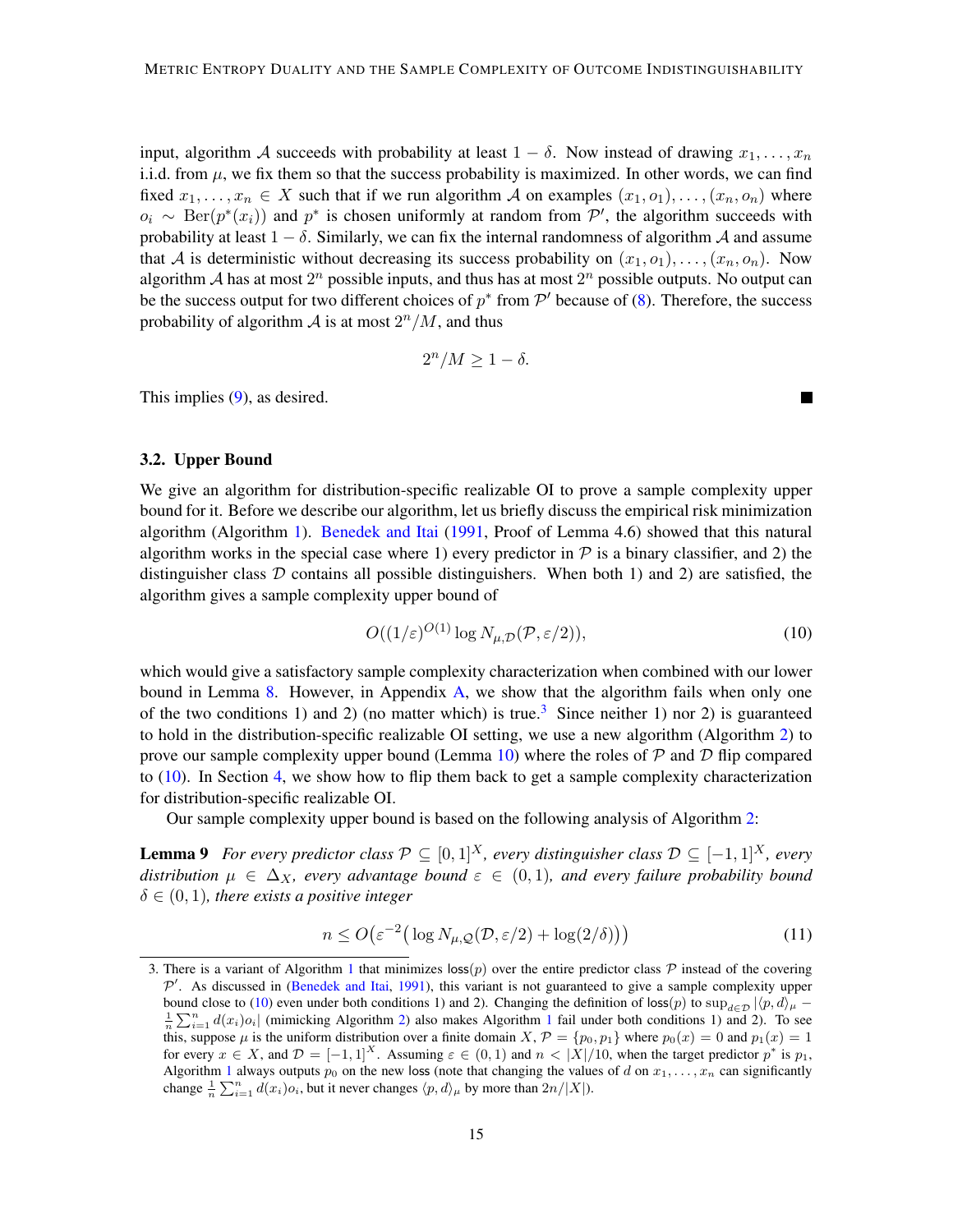# Algorithm 1: Empirical Risk Minimization

**Parameters:** predictor class  $\mathcal{P}$ , distinguisher class  $\mathcal{D}$ , distribution  $\mu$ , MDA bound  $\epsilon$ , positive integer n. **Input** : examples  $(x_1, o_1), \ldots, (x_n, o_n)$ . **Output** : predictor  $p \in \mathcal{P}$ .  $\mathcal{P}' \leftarrow$  minimum-size  $\varepsilon/2$ -covering of  $\mathcal P$  w.r.t. norm  $\|\cdot\|_{\mu,\mathcal{D}}$ ; **return**  $p \in \mathcal{P}'$  that minimizes the empirical error

<span id="page-15-0"></span>
$$
\textsf{loss}(p) := \sup_{d \in \mathcal{D}} \left| \frac{1}{n} \sum_{i=1}^n d(x_i) (p(x_i) - o_i) \right|;
$$

# Algorithm 2: Distinguisher Covering

**Parameters:** predictor class  $\mathcal{P}$ , distinguisher class  $\mathcal{D}$ , distribution  $\mu$ , MDA bound  $\epsilon$ , positive integer n. **Input** : examples  $(x_1, o_1), \ldots, (x_n, o_n)$ . **Output** : predictor  $p \in \mathcal{P}$ .  $Q \leftarrow P - P$ ;  $\left\{ \begin{array}{ll} \neq \in \mathcal{P} - P \text{ is } P - P = \{p_1 - p_2 : p_1, p_2 \in P\} \end{array} \right.$  $\mathcal{D}' \leftarrow$  minimum-size  $\varepsilon/2$ -covering of  $\mathcal D$  w.r.t. norm  $\|\cdot\|_{\mu,Q}$ ; **return**  $p \in \mathcal{P}$  that  $\varepsilon/16$ -minimizes

$$
\text{loss}(p) := \sup_{d \in \mathcal{D}'} \left| \langle p, d \rangle_{\mu} - \frac{1}{n} \sum_{i=1}^{n} d(x_i) o_i \right|,
$$

<span id="page-15-1"></span>i.e.,  $\textsf{loss}(p) \leq \inf_{p' \in \mathcal{P}} \textsf{loss}(p') + \varepsilon/16;$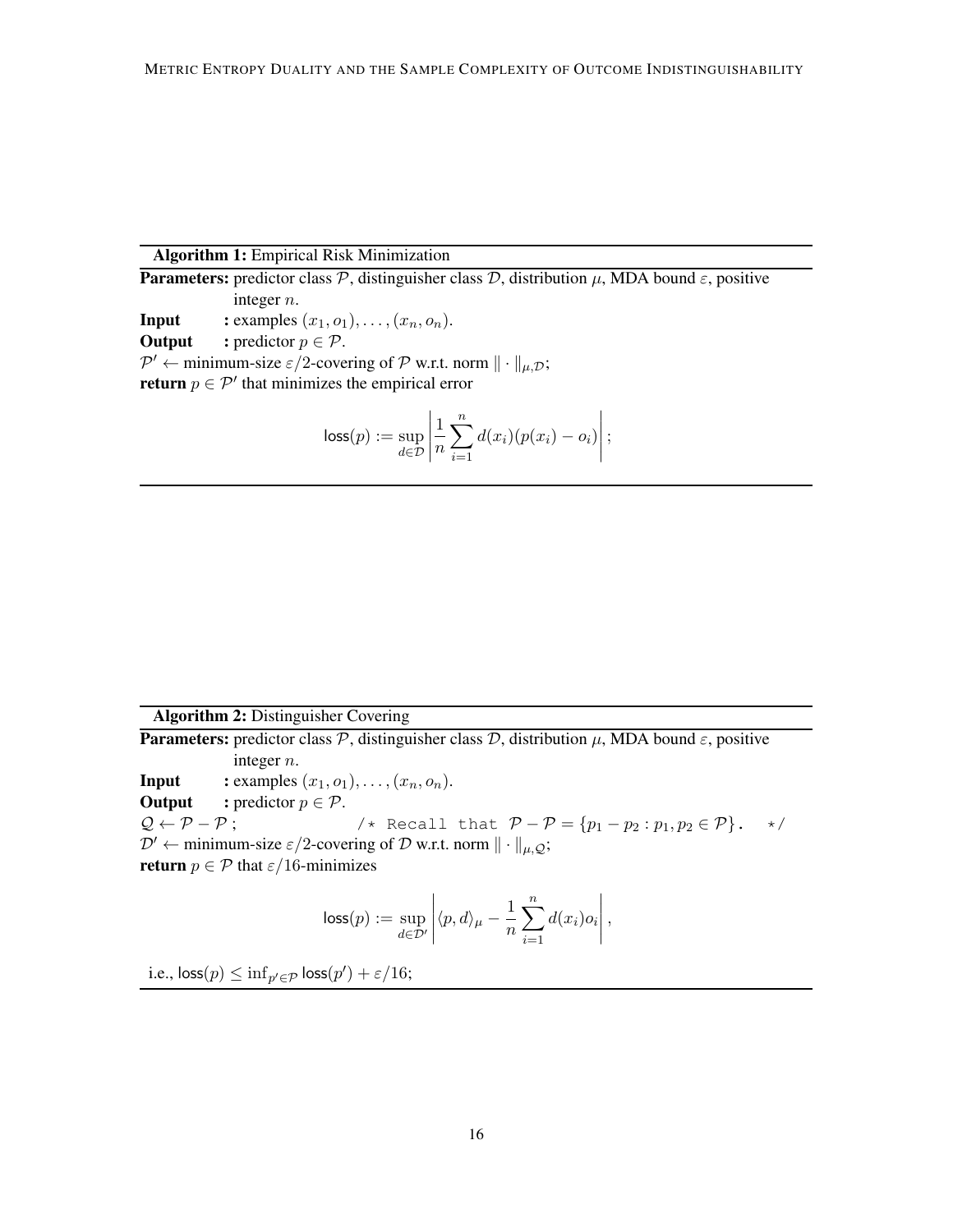<span id="page-16-1"></span>
$$
\leq O\big(\varepsilon^{-2}\big(\log N_{\mu,\mathcal{P}}(\mathcal{D},\varepsilon/4) + \log(2/\delta)\big)\big) \tag{12}
$$

*such that Algorithm [2](#page-15-1) belongs to*

$$
\bigcap\nolimits_{p^*\in[0,1]^X} \mathsf{Ol}_n(p^*, \mathcal{D}, 3\inf_{p\in\mathcal{P}}\mathrm{adv}_{\mu, \mathcal{D}}(p, p^*) + \varepsilon, \delta, \mu),
$$

*where*  $Q = P - P = \{p_1 - p_2 : p_1, p_2 \in P\}.$ 

**Proof** We first note that  $||f||_{\mu,Q} \leq 2||f||_{\mu,P}$  for all bounded functions  $f \in \mathbb{R}^X$ , which implies that

$$
N_{\mu,\mathcal{Q}}(\mathcal{D},\varepsilon/2) \leq N_{\mu,\mathcal{P}}(\mathcal{D},\varepsilon/4).
$$

This proves inequality [\(12\)](#page-16-1).

Define  $M = N_{\mu,Q}(\mathcal{D}, \varepsilon/2)$  and  $\varepsilon_0 = \inf_{p \in \mathcal{P}} \text{adv}_{\mu,\mathcal{D}}(p, p^*)$  for an arbitrary  $p^* \in [0, 1]^X$ . It remains to prove that Algorithm [2](#page-15-1) belongs to

$$
\bigcap\nolimits_{p^*\in[0,1]^X}\mathsf{Ol}_n(p^*,\mathcal{D},3\varepsilon_0+\varepsilon,\delta,\mu)
$$

for some  $n = O(\varepsilon^{-2}(\log M + \log(2/\delta)))$  determined below. Given n examples  $(x_1, o_1), \ldots, (x_n, o_n)$ , we define  $K(d) = \frac{1}{n} \sum_{i=1}^{n} o_i d(x_i)$  for every distinguisher  $d \in \mathcal{D}'$ , where  $\mathcal{D}'$  is the minimum-size  $\varepsilon/2$  covering of P computed in Algorithm [2.](#page-15-1) By definition,  $|\mathcal{D}'| = M$ , so by the Chernoff bound and the union bound, for some  $n = O(\varepsilon^{-2}(\log M + \log(2/\delta)))$ , with probability at least  $1 - \delta$ ,

<span id="page-16-2"></span>
$$
|K(d) - \langle p^*, d \rangle_{\mu}| \le \varepsilon / 16 \quad \text{for all } d \in \mathcal{D}'.
$$
 (13)

**The Co** 

Assuming that [\(13\)](#page-16-2) is true, it suffices to prove that the output p of Algorithm [2](#page-15-1) satisfies  $\|p - p\|$  $p^* \|_{\mu,\mathcal{D}} \leq 3\varepsilon_0 + \varepsilon$ . Let  $\tilde{p} \in \mathcal{P}$  be a predictor that satisfies  $\|\tilde{p} - p^*\|_{\mu,\mathcal{D}} \leq \varepsilon_0 + \varepsilon/16$ . We have

$$
\sup_{d \in \mathcal{D}'} |K(d) - \langle \tilde{p}, d \rangle_{\mu}| \leq \sup_{d \in \mathcal{D}'} |\langle p^*, d \rangle_{\mu} - \langle \tilde{p}, d \rangle_{\mu}| + \varepsilon/16 \leq \varepsilon_0 + \varepsilon/8.
$$

The output predictor  $p$  of Algorithm [2](#page-15-1) satisfies

$$
\sup_{d \in \mathcal{D}'} |K(d) - \langle p, d \rangle_{\mu}| \leq \sup_{d \in \mathcal{D}'} |K(d) - \langle \tilde{p}, d \rangle_{\mu}| + \varepsilon/16 \leq \varepsilon_0 + 3\varepsilon/16.
$$

Therefore,

$$
\sup_{d \in \mathcal{D}'} |\langle p - \tilde{p}, d \rangle_{\mu}| \le \sup_{d \in \mathcal{D}'} |\langle p, d \rangle_{\mu} - K(d)| + \sup_{d \in \mathcal{D}'} |\langle \tilde{p}, d \rangle_{\mu} - K(d)|
$$
  

$$
\le (\varepsilon_0 + \varepsilon/8) + (\varepsilon_0 + 3\varepsilon/16)
$$
  

$$
\le 2\varepsilon_0 + 5\varepsilon/16.
$$

Since  $p - \tilde{p} \in \mathcal{Q}$  and  $\mathcal{D}'$  is an  $\varepsilon/2$ -covering w.r.t.  $\|\cdot\|_{\mu,\mathcal{Q}}$ ,

$$
||p - \tilde{p}||_{\mu, \mathcal{D}} = \sup_{d \in \mathcal{D}} |\langle p - \tilde{p}, d \rangle_{\mu}| \le \sup_{d \in \mathcal{D}'} |\langle p - \tilde{p}, d \rangle_{\mu}| + \varepsilon/2 \le 2\varepsilon_0 + 13\varepsilon/16.
$$

Finally,

$$
||p - p^*||_{\mu, \mathcal{D}} \le ||p - \tilde{p}||_{\mu, \mathcal{D}} + ||\tilde{p} - p^*||_{\mu, \mathcal{D}} \le (2\varepsilon_0 + 13\varepsilon/16) + (\varepsilon_0 + \varepsilon/16) \le 3\varepsilon_0 + \varepsilon,
$$

as desired.

<span id="page-16-0"></span>We are now ready to state and prove our sample complexity upper bound for distribution-specific realizable OI.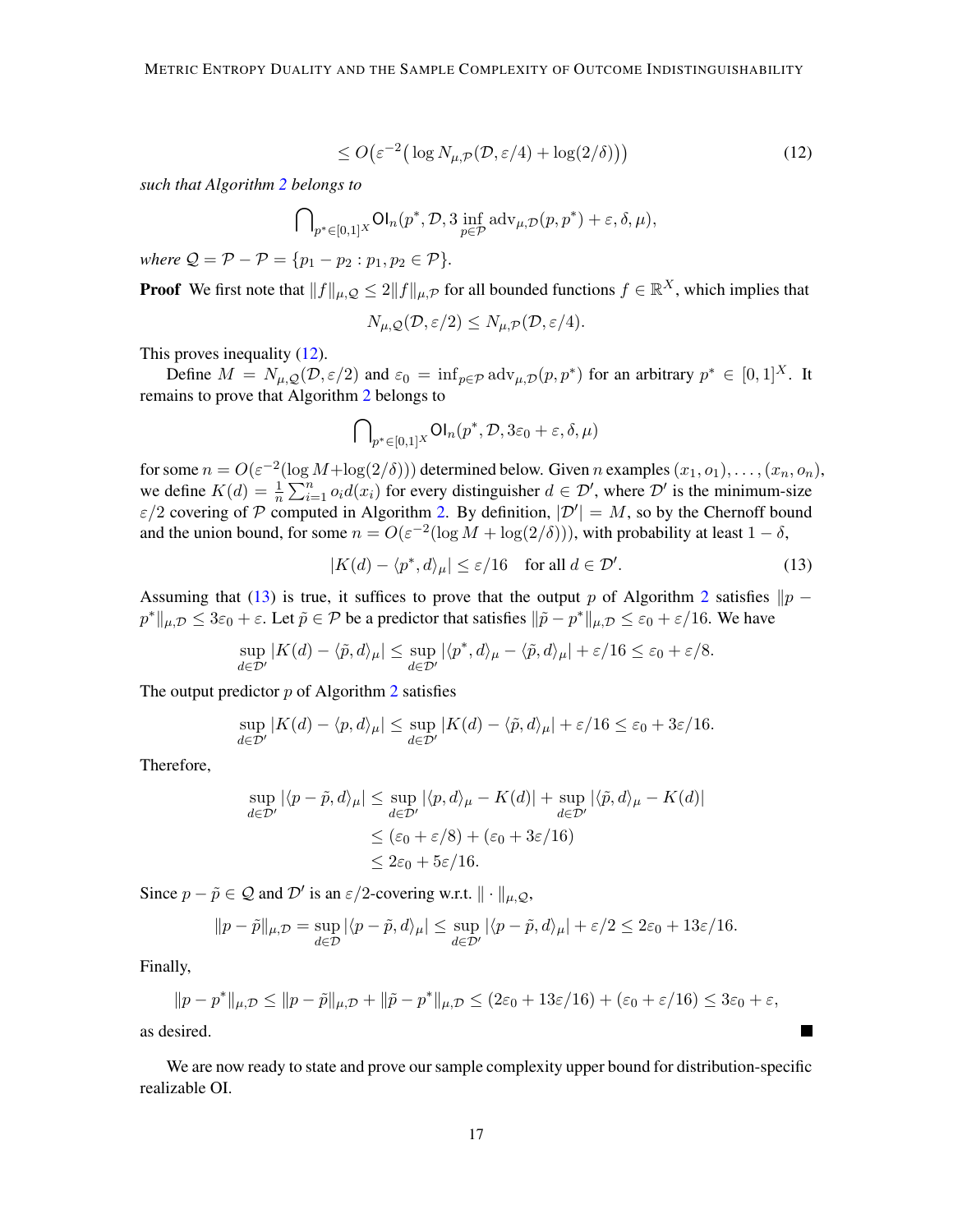**Lemma 10** *For every predictor class*  $\mathcal{P} \subseteq [0, 1]^X$ *, every distinguisher class*  $\mathcal{D} \subseteq [-1, 1]^X$ *, every distribution*  $\mu \in \Delta_X$ *, every advantage bound*  $\varepsilon > 0$ *, and every failure probability bound*  $\delta \in (0, 1)$ *, the following sample complexity upper bound holds for distribution-specific realizable OI:*

$$
\mathsf{SAMP\text{-}DS-R}(P, \mathcal{D}, \varepsilon, \delta, \mu) \le O\big(\varepsilon^{-2} \big(\log N_{\mu, \mathcal{Q}}(\mathcal{D}, \varepsilon/2) + \log(2/\delta)\big)\big) \\ \le O\big(\varepsilon^{-2} \big(\log N_{\mu, \mathcal{P}}(\mathcal{D}, \varepsilon/4) + \log(2/\delta)\big)\big),
$$

*where*  $Q = P - P = \{p_1 - p_2 : p_1, p_2 \in P\}.$ 

**Proof** When  $\varepsilon \ge 1$ , we have SAMP-DS-R( $\mathcal{P}, \mathcal{D}, \varepsilon, \delta, \mu$ ) = 0 and the lemma is trivially true. We assume  $\varepsilon \in (0,1)$  henceforth.

For every  $p^* \in \mathcal{P}$ , we have  $\inf_{p \in \mathcal{P}} \text{adv}_{\mu, \mathcal{D}}(p, p^*) = 0$ , so by Lemma [9,](#page-14-2) there exists a positive integer *n* satisfying  $(11)$  and  $(12)$  such that

$$
\emptyset \neq \bigcap_{p^* \in [0,1]^X} \text{Ol}_n(p^*, \mathcal{D}, 3 \inf_{p \in \mathcal{P}} \text{adv}_{\mu, \mathcal{D}}(p, p^*) + \varepsilon, \delta, \mu) \subseteq \bigcap_{p^* \in \mathcal{P}} \text{Ol}_n(p^*, \mathcal{D}, \varepsilon, \delta, \mu)
$$
  
= DS-R\_n(\mathcal{P}, \mathcal{D}, \varepsilon, \delta, \mu).

This completes the proof by the definition of SAMP-DS-R( $\mathcal{P}, \mathcal{D}, \varepsilon, \delta, \mu$ ).

### <span id="page-17-2"></span>4. Metric Entropy Duality

In the previous section, we proved lower and upper bounds for the sample complexity of distributionspecific realizable OI, but these bounds do not yet give a satisfactory sample complexity characterization because of the exchanging roles of the predictor class  $P$  and the distinguisher class  $D$  in the lower and upper bounds. In this section, we solve the issue by proving the following theorem:

<span id="page-17-1"></span>**Theorem 11** *There exists an absolute constant*  $c \geq 1$  *with the following property. For*  $M_1, M_2 > 0$ *, let*  $\mathcal{F}_1$  ⊆  $[-M_1, M_1]^X$  and  $\mathcal{F}_2$  ⊆  $[-M_2, M_2]^X$  be two non-empty bounded function classes. For *any distribution*  $\mu \in \Delta_X$  *and any*  $\varepsilon > 0$ *, it holds that* 

$$
\log N_{\mu,\mathcal{F}_2}(\mathcal{F}_1,\varepsilon) \le c(M_1M_2/\varepsilon)^2(1+\log N_{\mu,\mathcal{F}_1}(\mathcal{F}_2,\varepsilon/8)).
$$

Before we prove this theorem, we note that it has a similar statement to the long-standing metric entropy duality conjecture proposed first by [Pietsch](#page-34-4) [\(1972\)](#page-34-4). The conjecture can be stated as follows using our notations (for other equivalent statements of the conjecture, see e.g. [Artstein et al.,](#page-32-7) [2004a\)](#page-32-7):

**Conjecture 12 [\(Pietsch](#page-34-4) [\(1972\)](#page-34-4))** *There exist absolute constants*  $c_1$ ,  $c_2 \geq 1$  *with the following property. For any two bounded function classes*  $\mathcal{F}_1, \mathcal{F}_2 \subseteq \mathbb{R}^X$  *over a non-empty finite set* X, if  $\mathcal{F}_1$  *and*  $\mathcal{F}_2$  are convex and symmetric (i.e.  $\bar{\mathcal{F}}_1 = \mathcal{F}_1, \bar{\mathcal{F}}_2 = \mathcal{F}_2$ ), then for any distribution  $\mu \in \Delta_X$  and any  $\varepsilon > 0$ ,

<span id="page-17-0"></span>
$$
\log N_{\mu,\mathcal{F}_2}(\mathcal{F}_1,\varepsilon) \leq c_1 \log N_{\mu,\mathcal{F}_1}(\mathcal{F}_2,\varepsilon/c_2).
$$

Compared to Conjecture [12,](#page-17-0) our Theorem [11](#page-17-1) gives a variant of metric entropy duality which does not require  $\mathcal{F}_1$  and  $\mathcal{F}_2$  to be convex and symmetric, but has the constant  $c_1$  in Conjecture [12](#page-17-0) replaced by a quantity dependent on the granularity  $\varepsilon$  and the scale of the functions in  $\mathcal{F}_1$  and  $\mathcal{F}_2$ . Since the predictor class  $P$  and the distinguisher class  $D$  are not in general convex and symmetric,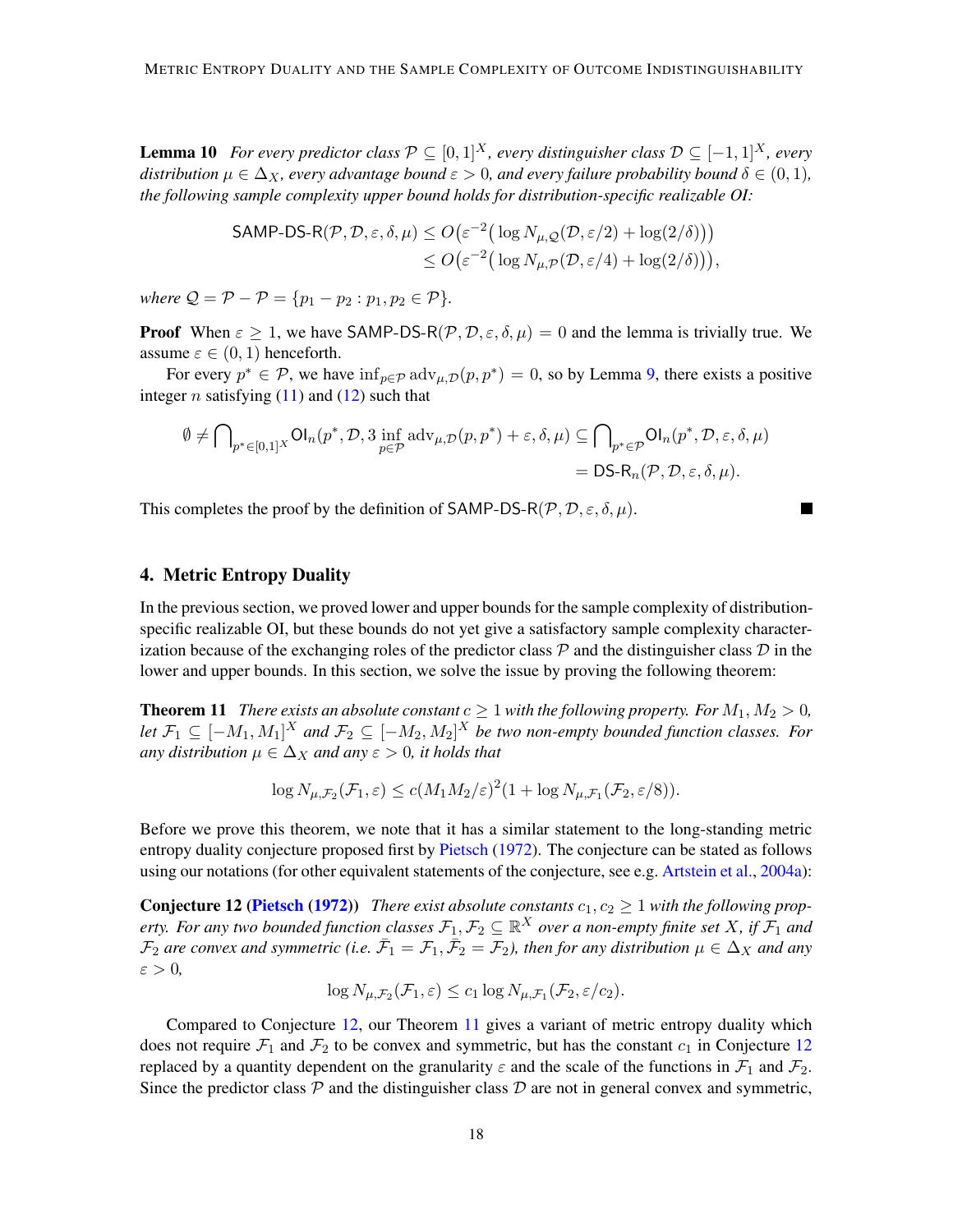our Theorem [11](#page-17-1) is more convenient for proving sample complexity characterizations for OI (see Theorem [13\)](#page-18-0). In Lemma [14,](#page-19-0) we show that the quadratic dependence on  $M_1M_2/\varepsilon$  in Theorem [11](#page-17-1) is nearly tight.

Below we prove Theorem [11](#page-17-1) by combining our lower and upper bounds in the previous section. **Proof** By Lemma [6](#page-11-1) Item [4,](#page-12-1) we can assume w.l.o.g. that  $M_1 = M_2 = 1$ . Define  $\mathcal{D} = \mathcal{F}_2 \subseteq$  $[-1,1]^X$ ,  $\mathcal{P} = \{(1 + f)/2 : f \in \mathcal{F}_1\} \subseteq [0,1]^X$ , and  $\mathcal{Q} = \mathcal{P} - \mathcal{P}$ . Combining Lemma [8](#page-13-4) and Lemma [10](#page-16-0) with  $\delta = 1/3$  and  $\varepsilon$  replaced by  $\varepsilon/4$ , there exists a constant  $c \ge 1$  such that

$$
\log N_{\mu,\mathcal{D}}(\mathcal{P},\varepsilon/2) \le c\varepsilon^{-2} (1 + \log N_{\mu,\mathcal{Q}}(\mathcal{D},\varepsilon/8)).
$$

Using Lemma [6](#page-11-1) Items [3](#page-12-2) and [4,](#page-12-1)

<span id="page-18-1"></span>
$$
\log N_{\mu,\mathcal{F}_2}(\mathcal{F}_1,\varepsilon) = \log N_{\mu,\mathcal{D}}(\mathcal{P},\varepsilon/2)
$$
  
\n
$$
\leq c\varepsilon^{-2}(1 + \log N_{\mu,\mathcal{Q}}(\mathcal{D},\varepsilon/8))
$$
  
\n
$$
\leq c\varepsilon^{-2}(1 + \log N_{\mu,\mathcal{F}_1}(\mathcal{D},\varepsilon/8))
$$
  
\n
$$
= c\varepsilon^{-2}(1 + \log N_{\mu,\mathcal{F}_1}(\mathcal{F}_2,\varepsilon/8)),
$$
\n(14)

as desired. Here, inequality [\(14\)](#page-18-1) holds because  $||f||_{\mu,Q} \le ||f||_{\mu,\mathcal{F}_1}$  for every bounded function  $f \in \mathbb{R}^X$ .

We are now ready to state and prove our sample complexity characterizations for distributionspecific realizable OI.

**Theorem 13** *For every predictor class*  $\mathcal{P} \subseteq [0,1]^X$ *, every distinguisher class*  $\mathcal{D} \subseteq [-1,1]^X$ *, every distribution*  $\mu \in \Delta_X$ , every advantage bound  $\varepsilon > 0$ , and every failure probability bound  $\delta \in (0,1)$ , *the following sample complexity characterizations hold for distribution-specific realizable OI:*

<span id="page-18-0"></span>
$$
\log N_{\mu,\mathcal{D}}(\mathcal{P}, 2\varepsilon) + \log(1 - \delta)
$$
  
\n
$$
\leq \text{SAMP-DS-R}(\mathcal{P}, \mathcal{D}, \varepsilon, \delta, \mu)
$$
  
\n
$$
\leq O(\varepsilon^{-4} \log N_{\mu,\mathcal{D}}(\mathcal{P}, \varepsilon/32) + \varepsilon^{-2} \log(2/\delta)),
$$

*and*

$$
\Omega(\varepsilon^2 \log N_{\mu,\mathcal{P}}(\mathcal{D}, 16\varepsilon)) - 1 + \log(1 - \delta)
$$
  
\n
$$
\leq \text{SAMP-DS-R}(\mathcal{P}, \mathcal{D}, \varepsilon, \delta, \mu)
$$
  
\n
$$
\leq O(\varepsilon^{-2} \log N_{\mu,\mathcal{P}}(\mathcal{D}, \varepsilon/4) + \varepsilon^{-2} \log(2/\delta)).
$$

Since  $\log N_{\mu,\mathcal{D}}(\mathcal{P},\varepsilon)$  is monotone w.r.t. D (Lemma [6](#page-11-1) Item [1\)](#page-12-3), compared to  $\ell_1$ -error-based learning which corresponds to  $\mathcal{D} = [-1, 1]^X$  (see Lemma [7\)](#page-12-0), Theorem [13](#page-18-0) shows that a selected class  $\mathcal{D}$  of distinguishers helps reduce the sample complexity, or allows us to achieve smaller  $\varepsilon$  (and potentially better performance guarantees) with the same sample size. We prove Theorem [13](#page-18-0) below. **Proof** We start with the following chain of inequalities:

$$
\Omega(\varepsilon^2 \log N_{\mu,\mathcal{P}}(\mathcal{D}, 16\varepsilon)) - 1 + \log(1 - \delta)
$$
  
\n
$$
\leq \log N_{\mu,\mathcal{D}}(\mathcal{P}, 2\varepsilon) + \log(1 - \delta)
$$
 (by Theorem 11)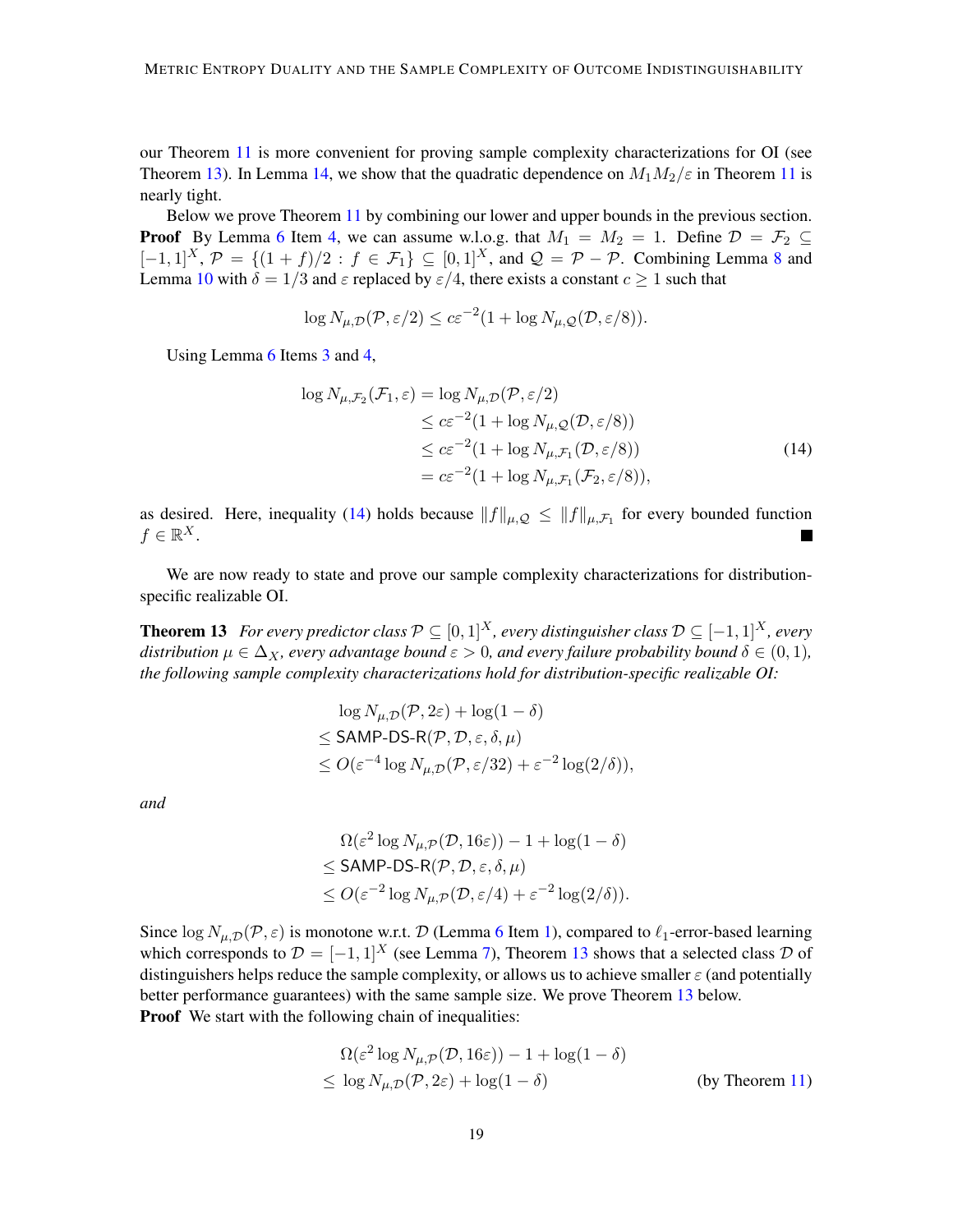$$
\leq \text{SAMP-DS-R}(\mathcal{P}, \mathcal{D}, \varepsilon, \delta, \mu) \tag{by Lemma 8}
$$

$$
\leq O(\varepsilon^{-2} \log N_{\mu,\mathcal{P}}(\mathcal{D}, \varepsilon/4) + \varepsilon^{-2} \log(2/\delta)),\tag{15}
$$

where the last inequality is by Lemma [10.](#page-16-0) It remains to show

<span id="page-19-1"></span>
$$
\mathsf{SAMP\text{-}DS-R}(\mathcal{P}, \mathcal{D}, \varepsilon, \delta, \mu) \le O(\varepsilon^{-4} \log N_{\mu, \mathcal{D}}(\mathcal{P}, \varepsilon/32) + \varepsilon^{-2} \log(2/\delta)).\tag{16}
$$

If  $N_{\mu,\mathcal{D}}(\mathcal{P},\varepsilon/32) \leq 1$ , it is clear that SAMP-DS-R $(\mathcal{P},\mathcal{D},\varepsilon,\delta,\mu) = 0$ , so the inequality is trivial. If  $N_{\mu,\mathcal{D}}(\mathcal{P}, \varepsilon/32) \geq 2$ , we have the following inequality by Theorem [11:](#page-17-1)

$$
\varepsilon^{-2} \log N_{\mu,\mathcal{P}}(\mathcal{D},\varepsilon/4)) \le O(\varepsilon^{-4} (1 + \log N_{\mu,\mathcal{D}}(\mathcal{P},\varepsilon/32))) \le O(\varepsilon^{-4} \log N_{\mu,\mathcal{D}}(\mathcal{P},\varepsilon/32)).
$$

Inequality  $(16)$  is proved by plugging the inequality above into  $(15)$ .

<span id="page-19-2"></span> $\blacksquare$ 

We complete the section by showing near-tightness of Theorem [11.](#page-17-1)

<span id="page-19-0"></span>**Lemma 14** *There exists a constant*  $c > 0$  *such that for all*  $M_1 > 0, M_2 > 0, \varepsilon \in (0, M_1M_2/2)$ *, there exist a ground set*  $X$ *, a distribution*  $\mu$  *over*  $X$ *, and function classes*  $\mathcal{F}_1\subseteq [-M_1,M_2]^X,$  $\mathcal{F}_2\subseteq$  $[-M_2, M_2]^X$  *such that* 

$$
\log N_{\mu,\mathcal{F}_2}(\mathcal{F}_1,\varepsilon) \ge c(1+\log|\mathcal{F}_2|) \left(\frac{M_1M_2}{\varepsilon}\right)^2 \left(\log\left(\frac{M_1M_2}{\varepsilon}\right)\right)^{-1}.
$$

**Proof** By Lemma [6](#page-11-1) Item [4,](#page-12-1) we can assume w.l.o.g. that  $M_1 = M_2 = 1$ . Now we have  $\varepsilon$  <  $M_1 M_2/2 = 1/2$ , and  $1/2\varepsilon^2 > 2$ . Let m be the largest integer power of 2 such that  $m \leq 1/2\varepsilon^2$ . We choose X to be  $\{1, \ldots, m\}$ , and choose  $\mu$  to be the uniform distribution over X. Let vec be the bijection from  $\mathbb{R}^X$  to  $\mathbb{R}^m$  such that  $\text{vec}(f) = (f(1), \dots, f(m)) \in \mathbb{R}^m$  for all  $f \in \mathbb{R}^X$ . Define  $H_m$ to be the set of vectors in  $\{-1, 1\}^m$  consisting of the m columns of the Hadamard matrix of size  $m \times m$ . We choose  $\mathcal{F}_1 = [-1,1]^X$ , and  $\mathcal{F}_2 = \{ \text{vec}^{-1}(v) : v \in H_m \}$ . The intuition behind the choice of  $\mathcal{F}_2$  is to keep  $|\mathcal{F}_2|$  small while making  $N_{\mu,\mathcal{F}_2}(\mathcal{F}_1,\varepsilon)$  $N_{\mu,\mathcal{F}_2}(\mathcal{F}_1,\varepsilon)$  $N_{\mu,\mathcal{F}_2}(\mathcal{F}_1,\varepsilon)$  large, which by Lemma [6](#page-11-1) Items 1 and [2](#page-12-4) roughly corresponds to making the symmetric convex hull  $\bar{F}_2$  large. That is why we use the Hadamard matrix to ensure that the functions f in  $\mathcal{F}_2$  achieve the maximum norm (with  $f(x) = \pm 1$ for every  $x \in X$ ) and are orthogonal to each other.

Define  $B = \{f \in \mathbb{R}^X : ||f||_{\mu, \mathcal{F}_2} \le \varepsilon\}$ . By the properties of the Hadamard matrix, the functions in  $\mathcal{F}_2$  form an orthonormal basis of  $\mathbb{R}^X$  w.r.t. the inner product  $\langle \cdot, \cdot \rangle_{\mu}$ . This implies

<span id="page-19-3"></span>
$$
B = \left\{ \sum_{f \in \mathcal{F}_2} r_f f : r_f \in [-\varepsilon, \varepsilon] \text{ for all } f \in \mathcal{F}_2 \right\}.
$$
 (17)

Let  $\mathcal{F}'_1 \subseteq \mathcal{F}_1$  be an  $\varepsilon$ -covering of  $\mathcal{F}_1$  w.r.t. norm  $\|\cdot\|_{\mu,\mathcal{F}_2}$  such that  $|\mathcal{F}'_1| = N_{\mu,\mathcal{F}_2}(\mathcal{F}_1,\varepsilon)$ . By the definition of  $\varepsilon$ -covering,

$$
\mathcal{F}_1 \subseteq \bigcup\nolimits_{f \in \mathcal{F}_1'} (\{f\} + B).
$$

For a function class  $\mathcal{F} \subseteq \mathbb{R}^X$ , we define  $\text{vec}(\mathcal{F}) = \{\text{vec}(f) : f \in \mathcal{F}\} \subseteq \mathbb{R}^m$ . Now we have  $\mathsf{vec}(\mathcal{F}_1) \subseteq \bigcup_{f \in \mathcal{F}'_1} \mathsf{vec}(\{f\} + B)$ , which implies that the volume of  $\mathsf{vec}(\mathcal{F}_1)$  is at most  $|\mathcal{F}'_1|$  times the volume of  $vec(B)$ .

It is clear that vec( $\mathcal{F}_1 = [-1, 1]^m$  has volume  $2^m$ . By [\(17\)](#page-19-3),

$$
\text{vec}(B) = \left\{ \sum\nolimits_{v \in H_m} r_v v : r_v \in [-\varepsilon, \varepsilon] \text{ for all } v \in H_m \right\}.
$$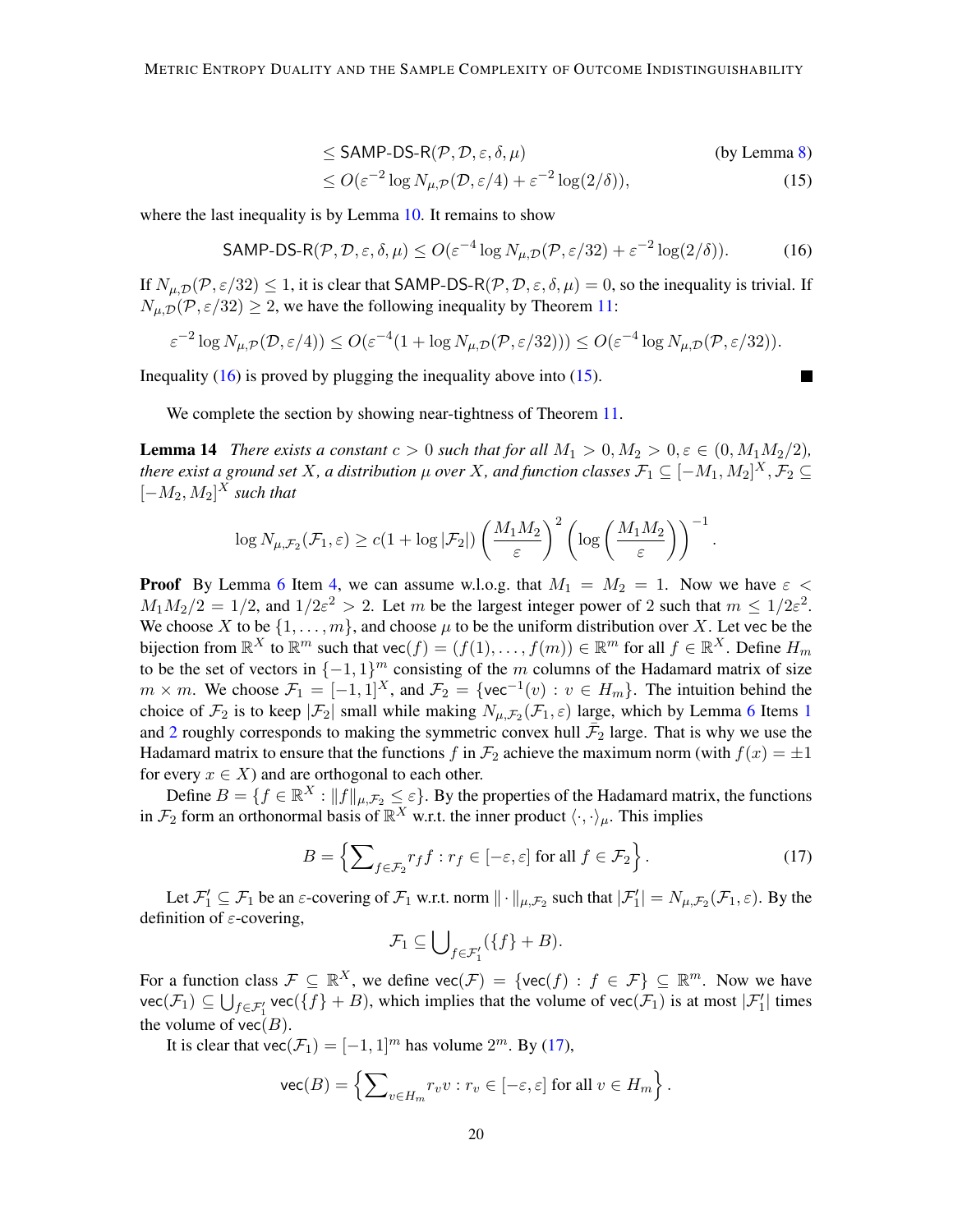Since the columns of  $H_m$  are orthogonal and have  $\ell_2$  norm  $\sqrt{m}$  in  $\mathbb{R}^m$ , the volume of vec $(B)$  is  $(2\varepsilon\sqrt{m})^m$ . Therefore, √

$$
2^m \le |\mathcal{F}'_1| \cdot (2\varepsilon \sqrt{m})^m,
$$

and thus  $|\mathcal{F}'_1| \ge (1/\varepsilon \sqrt{m})^m$ . Now we have

<span id="page-20-2"></span>
$$
\log N_{\mu,\mathcal{F}_2}(\mathcal{F}_1,\varepsilon) = \log |\mathcal{F}'_1| \ge m \log(1/\varepsilon\sqrt{m}) \ge \Omega(m) \ge \Omega(1/\varepsilon^2),\tag{18}
$$

and

<span id="page-20-3"></span>
$$
\log |\mathcal{F}_2| = \log m \le O(\log(1/\varepsilon)).\tag{19}
$$

Combining [\(18\)](#page-20-2) and [\(19\)](#page-20-3) proves the lemma.

### <span id="page-20-0"></span>5. Sample Complexity of Distribution-Free OI

In this section, we consider the distribution-free setting where the OI learner has no knowledge of the distribution  $\mu$ , and its performance is measured on the worst-case distribution  $\mu$ . We focus on the case where  $\mathcal{P} = \begin{bmatrix} 0, 1 \end{bmatrix}^X$  and characterize the sample complexity of OI in this setting using the fat-shattering dimension of D (Theorem [15\)](#page-20-1). Without the assumption that  $P = [0, 1]^X$ , we give a sample complexity *upper bound* for realizable OI in Remark [16](#page-20-4) and leave the intriguing question of sample complexity *characterization* to future work.

**Theorem 15** *For every distinguisher class D, every advantage bound*  $\varepsilon \in (0,1)$ *, and every failure probability bound*  $\delta \in (0,1)$ *, the following sample complexity characterization holds for distribution-free OI:*

<span id="page-20-6"></span><span id="page-20-4"></span><span id="page-20-1"></span>
$$
\begin{aligned}\n\text{fat}_{\mathcal{D}}(12\varepsilon)/8 &+ \log(1-\delta) \\
&\leq \text{SAMP-DF-R}([0,1]^X, \mathcal{D}, \varepsilon, \delta) \\
&= \text{SAMP-DF-A}([0,1]^X, \mathcal{D}, \varepsilon, \delta) \\
&\leq O\left(\varepsilon^{-4}\left(\text{fat}_{\mathcal{D}}(\varepsilon/25)(\log(2/\varepsilon))^2 + \log(2/\delta)\right)\right).\n\end{aligned} \tag{20}
$$

This theorem is a direct corollary of the sample complexity upper bound (Lemma [19\)](#page-21-0) and lower bound (Lemma [23\)](#page-25-0) we prove in the remaining of this section.<sup>[4](#page-20-5)</sup> With some modifications, Theorem [15](#page-20-1) also extends to *multicalibration* (see Remarks [21](#page-24-0) and [24\)](#page-26-0).

**Remark 16** *If we drop the assumption that*  $P = [0, 1]^X$  *and assume instead that*  $D = [-1, 1]^X$ *, by Lemma* [7,](#page-12-0) our error objective  $\text{adv}_{\mu, \mathcal{D}}(\cdot, \cdot)$  becomes the  $\ell_1$  error. By the ideas and results in [\(Bartlett](#page-32-0) *[et al.,](#page-32-0) [1996;](#page-32-0) [Bartlett and Long,](#page-32-3) [1995\)](#page-32-3), it holds that*

$$
\mathsf{SAMP}\text{-}\mathsf{DF-R}(\mathcal{P},[-1,1]^X,\varepsilon,\delta) \le O\Big(\varepsilon^{-4}\Big(\mathsf{fat}_{\mathcal{P}}(\varepsilon^2/20)(\log(2/\varepsilon))^2 + \log(2/\delta)\Big)\Big).
$$

*Combining this with* [\(20\)](#page-20-6) *and using the monotonicity* [\(6\)](#page-10-2) *of the sample complexity of realizable OI, without assuming*  $P = [0, 1]^X$  *or*  $D = [-1, 1]^X$ *, we have* 

$$
\mathsf{SAMP}\text{-}\mathsf{DF-R}(\mathcal{P},\mathcal{D},\varepsilon,\delta) \le O\bigg(\varepsilon^{-4} \Big(\min\{\mathsf{fat}_{\mathcal{D}}(\varepsilon/25),\mathsf{fat}_{\mathcal{P}}(\varepsilon^2/20)\} (\log(2/\varepsilon))^2 + \log(2/\delta)\Big)\bigg).
$$

<span id="page-20-5"></span><sup>4.</sup> If we assume  $\ell := \sup_{x \in X} \sup_{d \in \mathcal{D}} |d(x)| > 3\varepsilon$  and  $\delta \in (0, 1/3)$ , it is rather straightforward to show a sample complexity lower bound of  $\Omega(\ell^2 \varepsilon^{-2} \log(1/\delta))$  by a reduction from estimating the bias of a coin from independent tosses. We omit the details as our focus is on the dependence on  $\mathcal{D}$ , rather than on  $\varepsilon$  and  $\delta$ .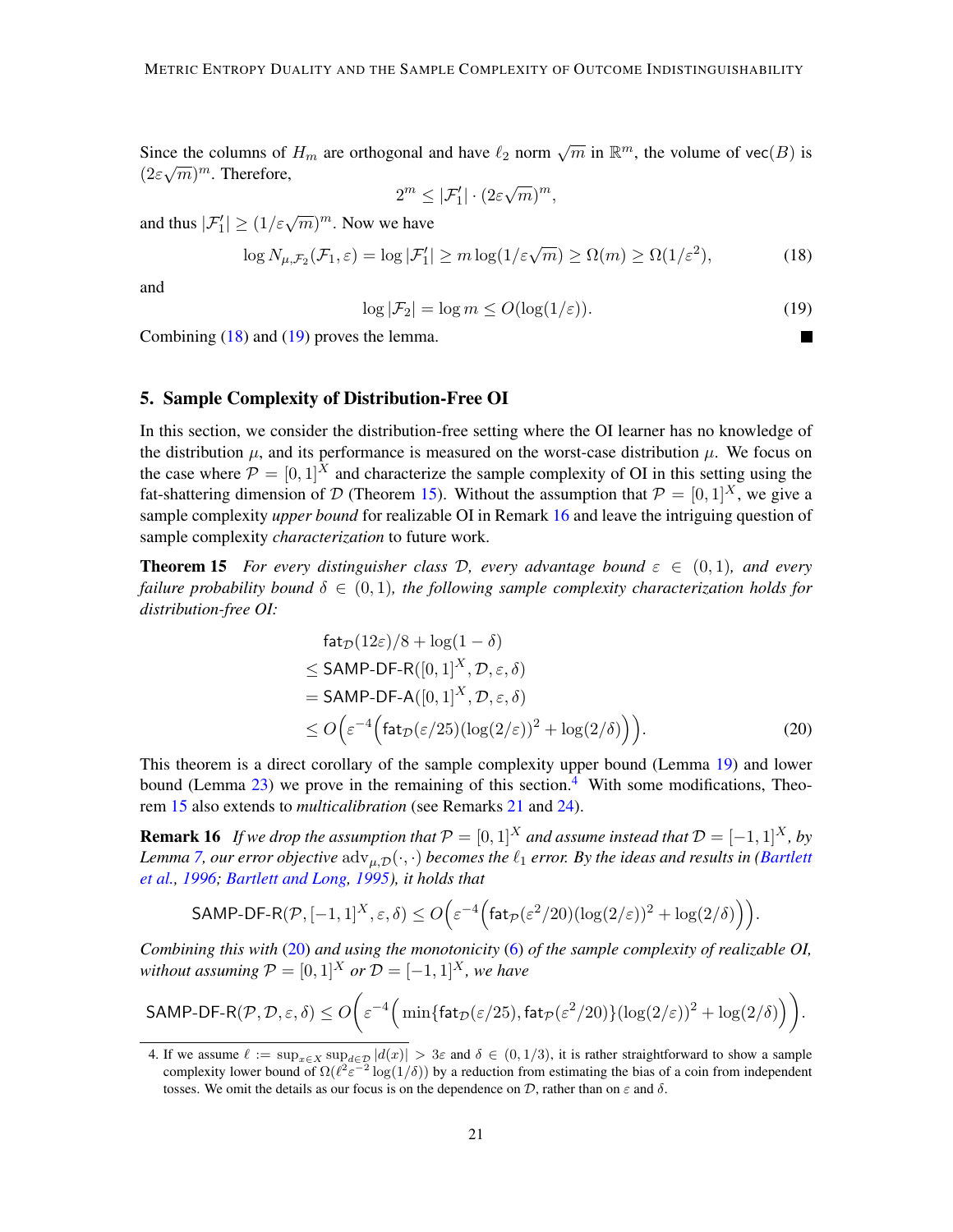*This, however, does not give a sample complexity characterization for distribution-free realizable OI because when*  $\text{fat}_{\mathcal{D}}(\varepsilon/25)$  *and*  $\text{fat}_{\mathcal{P}}(\varepsilon^2/20)$  *are both infinite, it is still possible to have* SAMP-DF-R( $P, D, \varepsilon, \delta$ ) *being finite (see the example in Section [1.1\)](#page-2-0).* 

#### 5.1. Upper Bound

We prove our upper bound using the *multiaccuracy boost* algorithm (Algorithm [3\)](#page-22-0). [Kim et al.](#page-33-7) [\(2019\)](#page-33-7) used the algorithm to show a sample complexity upper bound for multiaccuracy based on an abstract notion of dimension of the distinguisher class. We make their upper bound concrete using the fat-shattering dimension and match it with a lower bound in Section [5.2.](#page-25-1) The following standard uniform convergence result based on the fat-shattering dimension is crucial for our upper bound:

<span id="page-21-1"></span>Lemma 17 (Uniform convergence from fat shattering [\(Bartlett and Long,](#page-32-3) [1995\)](#page-32-3))

*Let*  $\mathcal{F} \subseteq [-1,1]^X$  *be a function class. For every*  $\varepsilon, \delta \in (0,1)$  *there exists*  $n \in \mathbb{Z}_{>0}$  *such that* 

$$
n = O\left(\varepsilon^{-2} \Big( \text{fat}_{\mathcal{F}}(\varepsilon/5) (\log(2/\varepsilon))^2 + \log(2/\delta) \Big) \right)
$$

*and for every probability distribution* µ *over* X*,*

$$
\Pr\left[\sup_{f\in\mathcal{F}}\left|\frac{1}{n}\sum_{i=1}^n f(x_i) - E_f\right| \geq \varepsilon\right] \leq \delta,
$$

*where*  $x_1, \ldots, x_n$  *are drawn i.i.d. from*  $\mu$  *and*  $E_f := \mathbb{E}_{x \sim \mu}[f(x)]$  *for all*  $f \in \mathcal{F}$ *.* 

<span id="page-21-2"></span>**Lemma 18** *Let*  $D \subseteq [-1, 1]^X$  *be a distinguisher class. For every*  $\varepsilon, \delta \in (0, 1)$  *there exists*  $n \in \mathbb{Z}_{>0}$ *such that*

$$
n = O\left(\varepsilon^{-2} \left( \frac{\operatorname{fat}_{\mathcal{D}}(\varepsilon/5) (\log(2/\varepsilon))^2 + \log(2/\delta)}{\varepsilon^2} \right) \right)
$$

*and for every distribution*  $\mu$  *over* X *and every predictor*  $p \in [0, 1]^{X}$ *,* 

$$
\Pr\left[\sup_{d\in\mathcal{D}}\left|\frac{1}{n}\sum_{i=1}^n o_i d(x_i) - \langle p, d\rangle_\mu\right| \ge \varepsilon\right] \le \delta,
$$

*where*  $(x_1, o_1), \ldots, (x_n, o_n)$  *are drawn i.i.d. from*  $\mu_p$ *.* 

**Proof** For every  $d \in \mathcal{D}$ , define  $\tilde{d} : X \times \{0,1\} \to [-1,1]$  to be a function that maps  $(x, o) \in$  $X \times \{0, 1\}$  to  $od(x)$ . Define  $\tilde{\mathcal{D}} = \{\tilde{d} : d \in \mathcal{D}\}.$ 

We show that  $f \text{at}_{\tilde{D}}(\varepsilon) = \text{fat}_{\mathcal{D}}(\varepsilon)$  for all  $\varepsilon > 0$ . Consider  $(x_1, o_1), \ldots, (x_m, o_m)$  that are  $\varepsilon$ -fat shattered by  $\mathcal{D}$ . Since every  $\tilde{d}$  in  $\tilde{\mathcal{D}}$  maps  $(x, 0)$  to 0 for all  $x \in X$ , we know that  $o_1 = \cdots = o_m = 1$ . This then implies that  $x_1, \ldots, x_m$  are  $\varepsilon$ -fat shattered by D. Conversely, if  $x_1, \ldots, x_m$  are  $\varepsilon$ -fat shattered by D, it is clear that  $(x_1, 1), \ldots, (x_m, 1)$  are  $\varepsilon$ -fat shattered by  $\tilde{\mathcal{D}}$ .

<span id="page-21-0"></span>П

The lemma then follows directly from applying Lemma [17](#page-21-1) with  $\mathcal{F} = \tilde{\mathcal{D}}$ .

Now we state our sample complexity upper bound for distribution-free OI (Lemma [19\)](#page-21-0) and prove it using Algorithm [3](#page-22-0) and a helper lemma (Lemma [20\)](#page-22-1).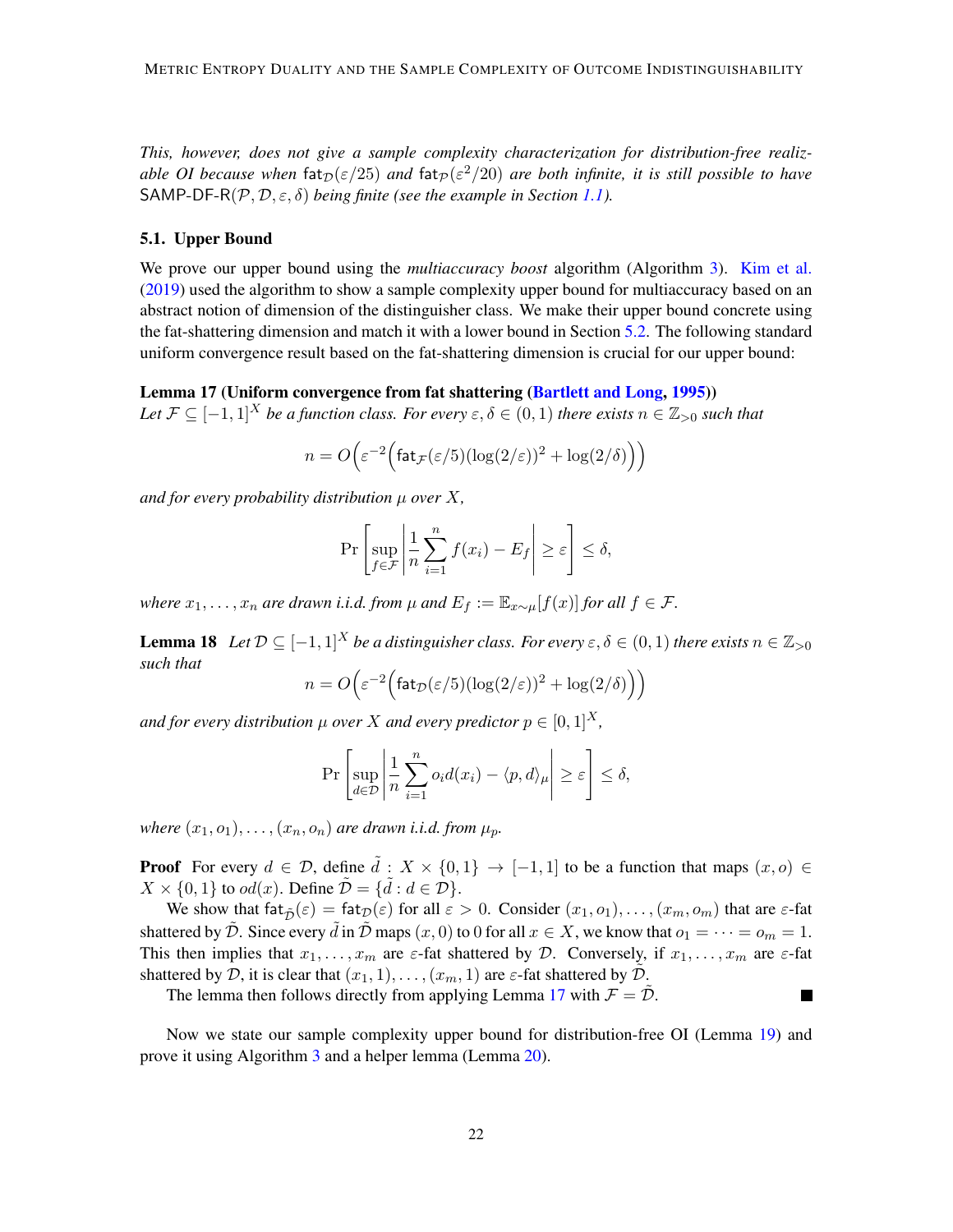**Lemma 19** *For every distinguisher class D, every advantage bound*  $\varepsilon \in (0,1)$ *, and every failure probability bound*  $\delta \in (0,1)$ *, the following sample complexity upper bound holds for distributionfree OI:*

$$
\begin{aligned} \mathsf{SAMP}\text{-}\mathsf{DF-R}([0,1]^X,\mathcal{D},\varepsilon,\delta) &= \mathsf{SAMP}\text{-}\mathsf{DF-A}([0,1]^X,\mathcal{D},\varepsilon,\delta) \\ &\le O\Big(\varepsilon^{-4}\Big(\mathsf{fat}_{\mathcal{D}}(\varepsilon/25)(\log(2/\varepsilon))^2 + \log(2/\delta)\Big)\Big). \end{aligned}
$$

```
2018;Kim et al.,2019)
   Parameters: distinguisher class D, advantage bound \varepsilon \in (0, 1).
   Input : examples (x_1, o_1), \ldots, (x_n, o_n).
   Output : predictor p \in [0, 1]^X.
 1 Initialize p(x) = 1/2 for all x \in X;
 2 T \leftarrow \lceil 16/\varepsilon^2 \rceil;
3 \, m \leftarrow \lfloor n/T \rfloor;4 for t = 1, \ldots, T do
 5 | take fresh examples (x_1^*, o_1^*), \ldots, (x_m^*, o_m^*) where (x_i^*, o_i^*) = (x_{(t-1)m+i}, o_{(t-1)m+i});
 6 draw o'_i from \text{Ber}(p(x_i^*)) independently for all i = 1, \ldots, n;
 if there exists d \in \mathcal{D} \cup (-\mathcal{D}) such that \frac{1}{m} \sum_{i=1}^{m} d(x_i^*)(o_i^* - o_i') \geq 3\varepsilon/5 then
 \mathbf{8} | p(x) \leftarrow p(x) + \varepsilon d(x)/5 for all x \in X;
 9 | p(x) \leftarrow \max\{0, \min\{1, p(x)\}\}\for all x \in X;
10 else
11 return p;
12 end
13 end
14 return p;
```
<span id="page-22-6"></span><span id="page-22-5"></span><span id="page-22-3"></span><span id="page-22-2"></span><span id="page-22-1"></span><span id="page-22-0"></span>**Lemma 20** If  $\langle p^* - p, d \rangle_{\mu} \ge \varepsilon/5$  for some predictor  $p^* \in [0, 1]^X$  and some distribution  $\mu \in \Delta_X$ before Line  $8$  of Algorithm  $3$  is executed, then Lines  $8$ [-9](#page-22-3) decrease  $\|p-p^*\|_2^2$  by at least  $\varepsilon^2/25.$  Here, *we use*  $||f||_2^2$  as a shorthand for  $\langle f, f \rangle_{\mu}$ .

**Proof** Line [8](#page-22-2) decreases  $||p^* - p||_2^2$  by at least  $\varepsilon^2/25$  because

$$
||p^* - p||_2^2 - ||p^* - (p + (\varepsilon/5)d)||_2^2
$$
  
= 2\langle p^\* - p, (\varepsilon/5)d \rangle\_{\mu} - (\varepsilon/5)^2 ||d||\_2^2  
\ge 2(\varepsilon/5)^2 - (\varepsilon/5)^2  
= \varepsilon^2/25.

The lemma is proved by noting that Line [9](#page-22-3) never increases  $||p^* - p||_2^2$ .

Now we finish the proof of Lemma [19.](#page-21-0)

**Proof** We first consider the relatively simple case where  $fat_{\mathcal{D}}(\varepsilon/25) = 0$ . By the definition of the fat-shattering dimension, there exists  $d^* \in [-1,1]^X$  such that

$$
|d^*(x) - d(x)| \le \varepsilon/25 \quad \text{for every } d \in \mathcal{D} \text{ and every } x \in X. \tag{21}
$$

 $\blacksquare$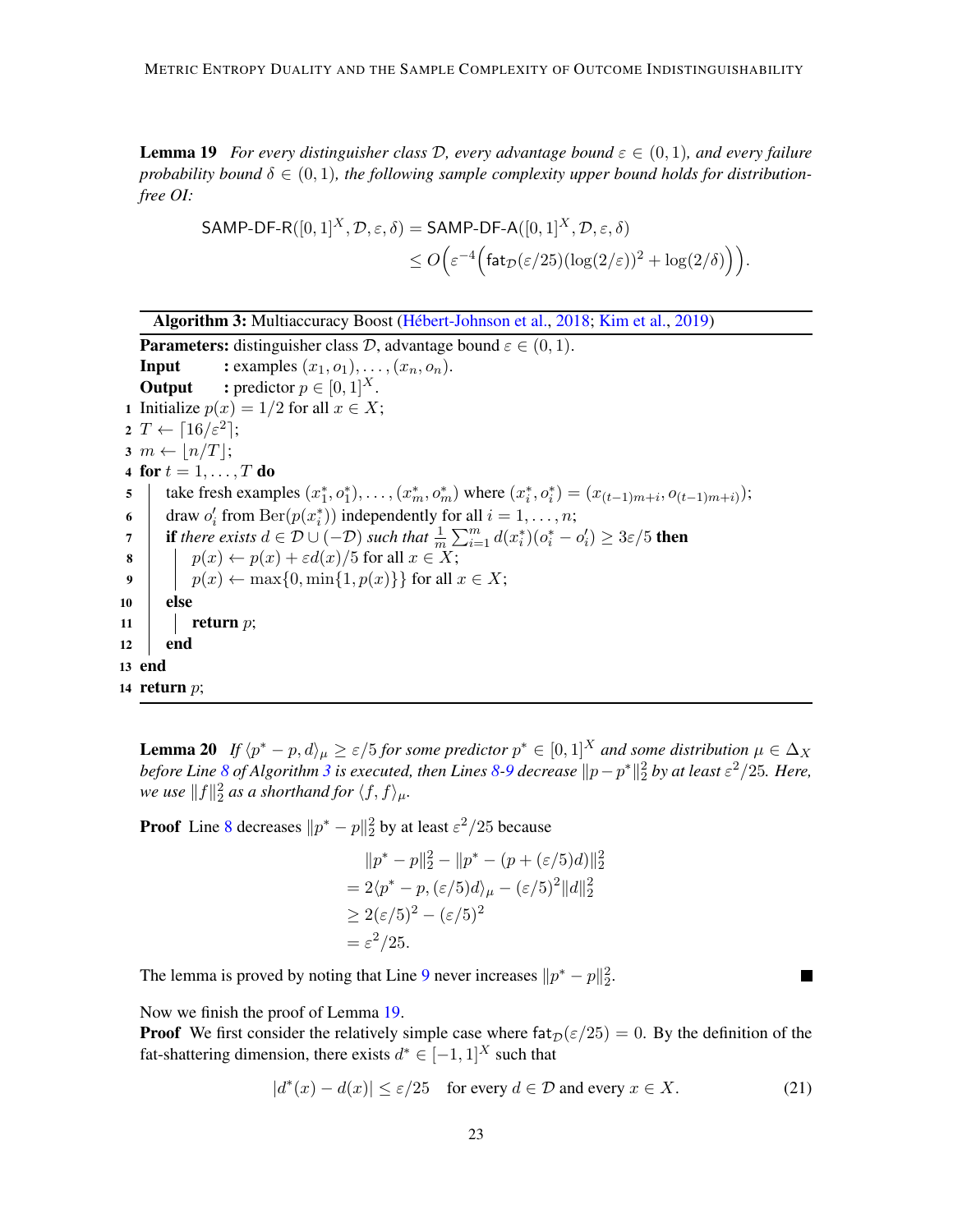Therefore, for every fixed distribution  $\mu \in \Delta_X$  and target predictor  $p^* \in [0,1]^X$ , as long as the learned predictor p satisfies  $|\langle p - p^*, d^* \rangle_{\mu}| \leq \varepsilon/2$ , we get the desired error bound  $\|p - p^*\|_{\mu,\mathcal{D}} \leq \varepsilon$ . Decomposing  $d^* = d^* + d^*$  with  $d^* + (x) := \max\{d^*(x), 0\}$  and  $d^* - (x) := \min\{d^*(x), 0\}$  for every  $x \in X$ , we aim for the stronger goal that  $|\langle p - p^*, d^* \rangle_{\mu}| \leq \varepsilon/4$  and  $|\langle p - p^*, d^* \rangle_{\mu}| \leq \varepsilon/4$ .

Given input examples  $(x_1, o_1), \ldots, (x_n, o_n)$  drawn i.i.d. from  $\mu_{p^*}$ , we first compute  $u_+ :=$ <br> $\frac{1}{2} \sum_{i=1}^n d^*(x_i)$  and  $v_+ := \frac{1}{2} \sum_{i=1}^n d^*(x_i)$ . It is clear that  $0 \le u_+ \le v_+$  so there exists  $x_i \in$  $\frac{1}{n}\sum_{i=1}^n d^*_+(x_i)o_i$  and  $v_+ := \frac{1}{n}\sum_{i=1}^n d^*_+(x_i)$ . It is clear that  $0 \le u_+ \le v_+$ , so there exists  $r_+ \in$  $[0, 1]$  such that  $u_{+} = r_{+}v_{+}$ . Similarly, we compute  $u_{-}$ ,  $v_{-}$  satisfying  $0 \ge u_{-} \ge v_{-}$  and define  $r_-\in [0,1]$  so that  $u_-=r_-v_-\$ . We output  $p\in [0,1]^X$  with  $p(x)=r_+$  if  $d^*(x)\geq 0$  and  $p(x)=r_$ otherwise.

By the Chernoff bound and the union bound, we can choose  $n = O(\varepsilon^{-2} \log(2/\delta))$  such that with probability at least  $1 - \delta/2$ , both of the following inequalities hold:

<span id="page-23-1"></span><span id="page-23-0"></span>
$$
|u_{+} - \langle p^*, d^*_{+} \rangle_{\mu}| \le \varepsilon/8, \tag{22}
$$

$$
|v_{+} - \mathbb{E}_{x \sim \mu}[d_{+}^{*}(x)]| \le \varepsilon/8. \tag{23}
$$

When multiplied by  $r_+$ , [\(23\)](#page-23-0) implies  $|u_+ - \langle p, d_+^* \rangle_{\mu}| \leq \varepsilon/8$ . Combining this with [\(22\)](#page-23-1), with probability at least  $1 - \delta/2$ ,  $|\langle p^* - p, d^* + \rangle_{\mu}| \leq \varepsilon/4$ . Similarly, with probability at least  $1 - \delta/2$ ,  $|\langle p^* - p, d^* \rangle_\mu| \leq \varepsilon/4$ . By the union bound, with probability at least  $1 - \delta$ ,  $|\langle p^* - p, d^* \rangle_\mu| \leq \varepsilon/4$ and  $|\langle p^* - p, d^* \rangle_{\mu}| \leq \varepsilon/4$  both hold as desired, so

$$
\begin{aligned} \mathsf{SAMP}\text{-}\mathsf{DF-R}([0,1]^X,\mathcal{D},\varepsilon,\delta) &\leq O(\varepsilon^{-2}\log(2/\delta)) \\ &\leq O\Big(\varepsilon^{-4}\Big(\mathsf{fat}_{\mathcal{D}}(\varepsilon/25)(\log(2/\varepsilon))^2+\log(2/\delta)\Big)\Big). \end{aligned}
$$

We thus assume fat  $p(\varepsilon/25) \ge 1$  from now on. We use Algorithm [3](#page-22-0) with  $n = \lceil 25/\varepsilon^2 \rceil m$  for a positive integer m chosen as follows. Given input examples  $(x_1, o_1), \ldots, (x_n, o_n)$  drawn i.i.d. from  $\mu_{p^*}$  for some  $\mu \in \Delta_X$  and  $p^* \in [0,1]^X$ , by Lemma [18](#page-21-2) and the union bound, we can choose

$$
m = O\left(\varepsilon^{-2} \Big( \text{fat}_{\mathcal{D}}(\varepsilon/25) (\log(2/\varepsilon))^2 + \log(2/\delta \varepsilon) \Big) \right)
$$

so that with probability at least  $1 - \delta$ , every time Line [7](#page-22-4) is executed, we have

<span id="page-23-2"></span>
$$
\sup_{d \in \mathcal{D}} \left| \frac{1}{m} \sum_{i=1}^{m} d(x_i^*) o_i^* - \langle d, p^* \rangle_{\mu} \right| \le \varepsilon / 5, \text{and}
$$
 (24)

<span id="page-23-3"></span>
$$
\sup_{d\in\mathcal{D}}\left|\frac{1}{m}\sum_{i=1}^{m}d(x_{i}^{*})o_{i}' - \langle d, p\rangle_{\mu}\right| \leq \varepsilon/5.
$$
\n(25)

Assuming this is true, when the output predictor  $p$  is returned at Line [11,](#page-22-5) we have

$$
\sup_{d\in\mathcal{D}}|\langle p-p^*,d\rangle_\mu|\leq 3\varepsilon/5+\varepsilon/5+\varepsilon/5\leq\varepsilon,
$$

as desired. Moreover, [\(24\)](#page-23-2) and [\(25\)](#page-23-3) imply  $\langle p^* - p, d \rangle_{\mu} \geq 3\varepsilon/5 - \varepsilon/5 - \varepsilon/5 = \varepsilon/5$  before every time Line [8](#page-22-2) is executed, so by Lemma [20,](#page-22-1) when the output predictor  $p$  is returned at Line [14,](#page-22-6)

$$
||p - p^*||_2^2 \le 1 - (\varepsilon^2 / 25) [25/\varepsilon^2] \le 0,
$$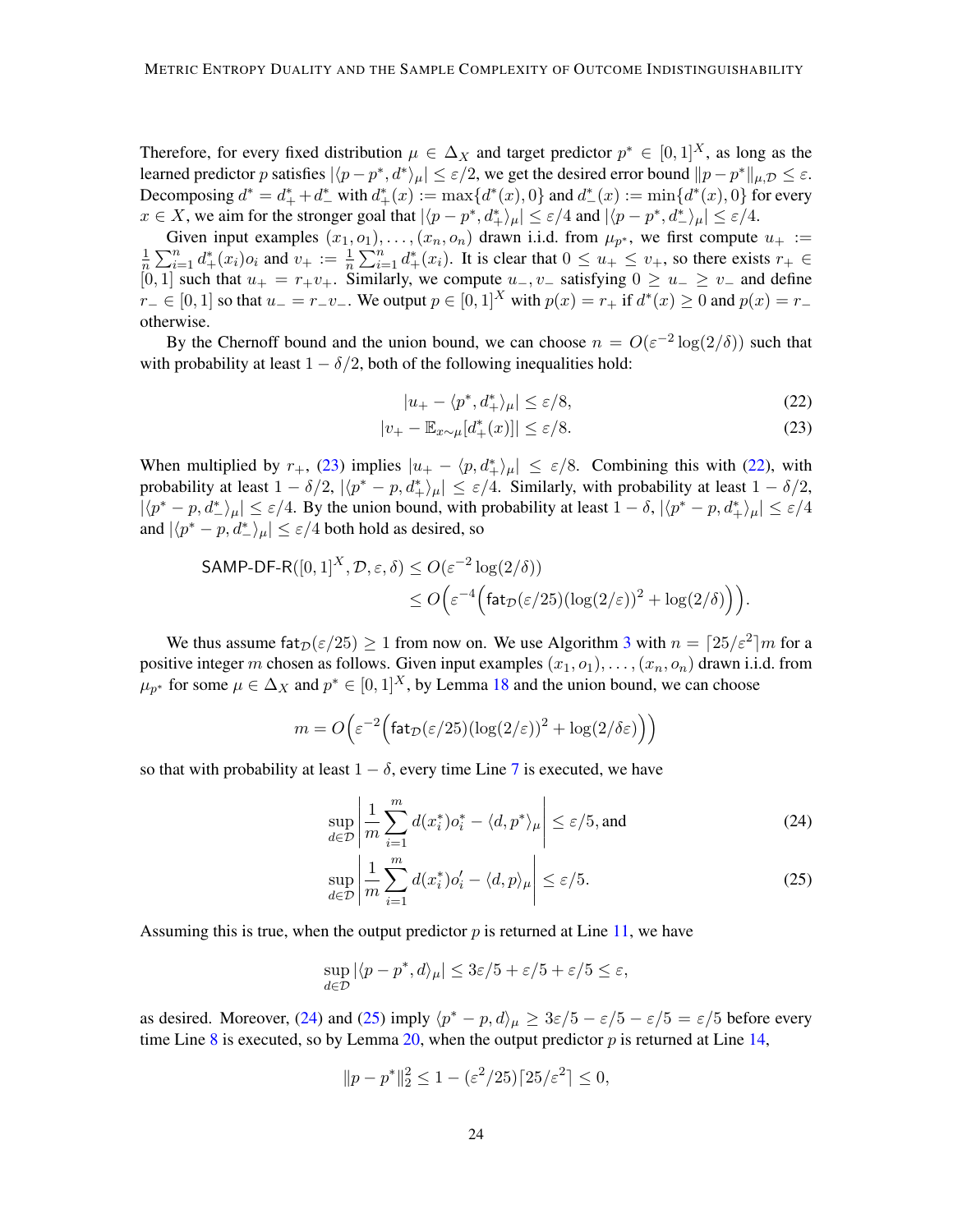as desired. Therefore,

$$
\begin{aligned}\n\mathsf{SAMP-DF-R}([0,1]^X, \mathcal{D}, \varepsilon, \delta) &= \mathsf{SAMP-DF-A}([0,1]^X, \mathcal{D}, \varepsilon, \delta) \\
&\le n \\
&= \lceil 25/\varepsilon^2 \rceil m \\
&= O\Big(\varepsilon^{-4} \Big(\operatorname{fat}_{\mathcal{D}}(\varepsilon/25)(\log(2/\varepsilon))^2 + \log(2/\delta\varepsilon)\Big)\Big) \\
&= O\Big(\varepsilon^{-4} \Big(\operatorname{fat}_{\mathcal{D}}(\varepsilon/25)(\log(2/\varepsilon))^2 + \log(2/\delta)\Big)\Big).\n\big(\text{by fat}_{\mathcal{D}}(\varepsilon/25) \ge 1)\n\end{aligned}
$$

<span id="page-24-0"></span>Remark 21 *[Hebert-Johnson et al.](#page-33-1) ´ [\(2018\)](#page-33-1) used a modified version of Algorithm [3](#page-22-0) for* multicalibration*, and indeed, this gives a sample complexity upper bound for multicalibration similar to Lemma [19.](#page-21-0) In multicalibration, the only difference is in the error objective: the interval* [0, 1] *is partitioned into* k *subsets*  $\Lambda_1, \ldots, \Lambda_k$  *for some*  $k \in \mathbb{Z}_{>0}$ *, and given a distribution*  $\mu \in \Delta_X$  *and a distinguisher class*  $\mathcal{D} \subseteq [-1,1]^X$ , we measure the error of a learned predictor  $p \in [0,1]^X$  w.r.t. the *target predictor*  $p^* \in [0,1]^X$  *by* 

<span id="page-24-1"></span>
$$
\text{mc-error}_{\mu,\mathcal{D}}(p,p^*) := \sup_{d \in \mathcal{D}, 1 \le j \le k} |\mathbb{E}_{x \sim \mu}[(p(x) - p^*(x))d(x)\mathbb{1}(p(x) \in \Lambda_j)]|.
$$
 (26)

*For*  $\varepsilon, \delta \in (0, 1)$ , suppose our goal is to achieve mc-error<sub> $\mu, \mathcal{D}(p, p^*) \leq \varepsilon$  with probability at least</sub> 1 − δ *in the distribution-free setting. Changing Line [7](#page-22-4) of Algorithm [3](#page-22-0) to*

"if there exists 
$$
d \in \mathcal{D} \cup (-\mathcal{D})
$$
 and  $j \in \{1, ..., k\}$  such that  

$$
\frac{1}{m} \sum_{i=1}^{m} d(x_i^*)(o_i^* - o_i') \mathbb{1}(p(x_i^*) \in \Lambda_j) \geq 3\varepsilon/5
$$
 then"

*and changing Line [8](#page-22-2) to*

"
$$
p(x) \leftarrow p(x) + \varepsilon d(x) \mathbb{1}(p(x) \in \Lambda_j)/5
$$
 for all  $x \in X$ ",

*we can prove a sample complexity upper bound of*

$$
O\Big(\varepsilon^{-4}\Big(\mathsf{fat}_{\mathcal{D}}(\varepsilon/25)(\log(2/\varepsilon))^2 + \log(1/\delta)\Big)\Big).
$$

*This bound follows from combining the proof of Lemma [19](#page-21-0) with the observation that for every predictor*  $p \in [0, 1]^X$ *, the following distinguisher class* 

$$
\mathcal{D}_p := \{ d' \in [-1,1]^X : \exists d \in \mathcal{D} \text{ and } j \in \{1,\dots,k\} \text{ such that}
$$
  
for every  $x \in X$ ,  $d'(x) = d(x) \mathbb{1}(p(x) \in \Lambda_j)$ 

 $satisfies$   $\mathsf{fat}_{\mathcal{D}_p}(\varepsilon) \leq \mathsf{fat}_{\mathcal{D}}(\varepsilon) + 1$  *for every*  $\varepsilon > 0$ *.*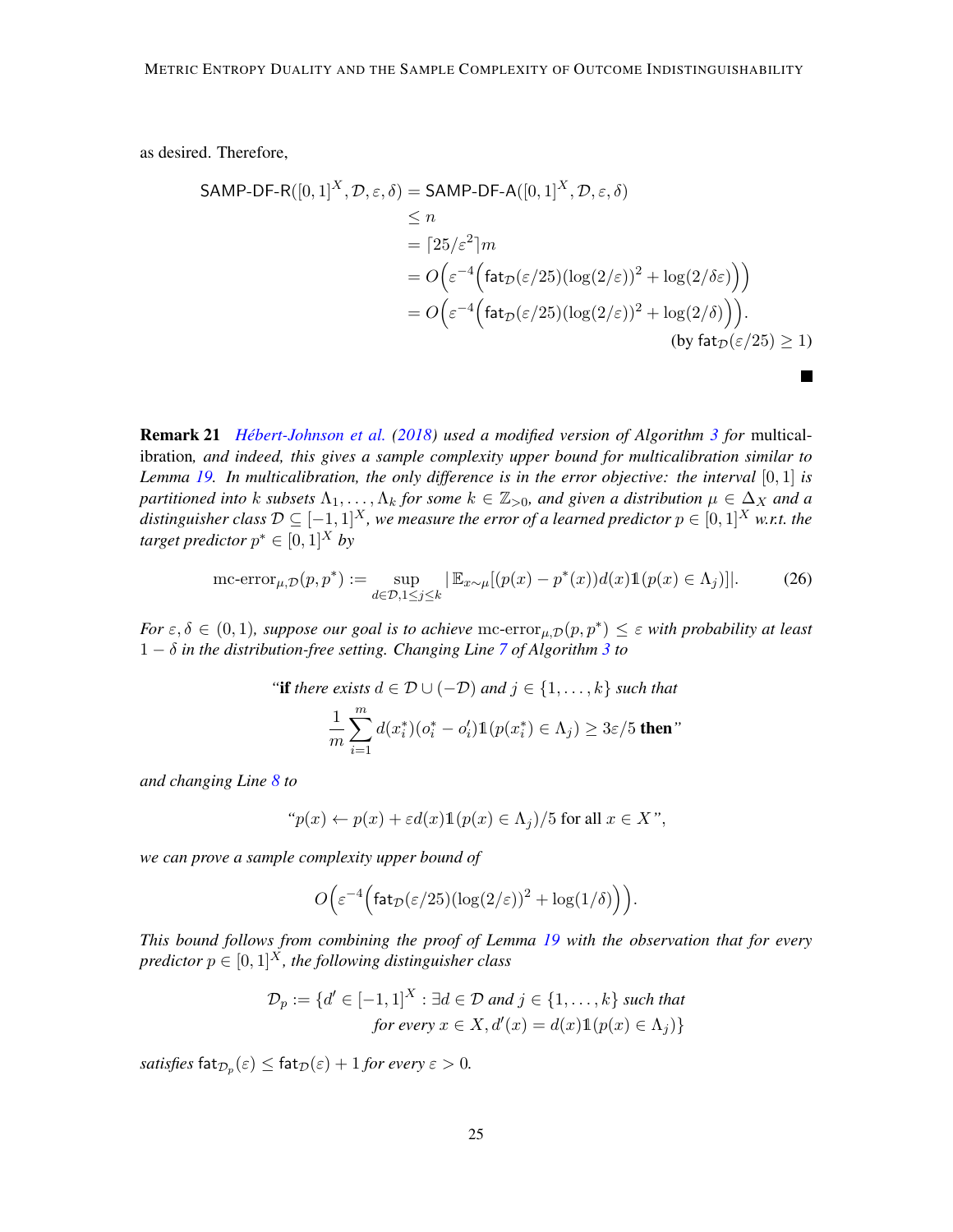### <span id="page-25-1"></span>5.2. Lower Bound

We first prove the following lemma showing that the fat-shattering dimension gives a lower bound for the metric entropy on a particular distribution  $\mu$ .

**Lemma 22** *If*  $x_1, \ldots, x_n \in X$  *are* 6 $\varepsilon$ -fat shattered by D, then  $\log N_{\mu,D}([0,1]^X, \varepsilon) \ge n/8$ *, where*  $\mu$  *is the uniform distribution over*  $x_1, \ldots, x_n$ .

**Proof** We can assume without loss of generality that  $X = \{x_1, \ldots, x_n\}$ . The assumption that  $x_1, \ldots, x_n$  are 6 $\varepsilon$ -fat shattered by  $\mathcal D$  implies the existence of a function  $r \in \mathbb R^X$  such that for every function  $b \in \{-1, 1\}^X$ , there exists a distinguisher  $d_b \in \mathcal{D}$  satisfying

<span id="page-25-8"></span><span id="page-25-2"></span>
$$
b(x)(d_b(x) - r(x)) \ge 6\varepsilon \quad \text{for all } x \in X. \tag{27}
$$

We first show that  $\{r\}+[-6\varepsilon, 6\varepsilon]^X$  is a subset of the symmetric convex hull  $\bar{\mathcal{D}}$ . Assume for the sake of contradiction that some  $f \in \{r\} + [-6\varepsilon, 6\varepsilon]^X$  does not belong to  $\overline{\mathcal{D}}$ . In particular, f does not belong to the symmetric convex hull of  $\{d_b : b \in \{-1,1\}^X\}$ . By the hyperplane separation theorem, there exists  $g \in \mathbb{R}^X$  such that

<span id="page-25-3"></span>
$$
\langle g, d_b - f \rangle_{\mu} < 0 \quad \text{for all } b \in \{-1, 1\}^X. \tag{28}
$$

Consider the function  $b \in \{-1,1\}^X$  such that  $b(x) = 1$  if and only if  $g(x) \ge 0$ . For  $x \in X$  with  $b(x) = 1$ , we have  $d_b(x) - r(x) \ge 6\varepsilon$  by [\(27\)](#page-25-2) and thus  $d_b(x) \ge f(x)$ . Similarly, for  $x \in X$  with  $b(x) = -1$  we have  $d_b(x) \le f(x)$ . In both cases, we have  $g(x)(d_b(x) - f(x)) \ge 0$ , a contradiction with [\(28\)](#page-25-3).

Now we have proved that  $\{r\}+[-6\varepsilon, 6\varepsilon]^X \subseteq \bar{\mathcal{D}}$ . By the symmetry of  $\bar{\mathcal{D}}, \{-r\}+[-6\varepsilon, 6\varepsilon]^X \subseteq$  $\overline{\mathcal{D}}$ . Then by the convexity of  $\overline{\mathcal{D}}$ ,  $[-6\varepsilon, 6\varepsilon]^X \subseteq \overline{\mathcal{D}}$ .

The lemma is proved by the following chain of inequalities:

$$
\log N_{\mu,\mathcal{D}}([0,1]^X,\varepsilon) = \log N_{\mu,\bar{\mathcal{D}}}([-1,1]^X,2\varepsilon)
$$
\n(29)

<span id="page-25-5"></span><span id="page-25-4"></span>
$$
\geq \log N_{\mu, [-6\varepsilon, 6\varepsilon]^X}([-1, 1]^X, 2\varepsilon)
$$
\n(30)

<span id="page-25-6"></span>
$$
= \log N_{\mu, [-1,1]^X} ([-1,1]^X, 1/3)
$$
\n(31)

<span id="page-25-7"></span><span id="page-25-0"></span>
$$
\geq n/8.\tag{32}
$$

We used Lemma [6](#page-11-1) Items [2,](#page-12-4) [3,](#page-12-2) and [4](#page-12-1) in [\(29\)](#page-25-4), Lemma 6 Item [1](#page-12-3) in [\(30\)](#page-25-5), and Lemma 6 Item 4 in [\(31\)](#page-25-6). We used Lemma  $34$  to get  $(32)$ . ٦

Combining the lemma above with Lemma [8,](#page-13-4) we obtain the following sample complexity lower bound for distribution-free OI.

**Lemma 23** *For every distinguisher class D, every advantage bound*  $\varepsilon > 0$ *, and every failure* probability bound  $\delta \in (0,1)$ , the following sample complexity lower bound holds for distribution*free OI:*

$$
\mathsf{SAMP}\text{-}\mathsf{DF-R}([0,1]^X,\mathcal{D},\varepsilon,\delta) = \mathsf{SAMP}\text{-}\mathsf{DF-A}([0,1]^X,\mathcal{D},\varepsilon,\delta) \\
\geq \mathsf{fat}_{\mathcal{D}}(12\varepsilon)/8 + \log(1-\delta).
$$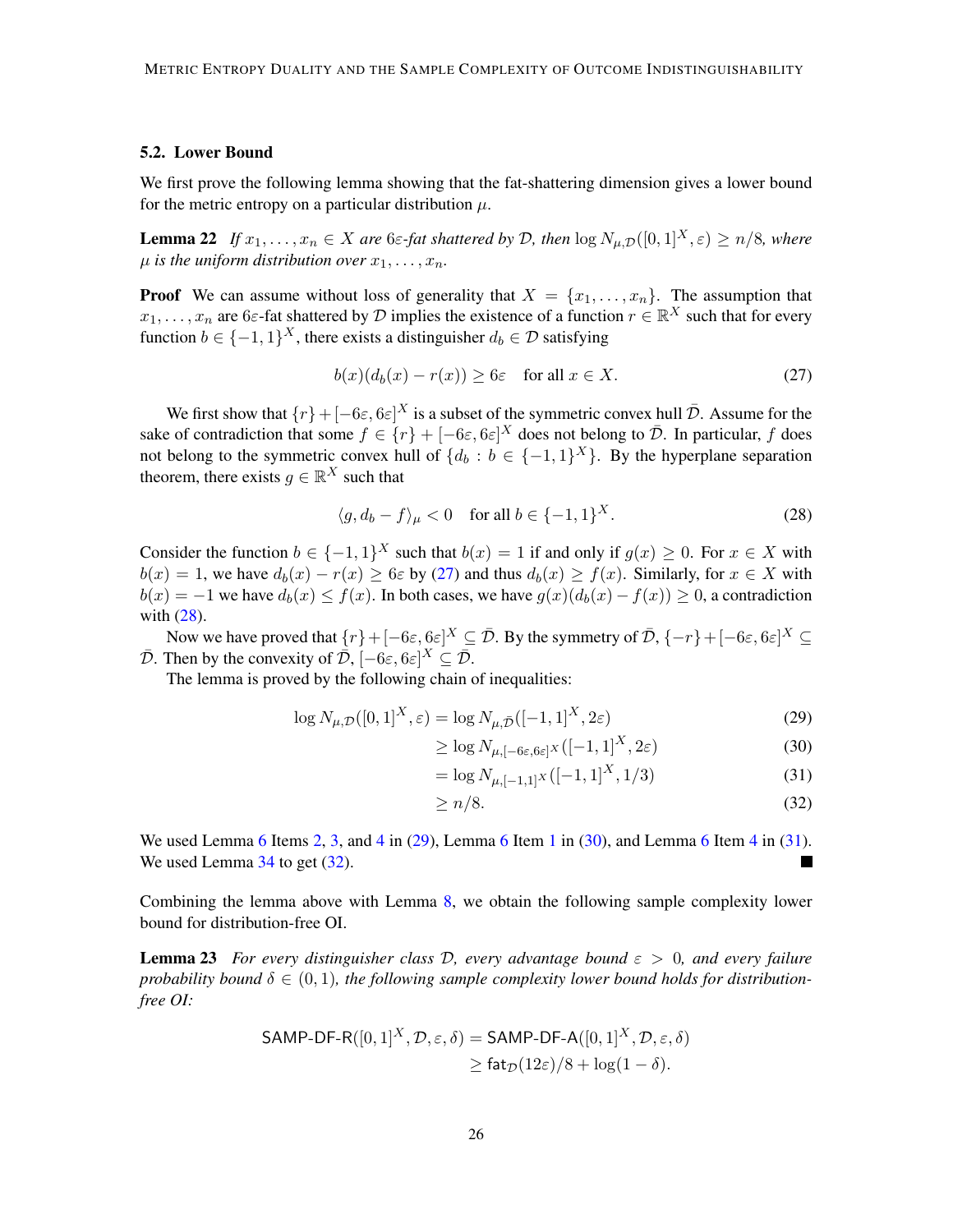**Proof** Define  $n = \text{fat}_\mathcal{D}(12\varepsilon)$ , and suppose  $x_1, \ldots, x_n \in X$  are 12 $\varepsilon$ -shattered by  $\mathcal{D}$ . Let  $\mu$  be the uniform distribution over  $x_1, \ldots, x_n$ . By Lemma [22,](#page-25-8)  $\log N_{\mu, \mathcal{D}}([0, 1]^X, 2\varepsilon) \ge n/8$ . By Lemma [8,](#page-13-4)

$$
\begin{aligned}\n\mathsf{SAMP-DF-A}([0,1]^X, \mathcal{D}, \varepsilon, \delta) &= \mathsf{SAMP-DF-R}([0,1]^X, \mathcal{D}, \varepsilon, \delta) \\
&\geq \mathsf{SAMP-DS-R}([0,1]^X, \mathcal{D}, \varepsilon, \delta, \mu) \\
&\geq \log N_{\mu, \mathcal{D}}([0,1]^X, 2\varepsilon) + \log(1-\delta) \\
&\geq n/8 + \log(1-\delta).\n\end{aligned}
$$
\n(by (7))

 $\blacksquare$ 

<span id="page-26-0"></span>**Remark 24** It is clear that the error objective  $mc\text{-error}_{\mu,\mathcal{D}}(p, p^*)$  for multicalibration defined in [\(26\)](#page-24-1) *satisfies*

mc-error $_{\mu,\mathcal{D}}(p,p^*) \geq \text{adv}_{\mu,\mathcal{D}}(p,p^*)/k$ ,

*so Lemma [23](#page-25-0) directly implies a sample complexity lower bound for multicalibration. Specifically, assuming the predictor class*  $P$  *is*  $[0,1]^X$ *, if we want to achieve*  $\mathrm{mc\text{-}error}_{\mu,\mathcal{D}}(p,p^*) \leq \varepsilon$  with *probability at least*  $1 - \delta$  *in the distribution-free setting, the sample complexity is at least* 

$$
\mathsf{fat}_{\mathcal{D}}(12k\varepsilon)/8 + \log(1-\delta).
$$

# <span id="page-26-2"></span>6. Separation between Agnostic and Realizable OI

The sample complexities of realizable and agnostic learning have the same characterization in many settings. They are both characterized by the VC dimension in distribution-free PAC learning [\(Vapnik](#page-34-0) [and Chervonenkis,](#page-34-0) [1971\)](#page-34-0), whereas in distribution-specific PAC learning they are both characterized by the metric entropy (this characterization was proved in the realizable setting by [Benedek and](#page-32-5) [Itai](#page-32-5) [\(1991\)](#page-32-5), and it extends straightforwardly to the agnostic setting (see Lemma [26\)](#page-27-0)). Recently, an independent work by [Hopkins et al.](#page-33-8) [\(2021\)](#page-33-8) shows that this relationship between realizable and agnostic learning holds very broadly for a unified reason.

In this section, we study this relationship between realizable and agnostic learning in outcome indistinguishability. In contrast to many common learning settings including PAC learning, we show a strong separation between the sample complexities of realizable OI and agnostic OI in both the distribution-free and the distribution-specific settings.

#### 6.1. No separation with additional assumptions

Before we present the sample complexity separation between realizable and agnostic OI, we first discuss several assumptions that make the separation disappear in the following two lemmas.

In the first lemma (Lemma [25\)](#page-26-1), we make the assumption that the target predictor  $p^*$  belongs to the symmetric convex hull  $\bar{P}$  of  $\mathcal{P}$ .

<span id="page-26-1"></span>**Lemma 25 (Inside the symmetric convex hull)** *For every predictor class*  $\mathcal{P} \subseteq [0,1]^X$ *, every distinguisher class*  $\mathcal{D} \subseteq [-1,1]^X$ , every distribution  $\mu \in \Delta_X$ , every advantage bound  $\varepsilon > 0$ , and *every failure probability bound*  $\delta \in (0, 1)$ *, there exist a nonnegative integer* n *and an algorithm* A *such that*

$$
n = O(\varepsilon^{-2} (\log N_{\mu,\mathcal{P}}(\mathcal{D}, \varepsilon/4) + \log(2/\delta))), \text{ and}
$$

−<br>2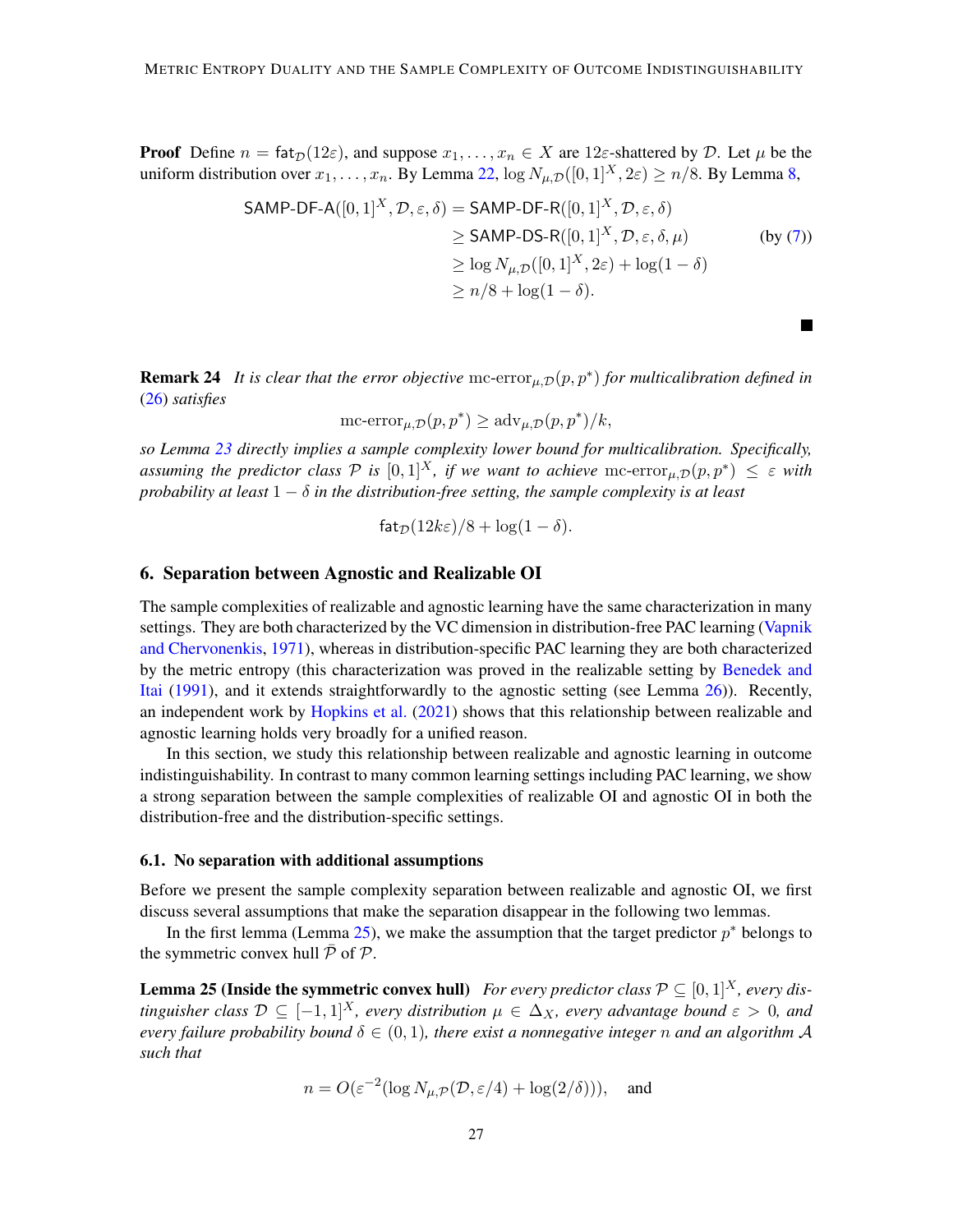$$
\mathcal{A}\in{\bigcap}_{p^*\in\bar{\mathcal{P}}}{\sf Ol}_n(p^*,\mathcal{D},\varepsilon,\delta,\mu).
$$

Proof By Lemma [6](#page-11-1) Item [2,](#page-12-4)

<span id="page-27-0"></span>
$$
\log N_{\mu,\mathcal{P}}(\mathcal{D},\varepsilon/4)) = \log N_{\mu,\bar{\mathcal{P}}}(\mathcal{D},\varepsilon/4)).
$$

The lemma is then a consequence of applying Lemma [10](#page-16-0) with  $P$  replaced by  $\overline{P}$ .

In the second lemma (Lemma [26\)](#page-27-0), we make the assumption that  $\{-1, 1\} \subseteq \mathcal{D}$  (i.e. we consider the  $\ell_1$  error, see Lemma [7\)](#page-12-0), and that either  $P$  only contains binary classifiers or the target predictor  $p^*$  is a binary classifier.

**Lemma 26 (Binary classifiers with**  $\ell_1$  **error**) Assume  $\{-1,1\}^X \subseteq \mathcal{D}$ . For every predictor class  $\mathcal{P} \subseteq [0,1]^X$ , every distribution  $\mu \in \Delta_X$ , every advantage bound  $\varepsilon \in (0,1)$  and every failure *probability bound*  $\delta \in (0,1)$ *, there exists a positive integer n such that* 

$$
n = O((\log N_{\mu,\mathcal{D}}(\mathcal{P}, \varepsilon/2) + \log(2/\delta))/\varepsilon^2),
$$

and for every target predictor  $p^* \in [0,1]^X$  $p^* \in [0,1]^X$  $p^* \in [0,1]^X$ , Algorithm 1 belongs to

$$
\text{Ol}_n(p^*, \mathcal{D}, \inf_{p \in \mathcal{P}} \text{adv}_{\mu, \mathcal{D}}(p, p^*) + \varepsilon, \delta, \mu)
$$

*whenever*  $P \subseteq \{0,1\}^X$  *or*  $p^* \in \{0,1\}^X$ *.* 

**Proof** We choose  $n = O((\log N_{\mu,\mathcal{D}}(\mathcal{P},\varepsilon/2) + \log(2/\delta))/\varepsilon^2)$  so that by the Chernoff bound and the union bound, with probability at least  $1 - \delta$  over  $(x_1, o_1), \ldots, (x_n, o_n)$  drawn i.i.d. from  $\mu_{p^*}$ , for all  $p' \in \mathcal{P}'$ ,

<span id="page-27-1"></span>
$$
\left| \frac{1}{n} \sum_{i=1}^{n} |p'(x_i) - o_i| - \mathbb{E}_{(x,o)\sim\mu_{p^*}}[|p'(x) - o|] \right| \le \varepsilon/8.
$$
 (33)

It remains to prove that whenever the input  $(x_1, o_1), \ldots, (x_n, o_n)$  $(x_1, o_1), \ldots, (x_n, o_n)$  $(x_1, o_1), \ldots, (x_n, o_n)$  to Algorithm 1 satisfies the inequality above, the output p satisfies  $\text{adv}_{\mu,D}(p,p^*) \leq \inf_{p \in \mathcal{P}} \text{adv}_{\mu,D}(p,p^*) + \varepsilon$  assuming  $\mathcal{P} \subseteq$  ${0,1}<sup>X</sup>$  or  $p^* \in {0,1}<sup>X</sup>$ .

By definition, there exists  $\hat{p} \in \mathcal{P}$  such that  $\|\hat{p} - p^*\|_{\mu,\mathcal{D}} \leq \inf_{p \in \mathcal{P}} \|p - p^*\|_{\mu,\mathcal{D}} + \varepsilon/4$ . Since P' is an  $\varepsilon/2$ -covering of P, there exists  $\tilde{p} \in \mathcal{P}'$  such that  $\|\tilde{p} - \hat{p}\|_{\mu,\mathcal{D}} \leq \varepsilon/2$ . Combining these two inequalities together,

<span id="page-27-3"></span>
$$
\|\tilde{p} - p^*\|_{\mu,\mathcal{D}} \le \|\tilde{p} - \hat{p}\|_{\mu,\mathcal{D}} + \|\hat{p} - p^*\|_{\mu,\mathcal{D}} \le \inf_{p \in \mathcal{P}} \|p - p^*\|_{\mu,\mathcal{D}} + 3\varepsilon/4.
$$
 (34)

Since  $\{-1,1\}^X \subseteq \mathcal{D}$ ,

$$
\text{loss}(p') = \frac{1}{n} \sum_{i=1}^{n} |p'(x_i) - o_i| \quad \text{for all } p' \in \mathcal{P}'.
$$

Therefore, the output  $p$  of Algorithm [1](#page-15-0) satisfies

<span id="page-27-2"></span>
$$
\frac{1}{n}\sum_{i=1}^{n}|p(x_i) - o_i| = \text{loss}(p) \le \text{loss}(\tilde{p}) = \frac{1}{n}\sum_{i=1}^{n}|\tilde{p}(x_i) - o_i|.
$$
 (35)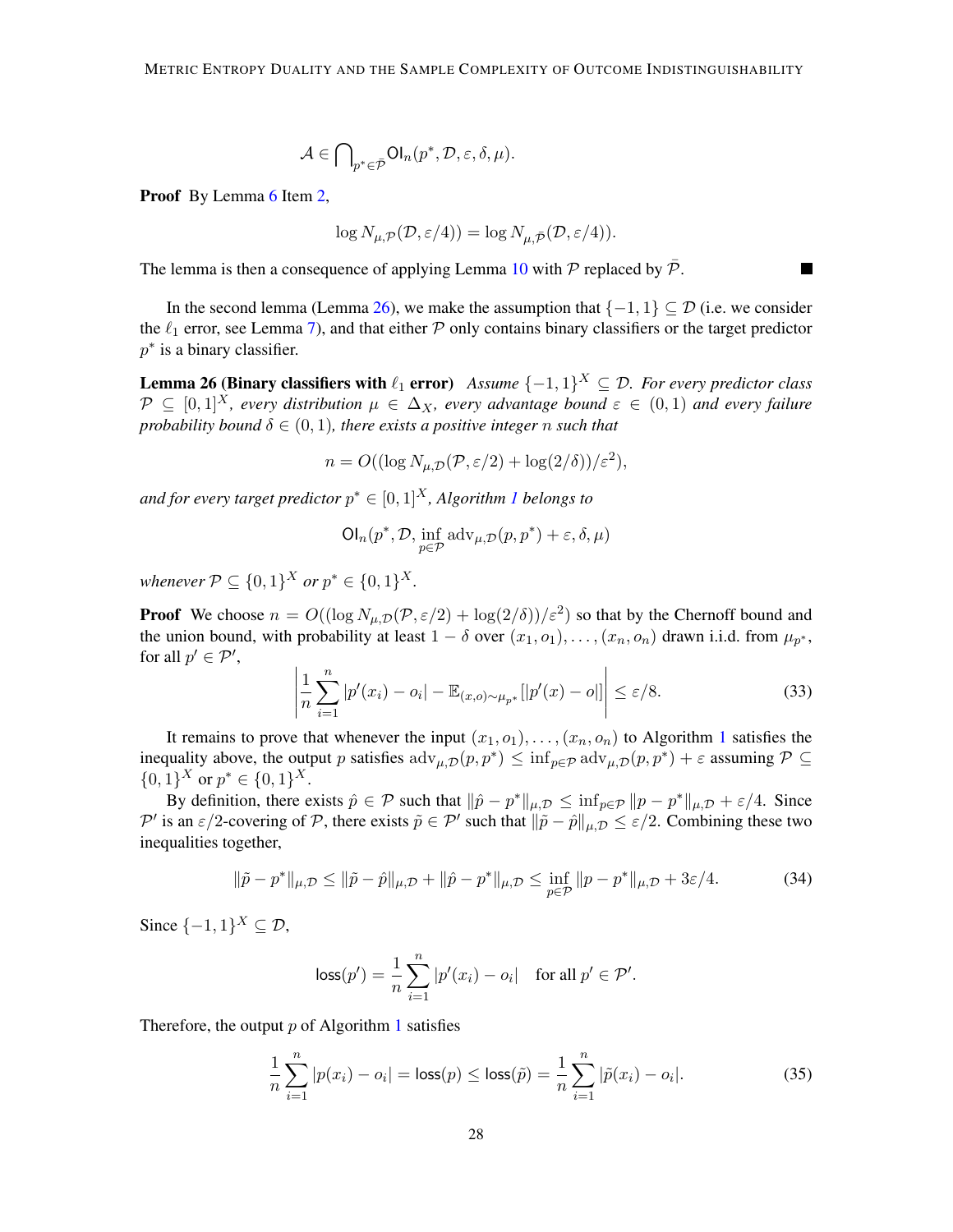Our assumption  $P \subseteq \{0,1\}^X$  or  $p^* \in \{0,1\}^X$  implies that for all  $p' \in \mathcal{P}'$ ,

<span id="page-28-1"></span>
$$
\mathbb{E}_{(x,o)\sim\mu_{p^*}}[|p'(x)-o|] = \mathbb{E}_{x\sim\mu}[|p'(x)-p^*(x)|] = ||p'-p^*||_{\mu,\mathcal{D}},\tag{36}
$$

where the last equation is by Lemma [7.](#page-12-0)

Combining everything together,

$$
||p - p^*||_{\mu, \mathcal{D}} \le \frac{1}{n} \sum_{i=1}^n |p(x_i) - o_i| + \varepsilon/8
$$
 (by (33) and (36))  

$$
\le \frac{1}{n} \sum_{i=1}^n |\tilde{p}(x_i) - o_i| + \varepsilon/8
$$
 (by (35))

$$
\leq \|\tilde{p} - p^*\|_{\mu, \mathcal{D}} + \varepsilon/4
$$
 (by (33) and (36))  

$$
\leq \inf_{p \in \mathcal{P}} \|p - p^*\|_{\mu, \mathcal{D}} + \varepsilon.
$$
 (by (34))

■

### <span id="page-28-0"></span>6.2. Separation without additional assumptions

Without the additional assumptions in Lemma [25](#page-26-1) and Lemma [26,](#page-27-0) we give examples where the sample complexity of agnostic OI can be arbitrarily larger than that of realizable OI in both the distribution-specific and the distribution-free settings. Given a positive integer m, we choose  $X =$  $\{\perp\} \cup \{0,1\}^m$ , and choose the predictor class P to consist of only two predictors  $p_1$  and  $p_2$  where  $p_1(\perp) = 0, p_2(\perp) = 1$  and  $p_1(x) = p_2(x) = 1/2$  for all  $x \in \{0, 1\}^m$ .

We first show that  $O(\varepsilon^{-2} \log(2/\delta))$  examples are sufficient for distribution-free agnostic OI as long as  $\mathcal{D} = [-1, 1]^{X}$ .

**Lemma 27** For all  $\varepsilon, \delta \in (0, 1)$ , there exists a positive integer  $n = O(\varepsilon^{-2} \log(2/\delta))$  such that for *all* m and X, P defined as above, there exists an algorithm  $A \in \text{DF-A}_n(\mathcal{P}, [-1, 1]^X, \varepsilon, \delta)$ .

**Proof** We choose algorithm A to be the following simple algorithm: after seeing examples  $(x_1, o_1)$ ,  $\ldots$ ,  $(x_n, o_n)$ , it computes

$$
r := \frac{|\{i \in \{1, ..., n\} : (x_i, o_i) = (\perp, 1)\}|}{|\{i \in \{1, ..., n\} : x_i = \perp\}|}.
$$

If the denominator  $|\{i \in \{1, \ldots, n\} : x_i = \perp\}|$  is zero, define  $r = 1/2$ . Algorithm A outputs the predictor p such that  $p(\perp) = r$ , and  $p(x) = 1/2$  for all  $x \in \{0, 1\}^m$ .

It remains to show that when the input examples  $(x_1, o_1), \ldots, (x_n, o_n)$  are drawn i.i.d. from  $\mu_{p^*}$ for some distribution  $\mu \in \Delta_X$  and some  $p^* \in [0,1]^X$ , the output p of algorithm A satisfies the following with probability at least  $1 - \delta$ :

<span id="page-28-3"></span>
$$
||p - p^*||_{\mu, [-1,1]^X} \le \inf_{p' \in \mathcal{P}} ||p' - p^*||_{\mu, [-1,1]^X} + \varepsilon. \tag{37}
$$

Let  $\mu_{\perp}$  denote the probability mass on  $\perp$  in distribution  $\mu$ . Since  $p(x) = 1/2 = p'(x)$  for all  $p' \in \mathcal{P}$  and  $x \in \{0,1\}^X$ , by Lemma [7,](#page-12-0)

<span id="page-28-2"></span>
$$
||p - p^*||_{\mu, [-1,1]^X} - \mu_\perp |p(\perp) - p^*(\perp)| \le \inf_{p' \in \mathcal{P}} ||p' - p^*||_{\mu, [-1,1]^X}.
$$
 (38)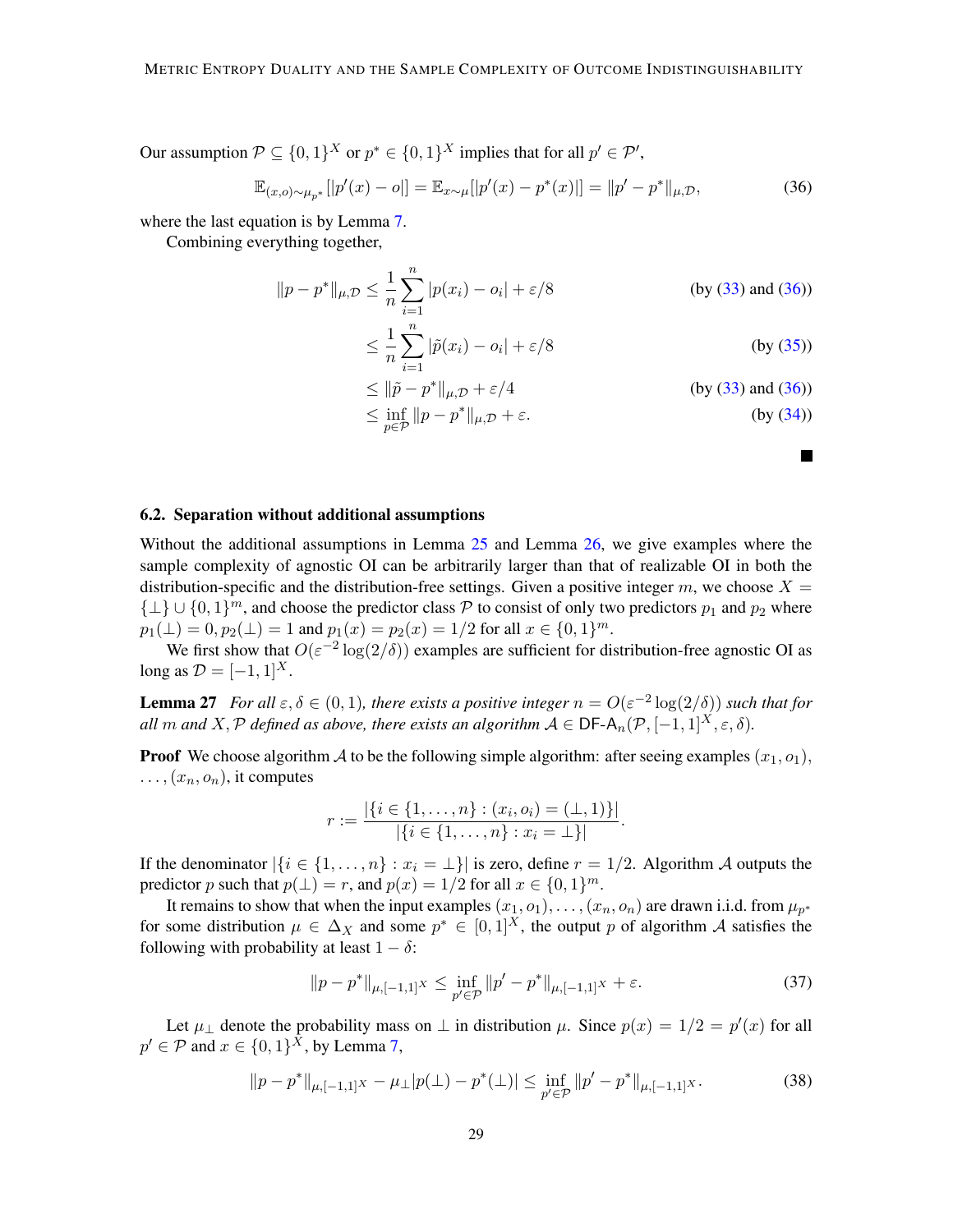If  $\mu_{\perp} \leq \varepsilon$ , inequality [\(38\)](#page-28-2) implies that [\(37\)](#page-28-3) is always true. If  $\mu_{\perp} > \varepsilon$ , we choose  $n =$  $O(\varepsilon^{-2} \log(2/\delta))$  so that the following two conditions hold:

- 1. by the Chernoff bound, with probability at least  $1 \delta/2$ ,  $|\{i \in \{1, ..., n\} : x_i = \bot\}| \ge$  $\mu_{\perp}n/2$ ;
- 2. it holds that  $\mu_{\perp} n/2 \geq C \mu_{\perp} \varepsilon^{-2} \log(2/\delta)$ , where C is an absolute constant determined later.

When combined, the two conditions guarantee that with probability at least  $1-\delta/2$ ,  $\{i \in \{1, \ldots, n\}$ :  $x_i = \perp$ }  $\geq C \mu_{\perp} \varepsilon^{-2} \log(2/\delta)$ . Conditioned on this being true, by the Chernoff bound, choosing C sufficiently large guarantees that with probability at least  $1 - \delta/2$ ,

<span id="page-29-1"></span>
$$
|p^*(\bot) - p(\bot)| = \left| p^*(\bot) - \frac{|\{i : (x_i, o_i) = (\bot, 1)\}|}{|\{i : x_i = \bot\}|} \right| \le \varepsilon / \sqrt{\mu_{\bot}}.
$$

Combining this with [\(38\)](#page-28-2), we know [\(37\)](#page-28-3) holds with probability at least  $1 - \delta$ , as desired.

By the monotonicity properties of sample complexities (see  $(6)$  and  $(7)$ ), the lemma above implies that for all  $\mathcal{D} \subseteq [-1,1]^X$  and  $\mu \in \Delta_X$ ,

<span id="page-29-2"></span>
$$
\mathsf{SAMP-DS-A}(\mathcal{P}, [-1,1]^X, \varepsilon, \delta, \mu) \le \mathsf{SAMP-DF-A}(\mathcal{P}, [-1,1]^X, \varepsilon, \delta) \le O(\varepsilon^{-2} \log(2/\delta)), \quad (39)
$$

and

$$
\mathsf{SAMP\text{-}DS-R}(\mathcal{P}, \mathcal{D}, \varepsilon, \delta, \mu) \leq \mathsf{SAMP\text{-}DF-R}(\mathcal{P}, \mathcal{D}, \varepsilon, \delta) \leq \mathsf{SAMP\text{-}DF-R}(\mathcal{P}, [-1, 1]^X, \varepsilon, \delta)
$$
  
\$\leq O(\varepsilon^{-2} \log(2/\delta)).\n(40)

Now we show that for a specific distribution  $\mu$  and a particular distinguisher class  $\mathcal{D}$ , it requires at least  $m - 20$  examples for distribution-specific agnostic OI when  $\varepsilon = 1/8$  and  $\delta = 1/3$ (Lemma [28\)](#page-29-0). Sending m to infinity and comparing with  $(40)$ , this implies that the sample complexity of agnostic OI can be arbitrarily large even when the sample complexity of realizable OI is bounded by a constant in both the distribution-specific and the distribution-free settings. Comparing this with [\(39\)](#page-29-2), we also know that the sample complexity of agnostic OI is not monotone w.r.t. the distinguisher class  $\mathcal D$  in both the distribution-specific and distribution-free settings.

Before we describe the  $\mu$  and  $\mathcal D$  used in Lemma [28,](#page-29-0) we need the following definitions. Let B denote the set of all functions  $t : \{0,1\}^m \to \{0,1\}$ . A function  $f \in B$  is a parity function if for a subset  $S \subseteq \{1, \ldots, m\}$ , it holds that  $f(x) = \bigoplus_{i \in S} x_i$  for all  $x \in \{0, 1\}^m$ . A function  $g \in B$  is an anti-parity function if for some parity function f, it holds that  $g(x) = 1 \oplus f(x)$  for all  $x \in \{0, 1\}^m$ . Let BP  $\subseteq$  B (resp. BA  $\subseteq$  B) denote the set of parity functions (resp. anti-parity) functions.

We choose  $\mu$  so that it puts 1/3 probability mass on  $\perp$ , and puts the remaining 2/3 probability mass evenly on  $\{0,1\}^m$ . We choose D to contain  $2^m$  hypotheses as follows: for every parity function  $f \in BP$ , there is a distinguisher  $d \in \mathcal{D}$  such that  $d(\perp) = 1$  and  $d(x) = (-1)^{f(x)}$  for all  $x \in \{0, 1\}^m$ .

### <span id="page-29-0"></span>**Lemma 28** *For*  $m, \mathcal{P}, \mathcal{D}, \mu$  *defined as above,* SAMP-DS-A( $\mathcal{P}, \mathcal{D}, 1/8, 1/3, \mu$ )  $\geq m - 20$ .

<span id="page-29-3"></span>To prove the lemma, we first consider the following task of list-learning parity and anti-parity functions, which we abbreviate as ListL. Given a positive integer list size  $k$ , in the task of ListL, an algorithm takes as input examples  $(u_1, v_1), \ldots, (u_n, v_n)$  where  $u_i$ 's are drawn independently and uniformly from  $\{0,1\}^m$ , and  $v_i = t(u_i)$  for some unknown  $t \in B$ , and the algorithm outputs a subset (i.e. list)  $L \subseteq B$ . The algorithm succeeds if  $t \in L$  and  $\min\{|L \cap BP|, |L \cap BA|\} \leq k$ .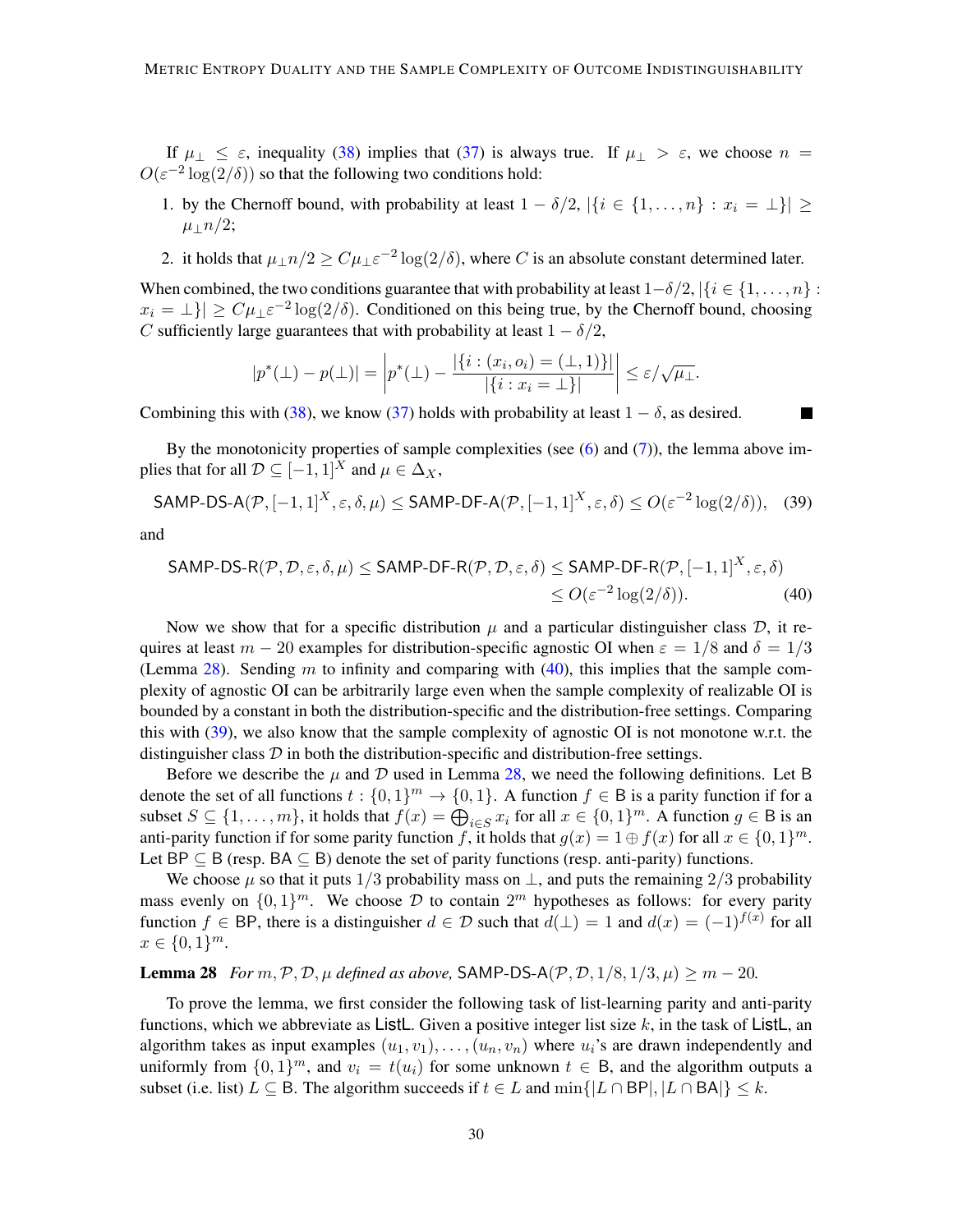**Lemma 29** Assuming  $n \leq m$  and  $k \leq 2^{m-n}$ , no algorithm has failure probability smaller than  $(1/2)(1 - 1/2^{m-n})(1 - k/2^{m-n})$  *for all choices of*  $t \in B$  *in the task* ListL.

**Proof** Assume that for some  $\alpha \geq 0$ , there exists an algorithm A that has failure probability at most  $\alpha$  for all  $t \in B$ . In particular, when t is drawn uniformly at random from BP ∪ BA, the failure probability of A is at most  $\alpha$ . For this fixed distribution of t, we can assume that algorithm A is deterministic without increasing its failure probability. By the law of total probability,

$$
\alpha \geq \Pr[\text{failure}] = \mathbb{E}[\Pr[\text{failure} | (u_1, v_1), \dots, (u_n, v_n)]].
$$

Here,  $(u_1, v_1), \ldots, (u_n, v_n)$  are the input examples to algorithm A where  $u_1, \ldots, u_n$  are drawn independently and uniformly from  $\{0, 1\}^m$ , and  $v_i = t(u_i)$  for every  $i = 1, ..., n$  with t drawn uniformly at random from BP ∪ BA.

With probability

$$
(1 - 2^{-m})(1 - 2^{-m+1})\cdots(1 - 2^{-m+n-1}) \ge 1 - 2^{-m} - \cdots - 2^{-m+n-1} \ge 1 - 1/2^{m-n},
$$

 $u_1, \ldots, u_n$  are linearly independent in  $\mathbb{F}_2^m$ , in which case the conditional distribution of t given  $(u_1, v_1), \ldots, (u_n, v_n)$  is the uniform distribution over  $L_1 \cup L_2$  for some  $L_1 \subseteq \mathsf{BP}, L_2 \subseteq \mathsf{BA}$  with  $|L_1| = |L_2| = 2^{m-n}$ , and thus

$$
Pr[failure|(u_1, v_1), \dots, (u_n, v_n)] \ge (1/2)(1 - k/2^{m-n}).
$$

Therefore,

$$
\alpha \geq \mathbb{E}[\Pr[\text{failure} | (u_1, v_1), \dots, (u_n, v_n)]] \geq (1/2)(1 - 1/2^{m-n})(1 - k/2^{m-n}),
$$

as desired.

We are now ready to prove Lemma [28.](#page-29-0) Let A be an algorithm in DS- $A_n(\mathcal{P}, \mathcal{D}, 1/8, \delta, \mu)$  for a nonnegative integer n and a positive real number  $\delta$ . We use this algorithm to build an algorithm for ListL. Suppose  $(u_1, v_1), \ldots, (u_n, v_n)$  are the input examples in ListL, where  $u_i$  are drawn independently and uniformly from  $\{0, 1\}^m$ , and  $v_i = t(u_i)$  for some  $t \in \mathsf{B}$ .

Before we construct the algorithm for ListL, we need the following definition. For every  $f \in B$ , we define  $p_f \in [0,1]^X$  such that  $p_f(\perp) = 1/2$ , and  $p_f(x) = (1 + (-1)^{f(x)})/2$  for all  $x \in \{0,1\}^m$ .

Now we construct the algorithm for ListL using algorithm  $A$ . We start by generating the input examples  $(x_1, o_1), \ldots, (x_n, o_n)$  to algorithm A. Independently for every  $i = 1, \ldots, n$ , with probability 1/6 we set  $(x_i, o_i) = (\perp, 0)$ , with probability 1/6 we set  $(x_i, o_i) = (\perp, 1)$  and with the remaining probability 2/3 we set  $(x_i, o_i) = (u_i, (1 + (-1)^{v_i})/2)$ . After running algorithm A and obtaining the output  $p$ , we return the list

<span id="page-30-0"></span>
$$
L = \{ f \in \mathsf{B} : ||p_f - p||_{\mu, \mathcal{D}} \le 1/6 + 1/8 \} \cup (\mathsf{B} \setminus (\mathsf{BP} \cup \mathsf{BA})). \tag{41}
$$

<span id="page-30-1"></span>**In the Second** 

We prove the following two helper lemmas before we finish the proof of Lemma [28.](#page-29-0)

**Lemma 30** *If*  $p(\perp) \leq 1/2$ *, then*  $|L \cap BP| \leq 64$ *. Similarly, if*  $p(\perp) \geq 1/2$ *, then*  $|L \cap BA| \leq 64$ *.*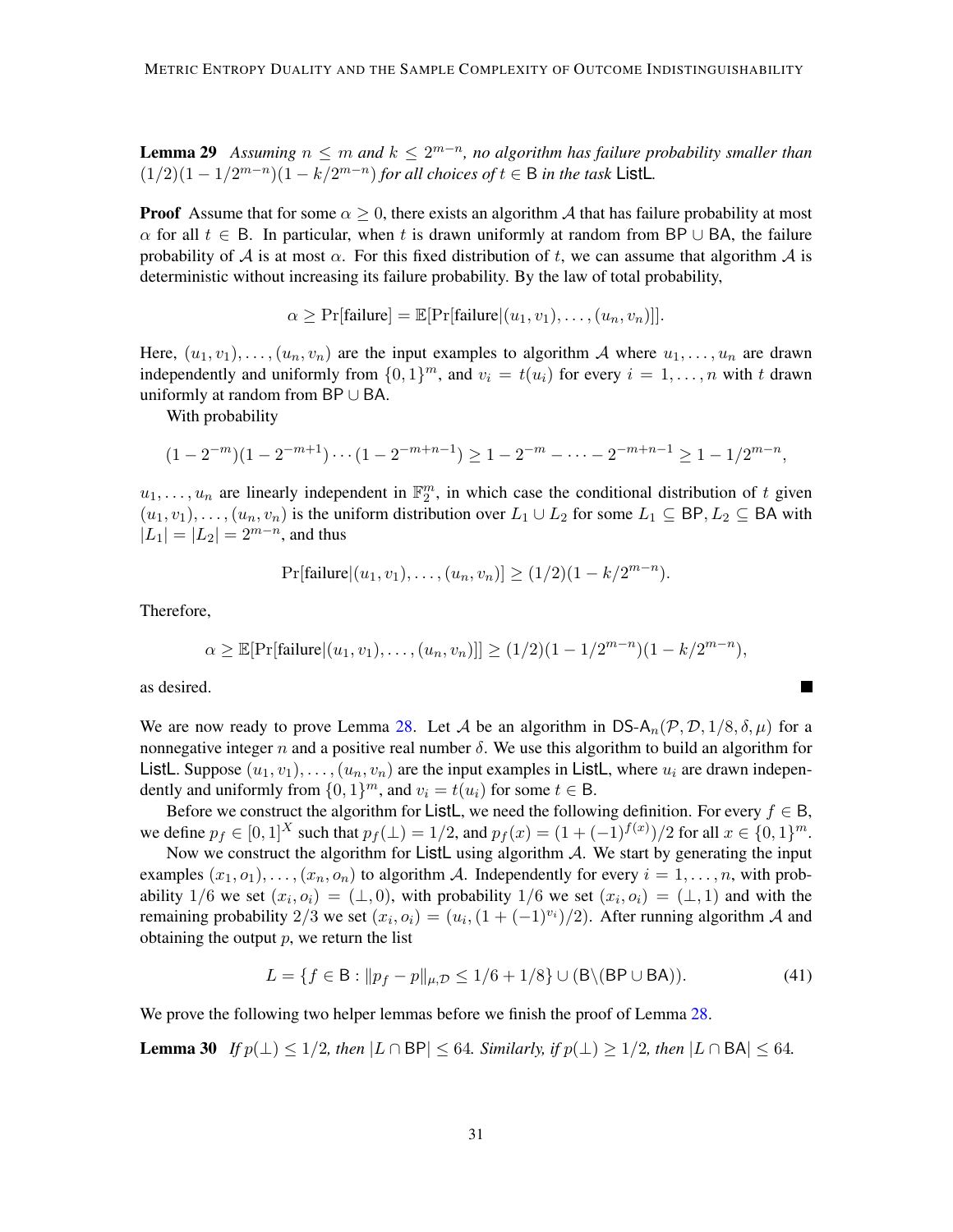**Proof** We prove the first half of the lemma, and the second half follows from a similar argument. Pick any function  $f \in L \cap \text{BP}$ , and pick  $d \in \mathcal{D}$  such that  $d(\perp) = 1$  and  $d(x) = (-1)^{f(x)}$ . Define  $p_0$  to be the predictor that maps everything to 1/2. We have  $\langle p_f - p_0, d \rangle_{\mu} = 1/3$ . Define  $\mu'$  to be the uniform distribution over  $\{0, 1\}^d$ . We have

$$
\langle p - p_0, d \rangle_{\mu} = (1/3)(p(\perp) - p_0(\perp)) + (2/3)\langle p - p_0, d \rangle_{\mu'} \le (2/3)\langle p - p_0, d \rangle_{\mu'}.
$$

Therefore,

$$
1/3 - (2/3)\langle p - p_0, d \rangle_{\mu'} \le \langle p_f - p, d \rangle_{\mu} \le 1/6 + 1/8.
$$

This implies

<span id="page-31-0"></span>
$$
\langle p - p_0, d \rangle_{\mu'} \ge 1/16. \tag{42}
$$

П

However, the predictors in D, when restricted to the sub-domain  $\{0,1\}^m \subseteq X$ , form an orthonormal basis for  $\mathbb{R}^{\{0,\overline{1}\}^m}$  w.r.t. the inner product  $\langle \cdot, \cdot \rangle_{\mu}$ , so

$$
\sum_{d \in \mathcal{D}} \langle p - p_0, d \rangle_{\mu'}^2 = \langle p - p_0, p - p_0 \rangle_{\mu'} \le 1/4.
$$

Therefore, there can be at most 64 different  $d \in \mathcal{D}$  that satisfy [\(42\)](#page-31-0). Since d is defined differently for different  $f \in L \cap BP$ , we get  $|L \cap BP| \leq 64$  as desired.

<span id="page-31-1"></span>**Lemma 31** *The event*  $t \in L$  *happens with probability at least*  $1 - \delta$ *.* 

**Proof** By the definition of L in [\(41\)](#page-30-0), the lemma is trivial if  $t \notin BP \cup BA$ , so we assume  $t \in BP \cup BA$ . Define  $\mu'$  to be the uniform distribution over  $\{0,1\}^m$ . If  $t \in BP$ , for the predictor  $d \in \mathcal{D}$  that

satisfy  $d(\perp) = 1$  and  $d(x) = (-1)^{t(x)}$  for all  $x \in \{0, 1\}^m$ , we have  $\langle p_t - p_2, d \rangle_{\mu'} = 1/2$ , so

$$
\langle p_t - p_2, d \rangle_{\mu} = (1/3)(-1/2) + (2/3)\langle p_t - p_2, d \rangle_{\mu'} = 1/6.
$$

For all other predictors  $d \in \mathcal{D}$ , we have  $\langle p_t - p_2, d \rangle_{\mu'} = 0$ , so

$$
\langle p_t - p_2, d \rangle_{\mu} = (1/3)(-1/2) + (2/3)\langle p_t - p_2, d \rangle_{\mu'} = -1/6.
$$

Therefore,  $||p_t - p_2||_{\mu, \mathcal{D}} = 1/6$ . Similarly, we can show that when  $t \in BA$ ,  $||p_t - p_1||_{\mu, \mathcal{D}} = 1/6$ .

Since the input examples  $(x_1, o_1), \ldots, (x_n, o_n)$  to algorithm A are generated i.i.d. from  $\mu_{p_t}$ , and since  $A \in \text{DS-A}_n(\mathcal{P}, \mathcal{D}, 1/8, \delta, \mu)$ , with probability at least  $1 - \delta$ , algorithm A outputs p such that  $||p - p_t||_{\mu, \mathcal{D}} \leq 1/6 + 1/8$ , in which case  $t \in L$ , as desired.

Now we complete the proof of Lemma [28.](#page-29-0) Proof Combining Lemma [29,](#page-29-3) Lemma [30,](#page-30-1) and Lemma [31,](#page-31-1) we have

$$
1 - \delta \le 1 - (1/2)(1 - 1/2^{m-n})(1 - 64/2^{m-n})
$$

whenever  $n \leq m - 8$ . Setting  $\delta = 1/3$ , we get  $n \geq m - 20$ , which completes the proof.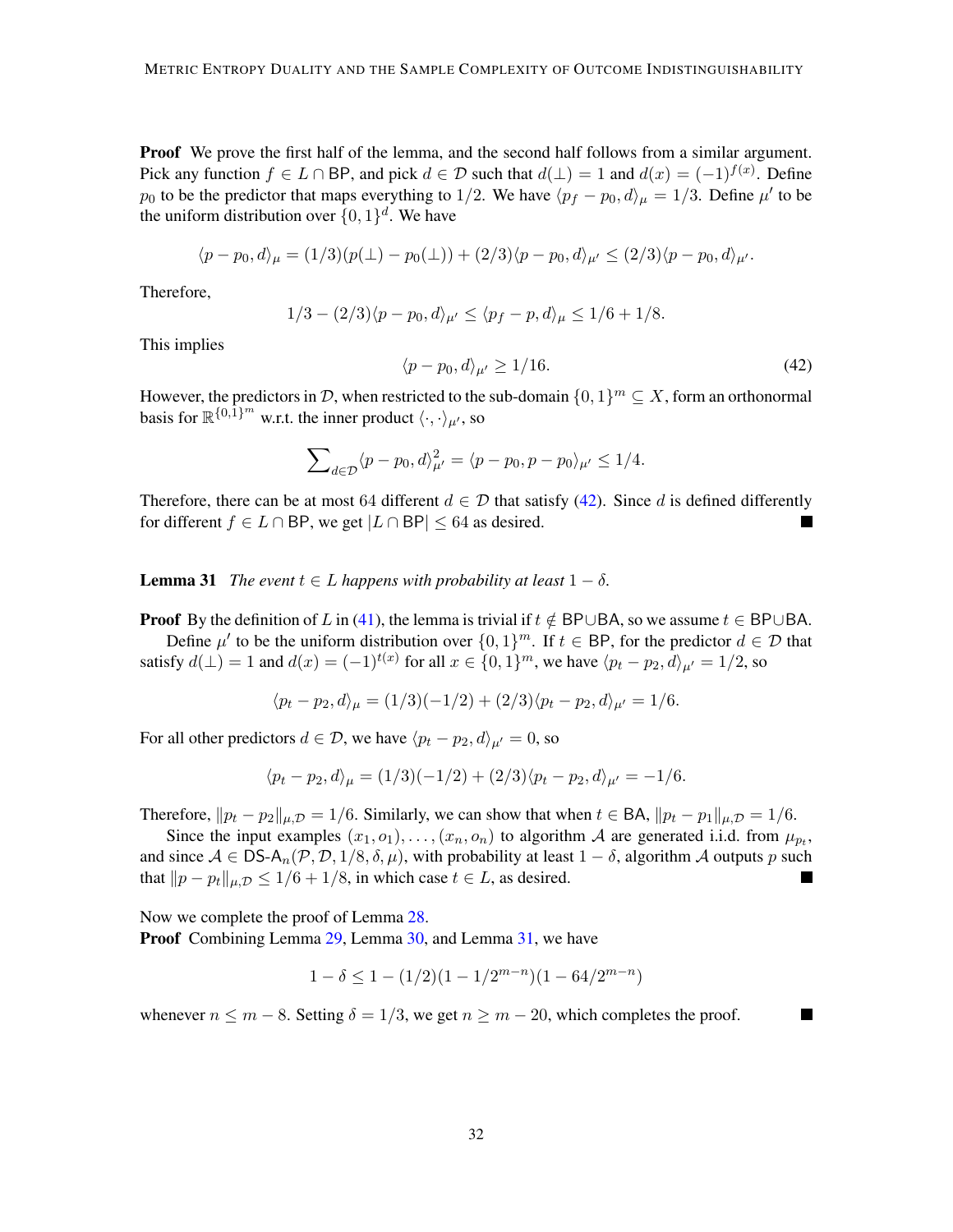# Acknowledgments

LH is supported by Moses Charikar's Simons Investigator award and Omer Reingold's NSF Award IIS-1908774. CP is supported by the Simons Foundation Collaboration on the Theory of Algorithmic Fairness. OR is supported by the Simons Foundation Collaboration on the Theory of Algorithmic Fairness, the Sloan Foundation Grant 2020-13941 and the Simons Foundation investigators award 689988.

# **References**

- <span id="page-32-2"></span>Noga Alon, Shai Ben-David, Nicolo Cesa-Bianchi, and David Haussler. Scale-sensitive dimensions, ` uniform convergence, and learnability. *J. ACM*, 44(4):615–631, 1997. ISSN 0004-5411. doi: 10.1145/263867.263927. URL <https://doi.org/10.1145/263867.263927>.
- <span id="page-32-7"></span>S. Artstein, V. Milman, S. Szarek, and N. Tomczak-Jaegermann. On convexified packing and entropy duality. *Geom. Funct. Anal.*, 14(5):1134–1141, 2004a. ISSN 1016-443X. doi: 10.1007/ s00039-004-0486-3. URL <https://doi.org/10.1007/s00039-004-0486-3>.
- <span id="page-32-6"></span>S. Artstein, V. Milman, and S. J. Szarek. Duality of metric entropy. *Ann. of Math. (2)*, 159(3): 1313–1328, 2004b. ISSN 0003-486X. doi: 10.4007/annals.2004.159.1313. URL [https://](https://doi.org/10.4007/annals.2004.159.1313) [doi.org/10.4007/annals.2004.159.1313](https://doi.org/10.4007/annals.2004.159.1313).
- <span id="page-32-3"></span>Peter L Bartlett and Philip M Long. More theorems about scale-sensitive dimensions and learning. In *Proceedings of the eighth annual conference on Computational learning theory*, pages 392– 401, 1995.
- <span id="page-32-4"></span>Peter L. Bartlett and Philip M. Long. Prediction, learning, uniform convergence, and scalesensitive dimensions. volume 56, pages 174–190. 1998. doi: 10.1006/jcss.1997.1557. URL <https://doi.org/10.1006/jcss.1997.1557>. Eighth Annual Workshop on Computational Learning Theory (COLT) (Santa Cruz, CA, 1995).
- <span id="page-32-0"></span>Peter L. Bartlett, Philip M. Long, and Robert C. Williamson. Fat-shattering and the learnability of real-valued functions. volume 52, pages 434–452. 1996. doi: 10.1006/jcss.1996.0033. URL <https://doi.org/10.1006/jcss.1996.0033>. Seventh Annual Workshop on Computational Learning Theory (COLT) (New Brunswick, NJ, 1994).
- <span id="page-32-5"></span>Gyora M. Benedek and Alon Itai. Learnability with respect to fixed distributions. *Theoret. Comput. Sci.*, 86(2):377–389, 1991. ISSN 0304-3975. doi: 10.1016/0304-3975(91)90026-X. URL [https://doi.org/10.1016/0304-3975\(91\)90026-X](https://doi.org/10.1016/0304-3975(91)90026-X).
- <span id="page-32-8"></span>Avrim Blum and Thodoris Lykouris. Advancing subgroup fairness via sleeping experts. In *11th Innovations in Theoretical Computer Science Conference (ITCS 2020)*, volume 151, pages 55:1– 55:24, 2020.
- <span id="page-32-1"></span>Anselm Blumer, Andrzej Ehrenfeucht, David Haussler, and Manfred K. Warmuth. Learnability and the Vapnik-Chervonenkis dimension. *J. Assoc. Comput. Mach.*, 36(4):929–965, 1989. ISSN 0004-5411. doi: 10.1145/76359.76371. URL [https://doi.org/10.1145/76359.](https://doi.org/10.1145/76359.76371) [76371](https://doi.org/10.1145/76359.76371).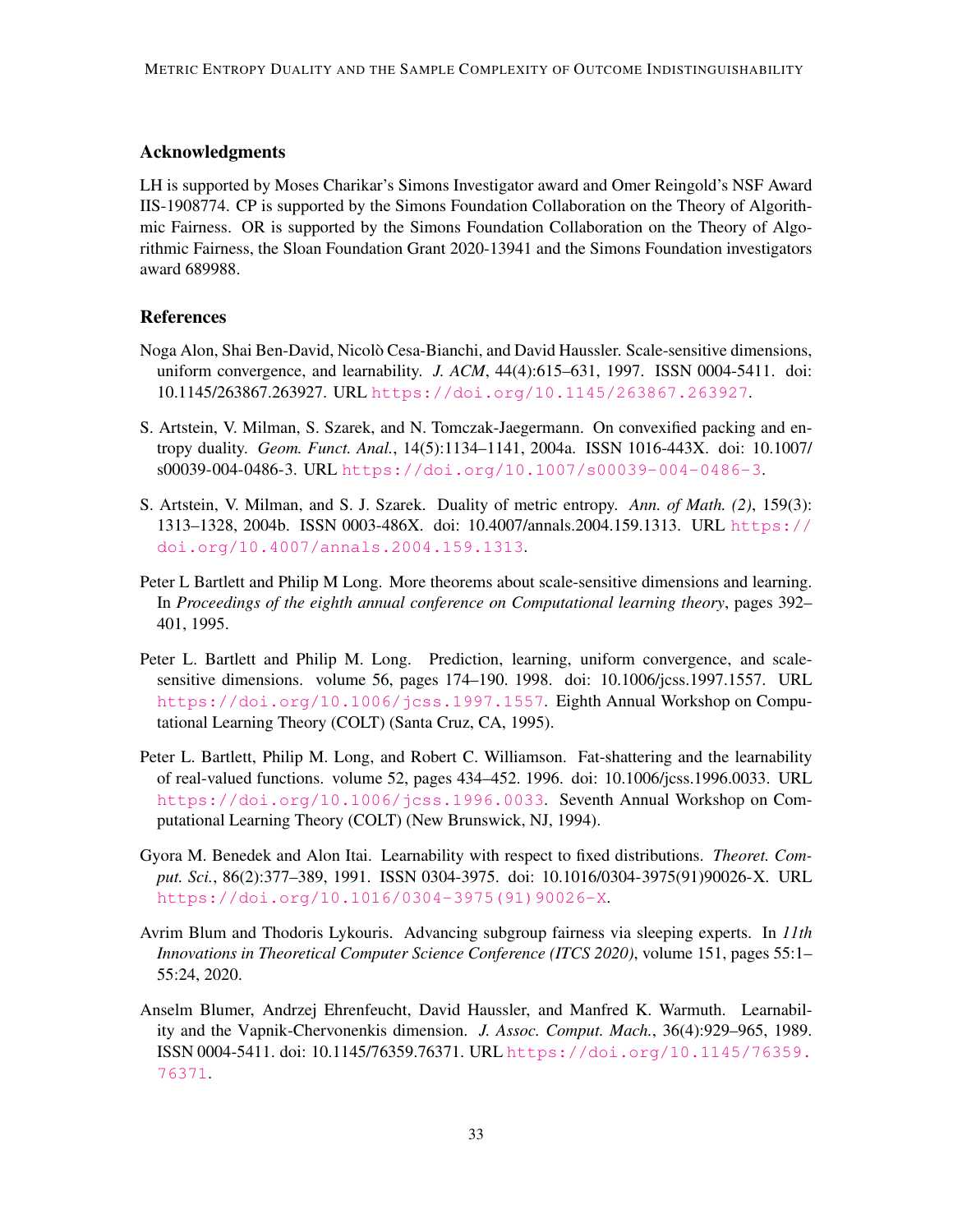- <span id="page-33-5"></span>J. Bourgain, A. Pajor, S. J. Szarek, and N. Tomczak-Jaegermann. On the duality problem for entropy numbers of operators. In *Geometric aspects of functional analysis (1987–88)*, volume 1376 of *Lecture Notes in Math.*, pages 50–63. Springer, Berlin, 1989. doi: 10.1007/BFb0090048. URL <https://doi.org/10.1007/BFb0090048>.
- <span id="page-33-11"></span>Maya Burhanpurkar, Zhun Deng, Cynthia Dwork, and Linjun Zhang. Scaffolding sets. *arXiv preprint arXiv:2111.03135*, 2021.
- <span id="page-33-0"></span>Cynthia Dwork, Michael P Kim, Omer Reingold, Guy N Rothblum, and Gal Yona. Outcome indistinguishability. In *Proceedings of the 53rd Annual ACM SIGACT Symposium on Theory of Computing*, pages 1095–1108, 2021.
- <span id="page-33-9"></span>Parikshit Gopalan, Adam Tauman Kalai, Omer Reingold, Vatsal Sharan, and Udi Wieder. Omnipredictors. In Mark Braverman, editor, *13th Innovations in Theoretical Computer Science Conference (ITCS 2022)*, volume 215 of *Leibniz International Proceedings in Informatics (LIPIcs)*, pages 79:1–79:21, Dagstuhl, Germany, 2022. Schloss Dagstuhl – Leibniz-Zentrum fur Infor- ¨ matik. ISBN 978-3-95977-217-4. doi: 10.4230/LIPIcs.ITCS.2022.79. URL [https://drops.](https://drops.dagstuhl.de/opus/volltexte/2022/15675) [dagstuhl.de/opus/volltexte/2022/15675](https://drops.dagstuhl.de/opus/volltexte/2022/15675).
- <span id="page-33-1"></span>Ursula Hebert-Johnson, Michael Kim, Omer Reingold, and Guy Rothblum. Multicalibration: Cal- ´ ibration for the (computationally-identifiable) masses. In *International Conference on Machine Learning*, pages 1939–1948. PMLR, 2018.
- <span id="page-33-8"></span>Max Hopkins, Daniel Kane, Shachar Lovett, and Gaurav Mahajan. Realizable learning is all you need. *arXiv preprint arXiv:2111.04746*, 2021.
- <span id="page-33-3"></span>Michael J. Kearns and Robert E. Schapire. Efficient distribution-free learning of probabilistic concepts. In *Computational learning theory and natural learning systems, Vol. I*, Bradford Book, pages 289–329. MIT Press, Cambridge, MA, 1994.
- <span id="page-33-7"></span>Michael P Kim, Amirata Ghorbani, and James Zou. Multiaccuracy: Black-box post-processing for fairness in classification. In *Proceedings of the 2019 AAAI/ACM Conference on AI, Ethics, and Society*, pages 247–254, 2019.
- <span id="page-33-10"></span>Michael P Kim, Christoph Kern, Shafi Goldwasser, Frauke Kreuter, and Omer Reingold. Universal adaptability: Target-independent inference that competes with propensity scoring. *Proceedings of the National Academy of Sciences*, 119(4), 2022.
- <span id="page-33-4"></span>Yi Li, Philip M. Long, and Aravind Srinivasan. Improved bounds on the sample complexity of learning. *J. Comput. System Sci.*, 62(3):516–527, 2001. ISSN 0022-0000. doi: 10.1006/jcss. 2000.1741. URL <https://doi.org/10.1006/jcss.2000.1741>.
- <span id="page-33-2"></span>Nathan Linial, Yishay Mansour, and Ronald L. Rivest. Results on learnability and the Vapnik-Chervonenkis dimension. *Inform. and Comput.*, 90(1):33–49, 1991. ISSN 0890-5401. doi: 10.1016/0890-5401(91)90058-A. URL [https://doi.org/10.1016/0890-5401\(91\)](https://doi.org/10.1016/0890-5401(91)90058-A) [90058-A](https://doi.org/10.1016/0890-5401(91)90058-A).
- <span id="page-33-6"></span>Emanuel Milman. A remark on two duality relations. *Integral Equations Operator Theory*, 57(2): 217–228, 2007. ISSN 0378-620X. doi: 10.1007/s00020-006-1479-4. URL [https://doi.](https://doi.org/10.1007/s00020-006-1479-4) [org/10.1007/s00020-006-1479-4](https://doi.org/10.1007/s00020-006-1479-4).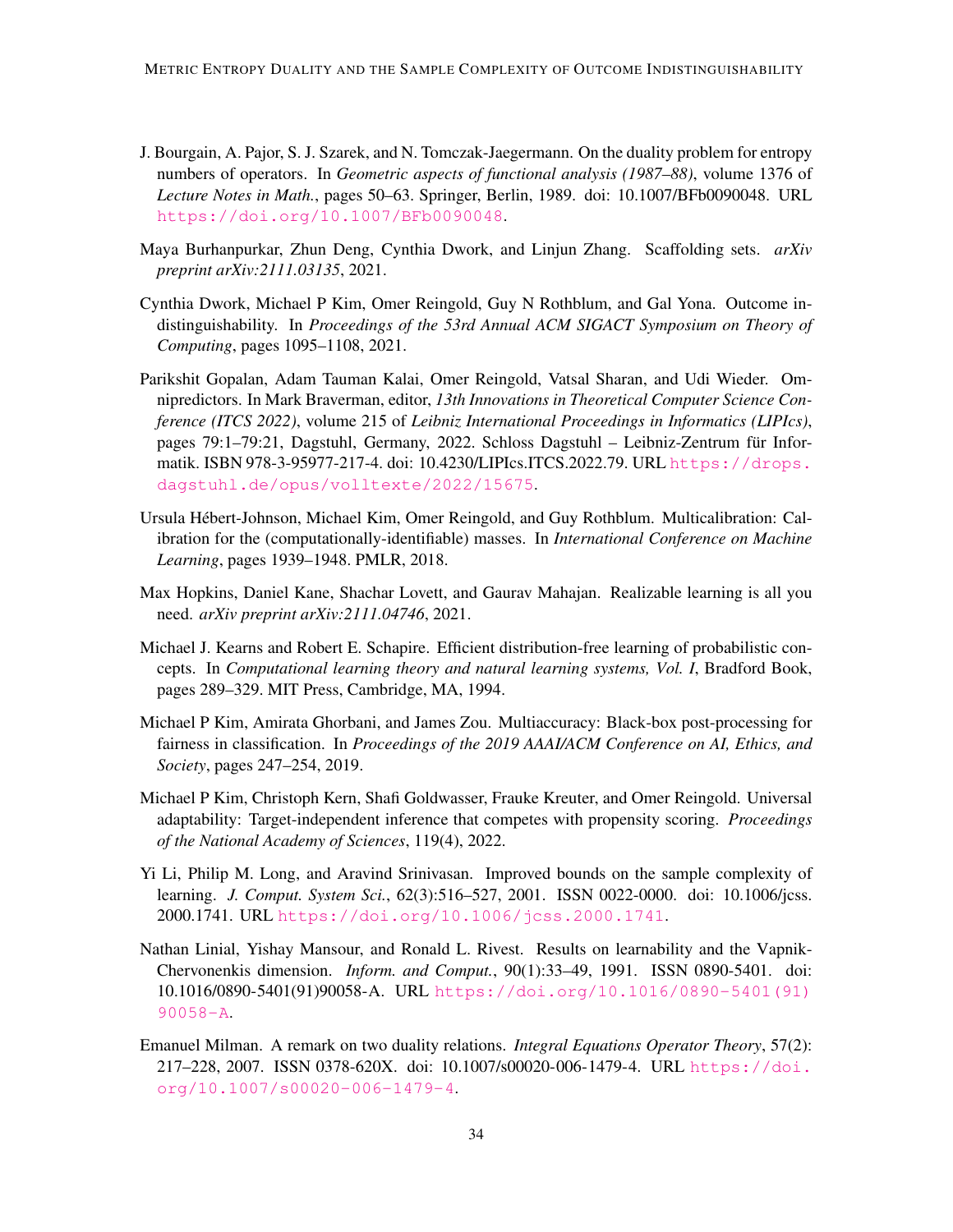- <span id="page-34-8"></span>Aleksandar Nikolov, Kunal Talwar, and Li Zhang. The geometry of differential privacy: the sparse and approximate cases. In *STOC'13—Proceedings of the 2013 ACM Symposium on Theory of Computing*, pages 351–360. ACM, New York, 2013. doi: 10.1145/2488608.2488652. URL <https://doi.org/10.1145/2488608.2488652>.
- <span id="page-34-4"></span>Albrecht Pietsch. *Theorie der Operatorenideale (Zusammenfassung)*. Wissenschaftliche Beitrage ¨ der Friedrich-Schiller-Universität Jena. Friedrich-Schiller-Universität, Jena, 1972.
- <span id="page-34-5"></span>Guy N Rothblum and Gal Yona. Multi-group agnostic PAC learnability. *arXiv preprint arXiv:2105.09989*, 2021.
- <span id="page-34-7"></span>Eliran Shabat, Lee Cohen, and Yishay Mansour. Sample complexity of uniform convergence for multicalibration. In H. Larochelle, M. Ranzato, R. Hadsell, M. F. Balcan, and H. Lin, editors, *Advances in Neural Information Processing Systems*, volume 33, pages 13331–13340. Curran Associates, Inc., 2020. URL [https://proceedings.neurips.cc/paper/2020/file/](https://proceedings.neurips.cc/paper/2020/file/9a96876e2f8f3dc4f3cf45f02c61c0c1-Paper.pdf) [9a96876e2f8f3dc4f3cf45f02c61c0c1-Paper.pdf](https://proceedings.neurips.cc/paper/2020/file/9a96876e2f8f3dc4f3cf45f02c61c0c1-Paper.pdf).
- <span id="page-34-2"></span>L. G. Valiant. Deductive learning. volume 312, pages 441–446. 1984a. doi: 10.1098/rsta.1984.0069. URL <https://doi.org/10.1098/rsta.1984.0069>. With discussion, Mathematical logic and programming languages.
- <span id="page-34-1"></span>Leslie G Valiant. A theory of the learnable. *Communications of the ACM*, 27(11):1134–1142, 1984b.
- <span id="page-34-0"></span>VN Vapnik and A Ya Chervonenkis. On the uniform convergence of relative frequencies of events to their probabilities. *Measures of Complexity*, 16(2):11, 1971.
- <span id="page-34-6"></span>Shengjia Zhao, Michael Kim, Roshni Sahoo, Tengyu Ma, and Stefano Ermon. Calibrating predictions to decisions: A novel approach to multi-class calibration. *Advances in Neural Information Processing Systems*, 34, 2021.

### <span id="page-34-3"></span>Appendix A. Failure of Empirical Risk Minimization

The following two lemmas show that in certain cases the failure probability of Algorithm [1](#page-15-0) approaches 1 (instead of 0) when the number of examples increases.

**Lemma 32** Assume X is finite and  $\mu$  is the uniform distribution over X. Assume  $\mathcal{D} = [-1, 1]^{X}$ , *and* P consists of the following three predictors:  $p_b$  that maps every  $x \in X$  to b for  $b = 0, 1/2, 1$ . *For every positive integer* n*, Algorithm [1](#page-15-0) does not belong to*

$$
Ol_n(p_{1/2}, \mathcal{D}, 1/3, 1-1/\sqrt{n+1}, \mu).
$$

**Proof** Consider the *n* input examples to Algorithm [1:](#page-15-0)  $(x_1, o_1), \ldots, (x_n, o_n)$  drawn i.i.d. from  $\mu_{p_{1/2}}$ . We first show that with probability above  $1 - 1/\sqrt{n+1}$ ,

$$
n' := |\{i \in \{1, \ldots, n\} : o_i = 1\}| \neq n/2.
$$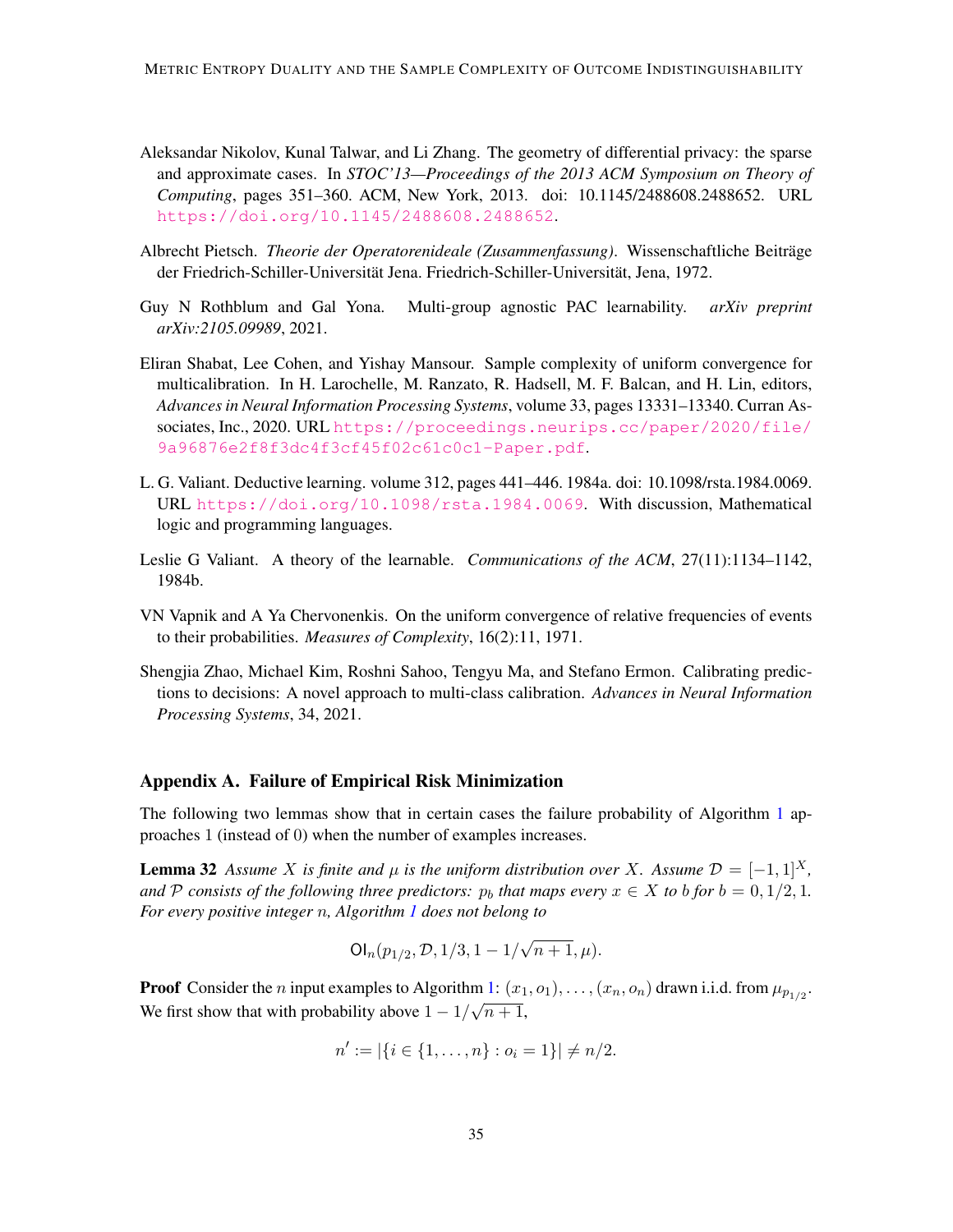This is trivially true when  $n$  is odd. When  $n$  is even, this is also true because

$$
\Pr[n'=n/2]=\binom{n}{n/2}/2^n<1/\sqrt{n+1}.
$$

It remains to prove that whenever  $n' \neq n/2$ , the output p of Algorithm [1](#page-15-0) satisfies  $||p - p||$  $p_{1/2}||_{\mu,\mathcal{D}} > 1/3$ . By Lemma [7,](#page-12-0)  $||p_0-p_{1/2}||_{\mu,\mathcal{D}} = 1/2$ ,  $||p_{1/2}-p_1||_{\mu,\mathcal{D}} = 1/2$ , and  $||p_0-p_1||_{\mu,\mathcal{D}} = 1$ . Therefore, the  $\varepsilon/2(=1/6)$  $\varepsilon/2(=1/6)$  $\varepsilon/2(=1/6)$ -covering  $\mathcal{P}'$  in Algorithm 1 is equal to  $\mathcal{P}$ . The loss of predictor  $p_b$  is

$$
loss(p_b) = \frac{1}{n} \sum_{i=1}^{n} |b - o_i| = (1 - b)n' + b(n - n') = n' + b(n - 2n').
$$

When  $n' < n/2$ ,  $p_0$  has the smallest loss, so Algorithm [1](#page-15-0) returns  $p = p_0$ , in which case we indeed have  $||p - p_{1/2}||_{\mu, \mathcal{D}} = 1/2 > 1/3$ . Similarly, when  $n' > n/2$ ,  $p_1$  has the smallest loss, so  $p = p_1$ and  $||p - p_{1/2}||_{\mu, \mathcal{D}} = 1/2 > 1/3$ . a sa

In the lemma below, we give an example of the failure of Algorithm [1](#page-15-0) in distribution-specific realizable OI when all the predictors in  $\mathcal P$  are binary classifiers. In this example,  $X, \mu, \mathcal P, \mathcal D$  are parametrized by two positive integers  $m$  and  $n$  as follows. We choose the individual set to be  $X = \{-1, -2, -3\} \cup \{1, \ldots, m\}$ , and choose the distinguisher class D as follows. For every sizen subset  $Y \subseteq \{1, \ldots, m\}$ , define  $\mathcal{D}_Y \subseteq [-1, 1]^X$  to be the set of all distinguishers  $d \in [-1, 1]^X$ satisfying  $d(x) = 0$  for all  $x \in \{1, ..., m\} \backslash Y$ . The distinguisher class  $D$  is then defined as  $\mathcal{D} = \bigcup_Y \mathcal{D}_Y$ , where the union is over all size-n subsets  $Y \subseteq \{1, ..., m\}$ . The predictor class  $\mathcal{P}$ consists of 4 predictors  $p_0, p_1, p_2, p_3$  defined as follows:

$$
p_0(-1) = 0, p_0(-2) = 0, p_0(-3) = 0, p_0(x) = 0 \text{ for all } x \in \{1, ..., m\},
$$
  
\n
$$
p_1(-1) = 0, p_1(-2) = 0, p_1(-3) = 0, p_1(x) = 1 \text{ for all } x \in \{1, ..., m\},
$$
  
\n
$$
p_2(-1) = 1, p_2(-2) = 1, p_2(-3) = 0, p_2(x) = 0 \text{ for all } x \in \{1, ..., m\},
$$
  
\n
$$
p_3(-1) = 0, p_3(-2) = 1, p_3(-3) = 1, p_3(x) = 1 \text{ for all } x \in \{1, ..., m\}.
$$

The distribution  $\mu$  spreads 1/2 probability mass evenly on  $\{-1, -2, -3\}$ , and the spreads the remaining  $1/2$  probability mass evenly on  $\{1, \ldots, m\}$ .

Since  $N_{\mu,\mathcal{D}}(\mathcal{P}, \varepsilon/32) \leq |\mathcal{P}| = 4$ , Theorem [13](#page-18-0) tells us that

<span id="page-35-0"></span>
$$
\mathsf{SAMP\text{-}DS\text{-}R}(\mathcal{P}, \mathcal{D}, \varepsilon, \delta, \mu) \le O(\varepsilon^{-2} \log(2/\delta) + \varepsilon^{-4}).
$$

The lemma below shows that this sample complexity upper bound cannot be achieved using Algo-rithm [1](#page-15-0) when  $\varepsilon \leq 1/4$  and  $\delta$  is close to zero.

**Lemma 33** *For every positive integer n, there exists a positive integer m such that when*  $X, \mathcal{P}, \mathcal{D}, \mu$ *are defined as above, Algorithm [1](#page-15-0) does not belong to*

<span id="page-35-1"></span>DS-R<sub>n</sub>(
$$
\mathcal{P}
$$
,  $\mathcal{D}$ , 1/4, max{2<sup>-2-O(n)</sup>, 1 –  $O(2^{-\Omega(n)})$ },  $\mu$ ).

**Proof** By choosing  $m$  sufficiently large, we get

$$
||p_0 - p_1||_{\mu, \mathcal{D}} = (1/2)(n/m) \le 1/100,
$$
\n(43)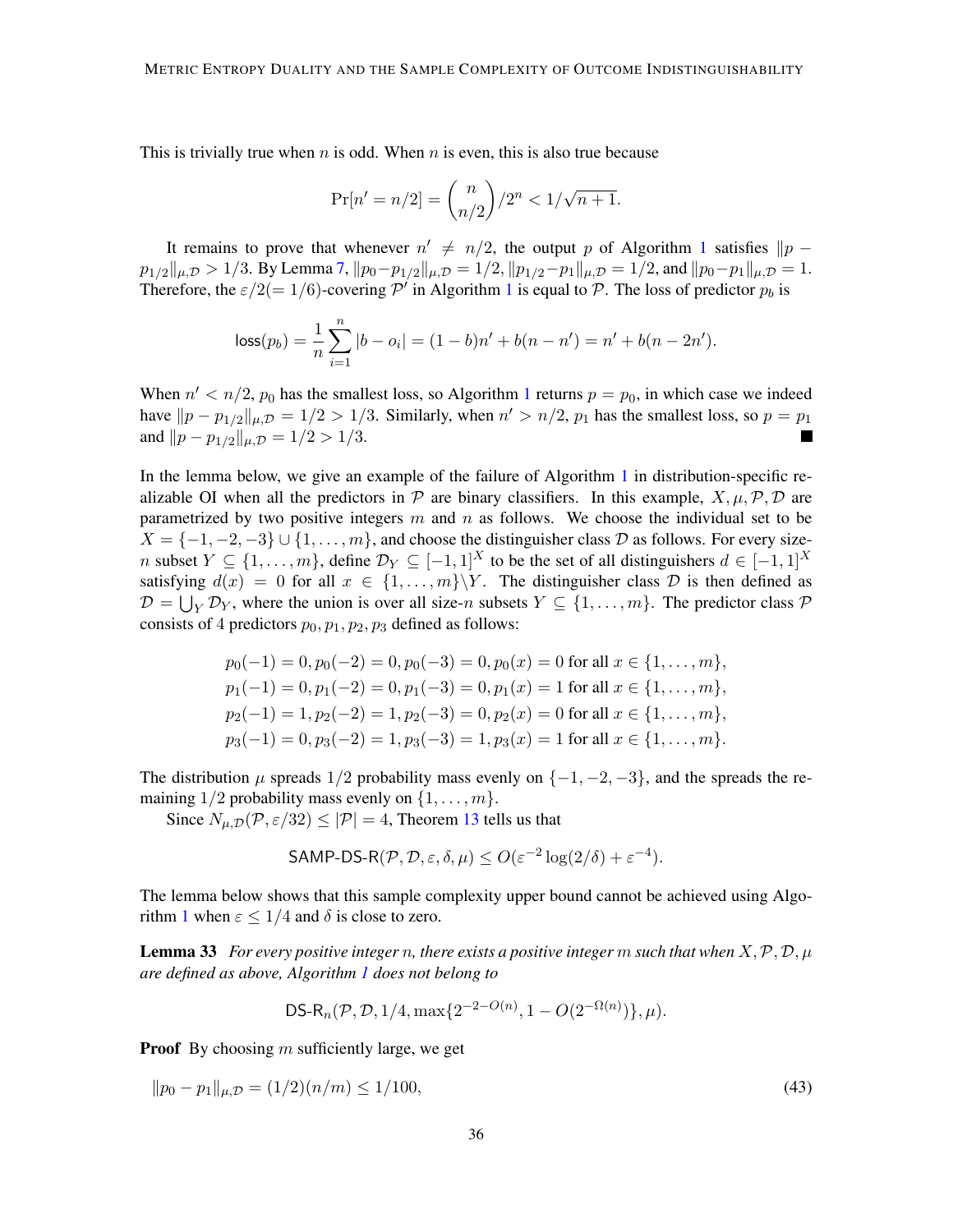$$
||p_i - p_j||_{\mu, \mathcal{D}} \ge (1/2)(2/3) = 1/3 \text{ for all } i, j \in \{1, 2, 3, 4\} \text{ satisfying } i < j \text{ and } (i, j) \ne (0, 1). \tag{44}
$$

Suppose Algorithm [1](#page-15-0) belongs to DS-R<sub>n</sub>(P, D, 1/4,  $\delta$ ,  $\mu$ ) for some  $\delta \in (0,1)$ . Consider the case where the input to Algorithm [1](#page-15-0) is n examples  $(x_1, o_1), \ldots, (x_n, o_n)$  drawn i.i.d. from  $\mu_{p^*}$ where  $p^*$  is drawn uniformly at random from  $\{p_0, p_2\}$ . By assumption, the output p of Algorithm [1](#page-15-0) satisfies  $Pr[||p - p^*||_{\mu, \mathcal{D}} \le 1/4] \ge 1 - \delta$  $Pr[||p - p^*||_{\mu, \mathcal{D}} \le 1/4] \ge 1 - \delta$  $Pr[||p - p^*||_{\mu, \mathcal{D}} \le 1/4] \ge 1 - \delta$ . Since Algorithm 1 only outputs  $p \in \mathcal{P}$ , this means that  $Pr[p \in Nei(p^*)] \ge 1-\delta$  where  $Nei(p_0) = \{p_0, p_1\}$  and  $Nei(p_2) = \{p_2\}$ . However, with probability  $(1/2)^n$ , all the  $x_i$ 's belong to  $\{1, \ldots, m\}$ , in which case  $o_1 = \cdots = o_n = 0$ , giving no information about  $p^*$ . Therefore,  $Pr[p \notin Nei(p^*)] \ge (1/2)^n (1/2)$ . This implies

<span id="page-36-2"></span><span id="page-36-1"></span>
$$
\delta \ge (1/2)^n (1/2) > 2^{-2 - O(n)}.\tag{45}
$$

Inequalities [\(43\)](#page-35-1) and [\(44\)](#page-36-1) imply that the covering  $\mathcal{P}'$  computed in Algorithm [1](#page-15-0) is either  $\{p_0, p_2, p_3\}$ or  $\{p_1, p_2, p_3\}$ . Without loss of generality, we assume  $\mathcal{P}' = \{p_1, p_2, p_3\}$  because the other case can be handled similarly. Now consider the case where the input examples  $(x_1, o_1), \ldots, (x_n, o_n)$  are drawn i.i.d. from  $\mu_{p^*}$  with  $p^* = p_0$ .

By our construction of D, the loss of every predictor in  $p' \in \mathcal{P}'$  is

$$
loss(p') = \frac{1}{n} \sum_{i=1}^{n} |p'(x_i) - p_0(x_i)|.
$$

By the Chernoff bound and the union bound, with probability above  $1 - O(2^{-\Omega(n)})$ , the absolute difference between  $\text{loss}(p')$  and  $\mathbb{E}_{x\sim \mu}|p'(x)-p_0(x)|$  is below 1/100 for all  $p'\in \mathcal{P}'$ . Note that

$$
\mathbb{E}_{x \sim \mu} |p_1(x) - p_0(x)| = 1/2, \mathbb{E}_{x \sim \mu} |p_2(x) - p_0(x)| = 1/3, \mathbb{E}_{x \sim \mu} |p_3(x) - p_0(x)| = 5/6.
$$

Therefore, with probability above  $1 - O(2^{-\Omega(n)})$  $1 - O(2^{-\Omega(n)})$ , Algorithm 1 returns  $p = p_2$ , which does not satisfy  $||p - p^*||_{\mu, \mathcal{D}} \le 1/4$ . This implies

<span id="page-36-3"></span>
$$
\delta > 1 - O(2^{-\Omega(n)})\tag{46}
$$

The lemma is proved by combining  $(45)$  and  $(46)$ .

#### Appendix B. A Helper Lemma

<span id="page-36-0"></span>**Lemma 34** Let  $\mu$  be the uniform distribution over a set X of individuals with size  $|X| = n \in \mathbb{Z}_{>0}$ . *Then for all*  $\varepsilon \in (0, 1/e)$ *,* 

$$
\log N_{\mu, [-1,1]^X}([-1,1]^X, \varepsilon) \ge n \log(1/e\varepsilon),
$$

*where* e *is the base of the natural logarithm.*

**Proof** Suppose  $X = \{x_1, \ldots, x_n\}$ . Let vec be the bijection from  $\mathbb{R}^X$  to  $\mathbb{R}^n$  such that vec $(f)$  $(f(x_1),..., f(x_n)) \in \mathbb{R}^n$  for all  $f \in \mathbb{R}^X$ . Let  $\{f_1,..., f_m\} \subseteq [-1,1]^X$  be an  $\varepsilon$ -covering of  $[-1, 1]^{X}$  w.r.t. the norm  $\|\cdot\|_{\mu, [-1,1]^{X}}$ . Defining

$$
B = \{ f \in \mathbb{R}^X : ||f||_{\mu, [-1,1]^X} \le \varepsilon \},
$$